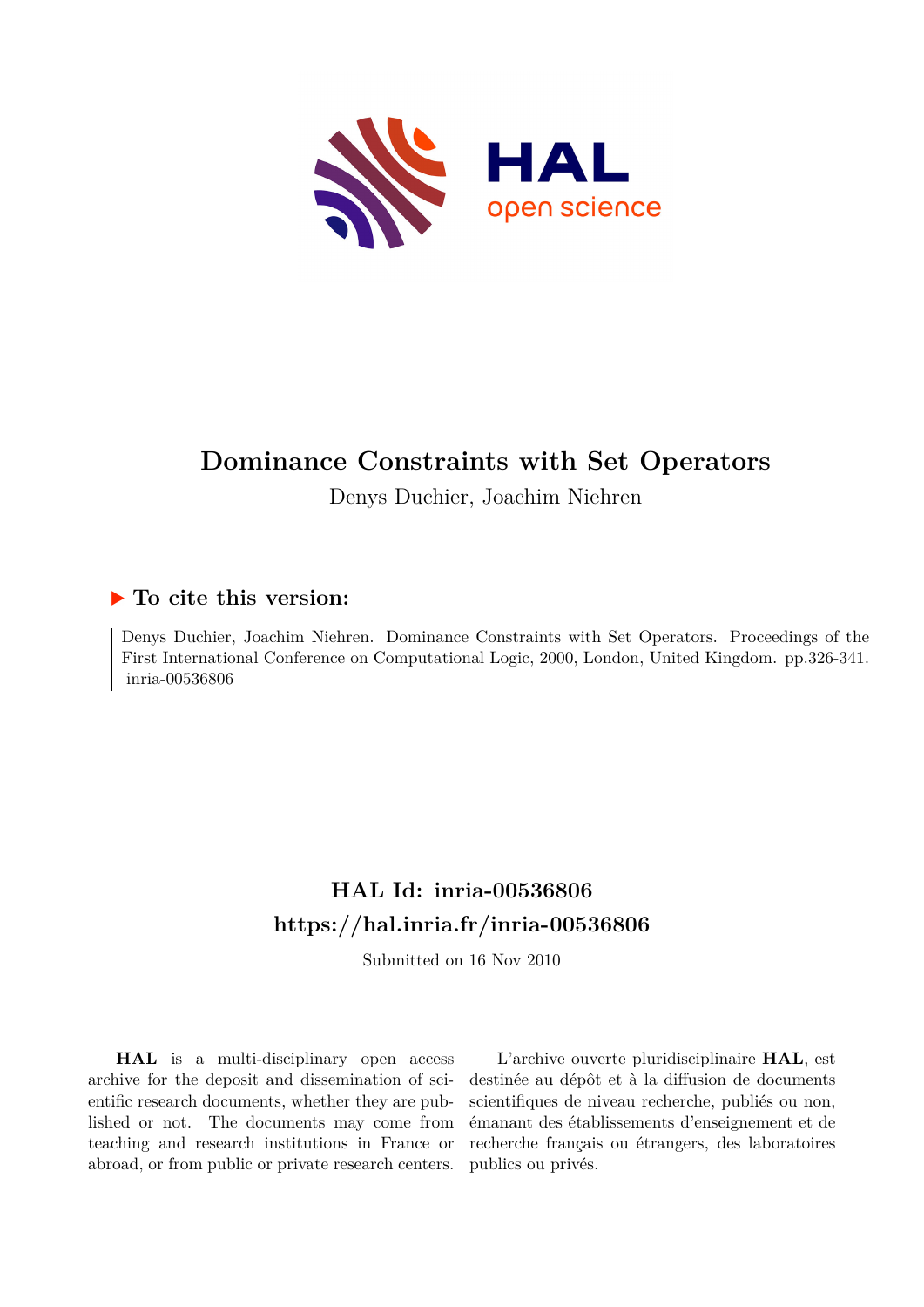# Dominan
e Constraints with Set Operators

Denys Du
hier and Joa
him Niehren

Programming Systems Lab, Universität des Saarlandes Saarbrücken

Abstract. Dominance constraints are widely used in computational linguisti
s as a language for talking and reasoning about trees. In this paper, we extend dominance constraints by admitting set operators. We present a solver for dominan
e onstraints with set operators, whi
h is based on propagation and distribution rules, and prove its soundness and ompleteness. From this solver, we derive an implementation in a onstraint programming language with finite sets and prove its faithfullness.

#### $\mathbf{1}$ **Introduction**

The dominance relation of a tree is the ancestor relation between its nodes. Logical descriptions of trees via dominance were investigated in computer science since the beginning of the sixties, for instance in the logics  $(W)$ SkS [15,16]. In omputational linguisti
s, the importan
e of dominan
e based tree des
riptions for deterministic parsing was discovered at the beginning of the eighties  $[9]$ . Since then, tree descriptions based on dominance constraints have become increasingly popular  $[14, 1]$ . Meanwhile, they are used for tree-adjoining and D-tree grammars  $[17, 13, 3]$ , for underspecified representation of scope ambiguities in semantics  $[12, 13, 3]$ 4 and for underspecified descriptions of discourse structure [5].

A dominance constraint describes a finite tree by conjunctions of literals with variables for nodes. A dominance interal  $x \triangleleft y$  requires  $x$  to denote one of the ancestors of the denotation of y. A labeling literal  $x: f(x_1, \ldots, x_n)$  expresses that the node denoted by  $x$  is labeled with symbol  $f$  and has the sequence of children referred to by  $x_1, \ldots, x_n$ . Solving dominance constraints is an essential service required by applications in e.g. semantics and discourse. Even though satisfiability of dominance constraints is NP-complete  $[8]$ , it appears that dominance constraints occurring in these applications can be solved rather efficiently  $[2, 7]$ .

For a typical application of dominance constraints in semantic underspecification of scope we consider the sentence: every yogi has a guru. This sentence is semantically ambiguous, even though its syntactic structure is uniquely determined. The trees in Figure 1 specify both meanings: either there exists a common guru for every yogi, or every yogi has his own guru. Both trees (and thus meanings) can be represented in an underspecified manner through the dominance onstraint in Figure 2.

In this paper, we propose to extend dominance constraints by admitting set operators: union, intersection, and complementation can be applied to the relations of dominance  $\leq$  and inverse dominance  $\triangleright$  . Set operators contribute a controlled form of disjunction and negation that is eminently well-suited for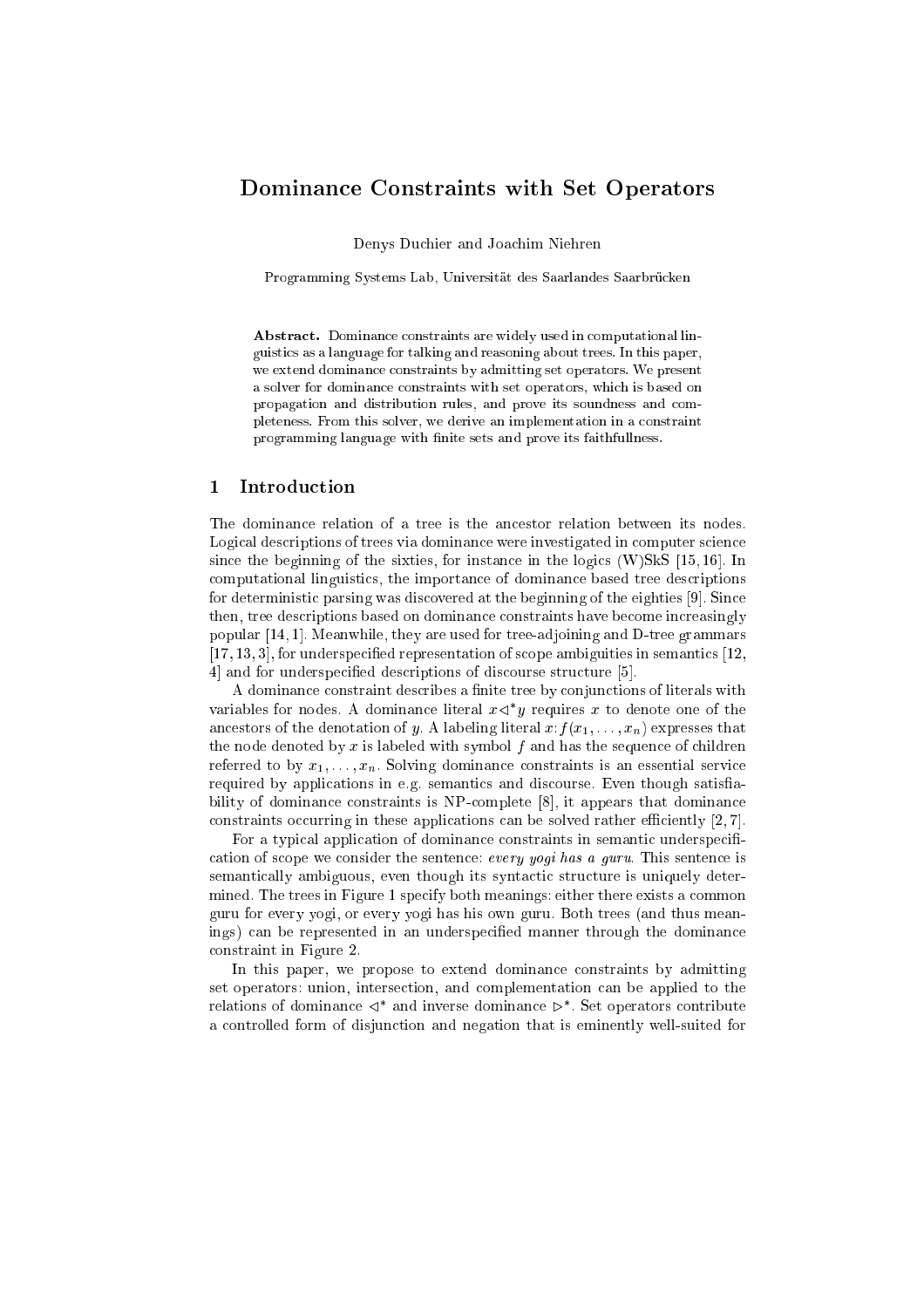

Fig. 1. Sets of trees represent sets of meanings.



Fig. 2. A single tree description as underspecified representation of all meanings.

constraint propagation while less expressive than general Boolean connectives. Set operators allow to express proper dominan
e, disjointness, nondisjointness, nondominan
e, and unions thereof. Su
h a ri
h set of relations is important for specifying powerful constraint propagation rules for dominance constraints as we will argue in the paper.

We first present a system of abstract saturation rules for propagation and distribution, whi
h solve dominan
e onstraints with set operators. We illustrate the power of the propagation rules and prove soundness, ompleteness, and termination in nondeterministic polynomial time. We then derive a concrete implementation in a constraint programming language with finite sets [11, 6 and prove its faithfulness to the abstract saturation rules. The resulting solver is not only well suited for formal reasoning but also improves in expressiveness on the saturation based solver for pure dominance constraints of [8] and produces smaller search trees than the earlier set based implementation of [2] because it requires less explicit solved forms. For omitted proofs, we globally refer to the extended version of this paper available from http://www.ps.uni-sb.de/Papers/.

### Dominance Constraints  $\overline{2}$

We first define tree structures and then dominance constraints with set operators which are interpreted in the class of tree structures. We assume a signature  $\Sigma$ of function symbols ranged over by  $f, g, \ldots$ , each of which is equipped with an arity  $ar(f) \geq 0$ . Constants – function symbols of arity  $0$  – are ranged over by a, b. We assume that  $\Sigma$  contains at least one constant and one symbol of arity at least 2. We are interested in finite constructor trees that can be seen as ground terms over  $\Sigma$  such as  $f(g(a, b))$  in Fig. 3.

We define an *(unlabeled)* tree to be a finite directed graph  $(V, E)$ . V is a finite sets of nodes famyles avec all alternatives in the extra set of edges. The set of  $\mathbb{R}^n$ in-degree of each node is at most 1; each tree has exactly one root, i.e. a node with in-degree 0. We call the nodes with out-degree 0 the *leaves* of the tree.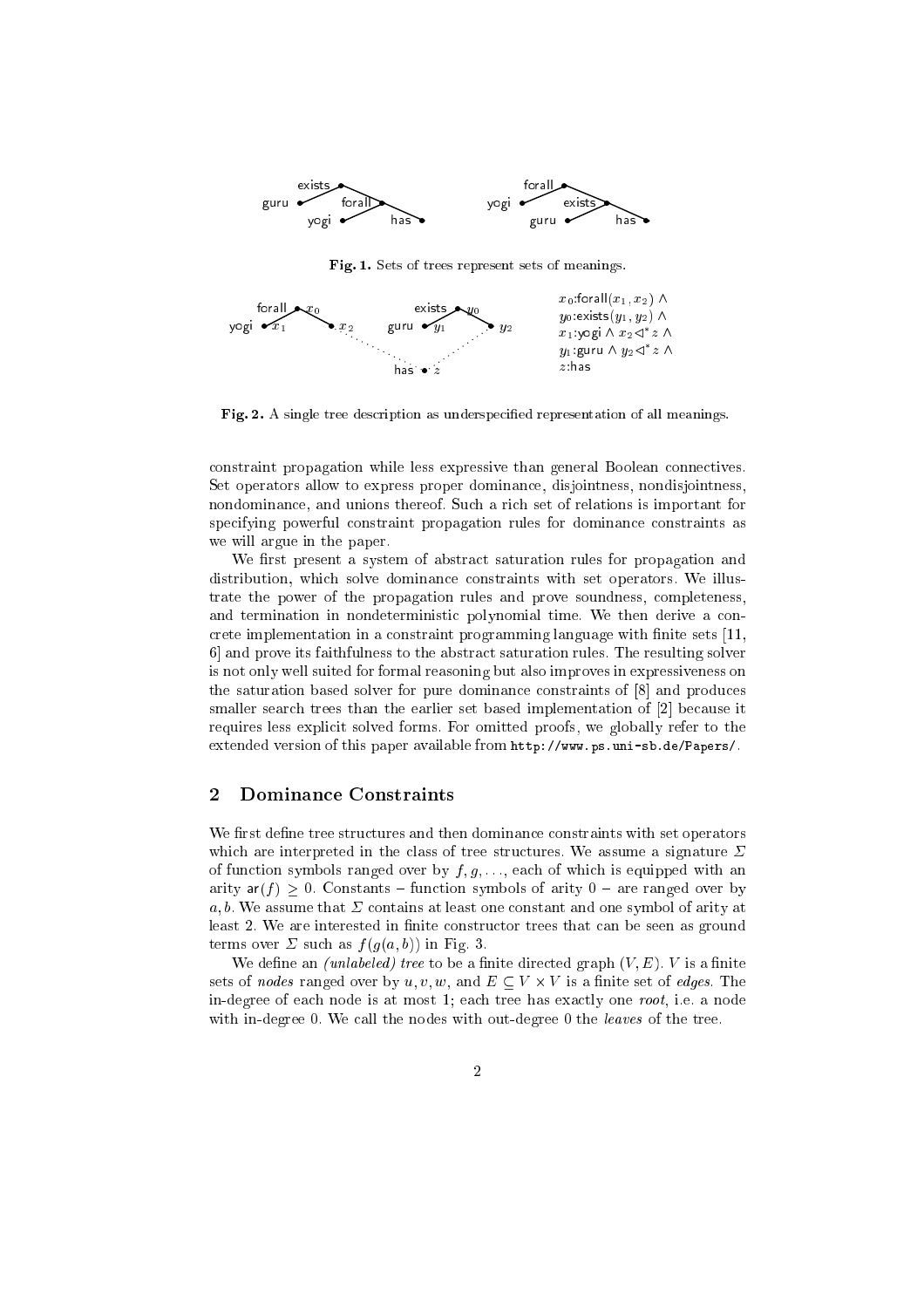A *(finite)* constructor tree  $\tau$  is a triple  $(V, E, L)$  consisting of a tree  $(V, E)$ , and *labelings*  $L: V \to \Sigma$  for nodes and L : <sup>E</sup> ! <sup>N</sup> for edges, su
h that any node <sup>u</sup> <sup>2</sup> <sup>V</sup> has exa
tly one outgoing edge with label k for each  $1 \leq k \leq \text{ar}(\sigma(\pi))$ , and no other outgoing edges. We draw constructor trees



as in Fig. 3, by annotating nodes with their labels and ordering the edges by in
reasing labels from left to right. If = (V ; E ; L), we write V <sup>=</sup> <sup>V</sup> , E <sup>=</sup> E,  $\mathcal{L} = \mathcal{L}$ 

**Definition 1.** The tree structure *IVC* of a finite constructor tree  $\tau$  over  $\geq$  is the just that the domain with domain  $\eta$  which  $\mu$  is the domain dominant committed  $\lhd$  and a labeling relation of arity  $\mathsf{art}(t) + 1$  for each function symbol  $t \in \mathcal{L}$ . These relations are defined such that for all  $u, v, u_1, \ldots, u_n \in V_\tau$ :

$$
u \preceq^{*^T} v
$$
 iff there is a path from u to v with edges in  $E_{\tau}$ ;  
 
$$
u: f^{\tau}(v_1, \ldots, v_n) \text{ iff } L_{\tau}(u) = f, \text{ar}(f) = n, \text{ and } L(u, v_i) = i \text{ for all } 1 \le i \le n
$$

We consider the following set operators on binary relations: inversion 1, union  $\cup,$  intersection  $\cap$ , and complementation  $\neg$ . We write  $\triangleright$  for the inverse of dominance  $\lhd$  , equality  $=$  for the intersection  $\lhd$  (i)  $\lhd$  , inequality  $\neq$  for the complement of equality, proper dominance  $\mathcal{A}^+$  as dominance but not equality,  $\triangleright$ <sup>+</sup> for the inverse of proper dominance, and disjointness  $\bot$  for  $\neg \vartriangle$ <sup>\*</sup> ()  $\neg \triangleright$ <sup>\*</sup>.  $_{\rm{Most}}$  importantly, the following partition holds in all tree structures  $\cal{M}$  .

$$
V_{\tau} \times V_{\tau} = \forall \{\equiv^{\tau}, \triangle^{+^{\tau}}, \triangle^{+^{\tau}}, \bot^{\tau}\}
$$

I hus, all relations that set operators can generate from dominance  $\triangleleft^+$  have the form  $\cup$ {r | r  $\in$  R  $\}$  for some set of relation symbols  $R \subseteq \{=\,$ ,  $\triangle \to \triangle \}$ ,  $\perp$  }.

For defining the constraint language, we let  $x, y, z$  range over an infinite set of node variables. A *dominance constraints with set operators*  $\varphi$  has the following abstract syntax (that leaves set operators implicit).

$$
\varphi ::= x \mathrel{R} y \ \mid \ x{:}f(x_1, \ \ldots \ , x_n) \ \mid \ \varphi \wedge \varphi' \ \mid \ \mathsf{false}
$$

where  $R \subseteq \{=\, \prec \, \prec \, , \triangleright \, \prec \bot \}$  is a set of relation symbols and  $n = \mathsf{ar}(f)$ . Constraints are interpreted in the class of tree structures over  $\Sigma$ . For instance, a constraint x f=; ?g <sup>y</sup> expresses that the nodes denoted by <sup>x</sup> and <sup>y</sup> are either equal or lie in disjoint subtrees. In general, a set R of relation symbols is interpreted in  $\mathcal{M}^{\tau}$ as the union  $\cup \{r^r \mid r \in R\}$ .

We write  $\text{Vars}(\varphi)$  for the set of variables occurring in  $\varphi$ . A solution of a constraint  $\varphi$  consists of a tree structure  $\mathcal{M}^+$  and a variable assignment  $\alpha$  :  $\mathsf{Vars}(\varphi) \to V_\tau$ . We write  $(\mathcal{M}^\tau, \alpha) \models \varphi$  if all constraints of  $\varphi$  are satisfied by  $(\mathcal{M}^*, \alpha)$  in the usual Tarskian sense. For convenience we admit syntactic sugar and allow to write constraints of the form  $xSy$  where S is a set expression:

$$
S ::= R \mid \; = \; \mid \vartriangleleft^* \mid \; \vartriangleright^* \mid \; = \; \mid \; \neq \; \mid \vartriangleleft^+ \mid \; \vartriangleright^+ \mid \; \bot \mid \neg S \mid S_1 \cup S_2 \mid S_1 \cap S_2 \mid S^{-1}
$$

Clearly, every set expression  $S$  can be translated to a set  $R$  of relation symbols denoting the same relation. In all tree structures,  $x \neg S y$  is equivalent to  $\neg x S y$ and  $x S_1 \cup S_2$  y to  $x S_1$  y  $\vee x S_2$  y. Thus our formalism allows a controlled form of negation and disjunction without admitting full Boolean connectives.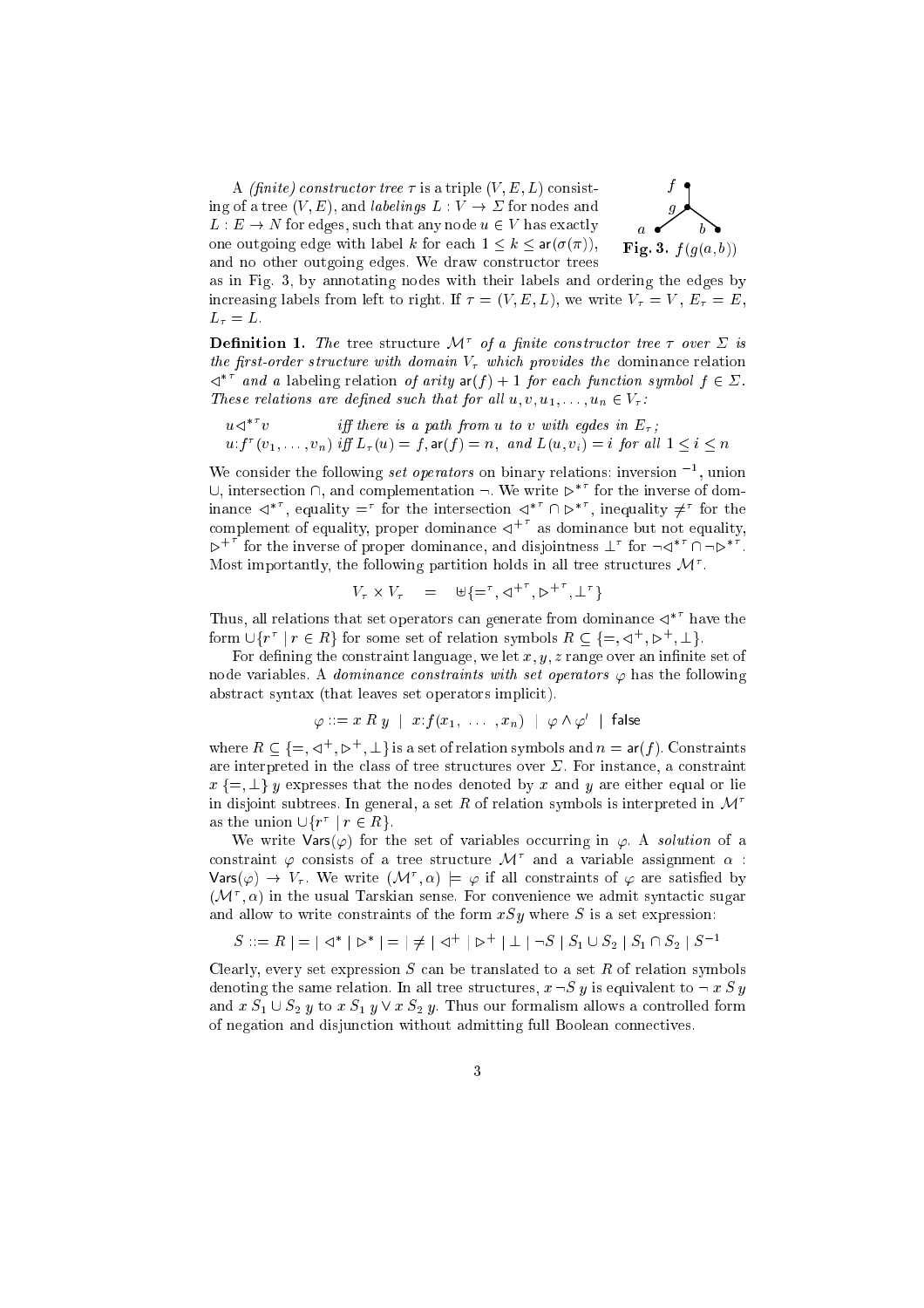Propagation Rules:

```
(Clash) x\psi y \rightarrow false
(Dom.Refl) \varphi \rightarrow x \triangleleft x(x \text{ occurs in } \varphi)(Dom. Irans) x \leq y \land y \leq z \implies x \leq z(\text{Eq. Decom}) x: f(x_1, \ldots, x_n) \wedge y: f(y_1, \ldots, y_n) \wedge x=y \rightarrow \bigwedge_{i=1}^n x_i=y_i\begin{array}{lcl} \text{(Lab. Ineq)} & \quad x{:}f(\ldots)\,\wedge\,y{:}g(\ldots) & \rightarrow & x{\neq}y \qquad \text{if $f \neq g$} \end{array}(Lab.Disj) x:f (\ldots, x_i, \ldots, x_j, \ldots) \rightarrow x_i \perp x_j where 1 \leq i < j \leq n(Lab.Dom) x : f(\ldots, y, \ldots) \rightarrow x \triangleleft y(Inter) xR_1y \wedge xR_2y \rightarrow xRy if R_1\cap R_2 \subseteq R\text{Im}v\text{)} xRy \rightarrow yR^x(L) \Box x \bot y \land y \Leftrightarrow x \bot z(NegDisj)z \wedge y \lhd z \;\; \rightarrow \;\; x \lnot \bot y(Child.up)y \wedge x:f(x_1, \ldots, x_n) \wedge \bigwedge_{i=1}^n x_i \neg \lhd^* y \quad \rightarrow \quad y = x
```
Distribution Rules:

(Distr. Child)  $x \leq y \wedge x : f(x_1, \ldots, x_n) \rightarrow x_i \leq y \vee x_i \neg \leq y \quad (1 \leq i \leq n)$ (Distr.NegDisj)  $x \neg \bot y \rightarrow x \triangleleft y \vee x \neg \triangleleft y$ 

Fig. 4. Saturation rules D of the Base Solver

#### 3 A Saturation Algorithm

We now present a solver for dominance constraints with set operators. First, we give a base solver whi
h saturates a onstraint with respe
t to a set of propagation and distribution rules, and prove soundness, ompleteness, and termination of saturation in nondeterministi polynomial time. Se
ond, we add optional propagation rules, whi
h enhan
e the propagation power of the base solver.

The base solver is specified by the rule schemes in Figure 4. Let D be the (infinite) set of rules instantiating these schemes. Each rule is an implication between a constraint and a disjunction of constraints. We distinguish *propagation* rules  $\varphi_1 \to \varphi_2$  which are deterministic and *distribution* rules  $\varphi_1 \to \varphi_2 \vee \varphi_3$  which are nondeterministi
.

### Proposition <sup>1</sup> (Soundness). The rules of D are valid in al l tree stru
tures.

The inference system D can be interpreted as a saturation algorithm which decides the satisfiability of a constraint. A propagation rule  $\varphi_1 \rightarrow \varphi_2$  applies to a constraint  $\varphi$  if all atomic constraints in  $\varphi_1$  belong to  $\varphi$  but at least one of the atomic constraints in  $\varphi_2$  does not. In this case, saturation proceeds with  $\varphi \wedge \varphi_2$ . A distribution rule  $\varphi_1 \rightarrow \varphi_2 \vee \varphi_3$  applies to a constraint  $\varphi$  if both rules  $\varphi_1 \rightarrow \varphi_2$  and  $\varphi_1 \rightarrow \varphi_3$  could be applied to  $\varphi$ . In this case, one of these two rules is non-deterministi
ally hosen and applied. A onstraint is alled D-saturated if none of the rules in D an be applied to it.

Proposition <sup>2</sup> (Termination). The maximal number of iterated D-saturation steps on a constraint is polynomially bounded in the number of its variables.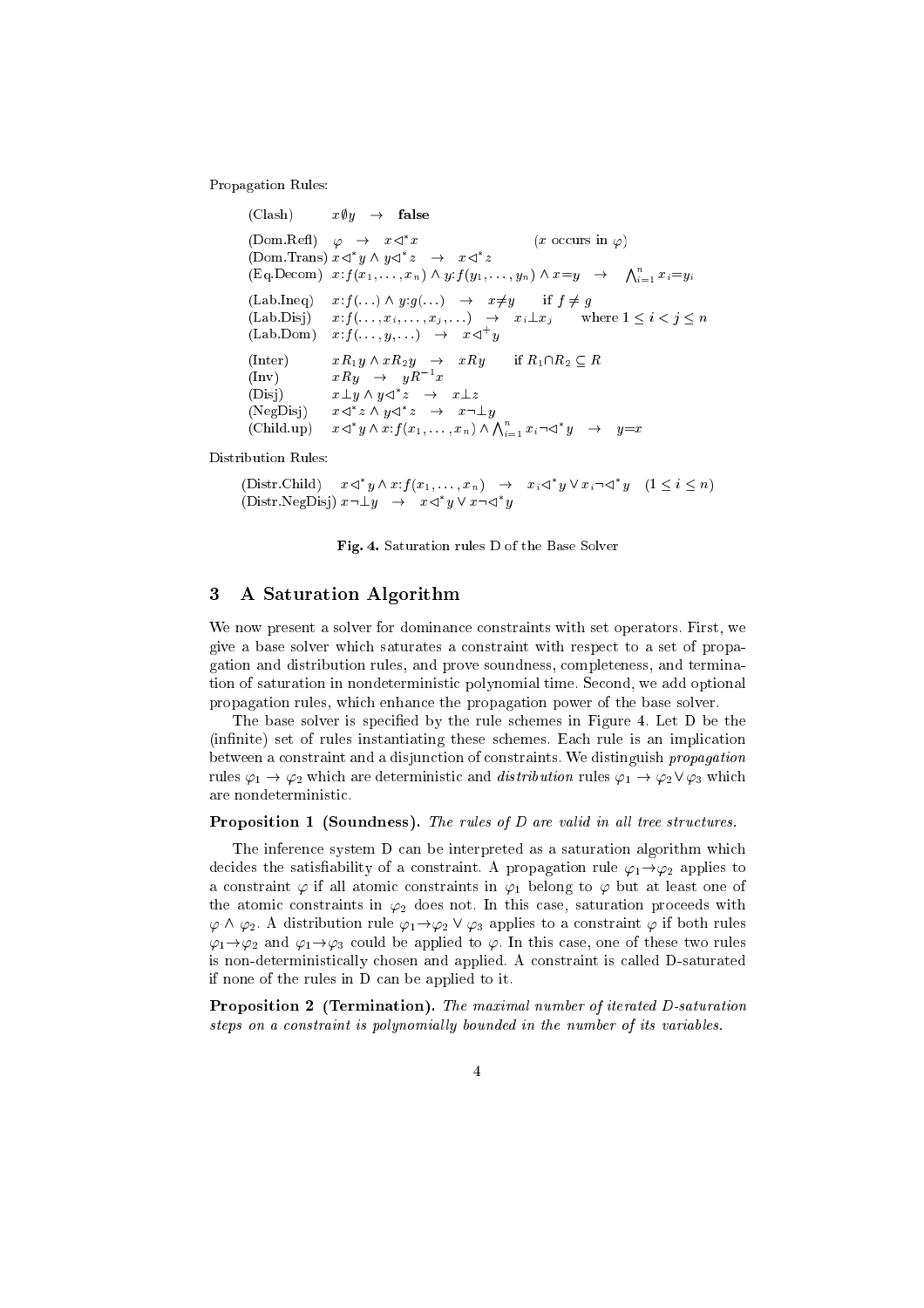*Proof.* Let  $\varphi$  be a constraint with m variables. Each D-saturation step adds at least one new literal to  $\varphi.$  Only a  $O(m^\ast)$  literals can be added since all of them have the form  $xRy$  where  $x, y \in \text{Vars}(\varphi)$  and R has 16 possible values.

Next, we illustrate prototypical inconsistencies and how D-saturation dete
ts them. We start with the onstraint  $x: f(x_1, x_2) \wedge x_1 \triangleleft z \wedge x_2 \triangleleft z$  in Fig. 5 which is unsatisfiable since siblings cannot have a common descendant. Indeed, the disjointness of the siblings  $x_1 \perp x_2$  can be



derived from (Lab.Disj) whereas  $x_1 \neg \bot x_2$  follows from (NegDisj) since  $x_1$  and  $x_2$ have the common descendant z.

To illustrate the first distribution rule, we consider the unsatisfiable constraint  $x: f(x_1) \wedge x \triangleleft y \wedge x_1: a \wedge y$ y:b in Fig. 6 where  $a \neq b$ . We can decide the position of  $y$  with respect to  $x$  by applying rule (Distr.Child) which either adds  $x_1 \leq y$  or  $x_1 \neg \leq y$ . (1) If  $x_1 \neg \leq y$  is



Fig. 6. (Distr.Child)

added, propagation with (Child.up) yields  $x=y$ . As x and y carry distinct labels, rule (Lab.Ineq) adds  $x \neq y$ . Now, we can deduce  $x \in y$  by intersecting equality and inequality (inter). Thus, the (Clash) rule applies. (2) If  $x_1 \triangleleft y$  is added then (Child.up) yields  $x_1 = y$  which again clashes because of distinct labels.

The se
ond distribution rules helps dete
t the in consistency of  $x:f(z) \wedge y:g(z)$  in Fig 7 where  $f \neq g$ . In a  $\max$  step one can their from (Lab. Dom) that  $x \triangleleft - z$  and  $y \triangleleft z$  . As the (Inter) rule allows to weaken relations, we also have  $x \leq z$  and  $y \leq z$ , i.e.  $x \neg \perp y$  by (NegDisj), so



 $\blacksquare$ 

that (Distr.NegDisj) can deduce either  $x \le y$  or  $x \neg \le y$ . Consider the case  $x \le y$ , from  $y \triangleleft z$  derive  $z \triangleleft y$  by (filty, filter), and (Child.up) infers  $y=x$  resulting in a lash due to the distin
t labels. Similarly for the other ase.

**Definition 2.** A D-solved form is a D-saturated constraint without false.

The intuition is that a D-solved form has a backbone whi
h is a dominan
e forest, i.e. a forest with child and dominance edges. For instance, Fig 8 shows the dominance forest underlying  $x_1$ :  $f(x_4)$   $\wedge$   $x_4$  $\triangleleft$   $x_5$   $\wedge$  $x_4 \leq x_6$  and  $x_2 \leq x_3$  and  $x_5 \perp x_6$  which becomes D-solved when D-propagation.



Fig. 8. D-solved form

We would like to note that the set based solver for dominance constraints of [2] insists on more explicit solved forms: for each two variables, one of the relations  $\{\equiv,\,\triangleleft\,$  ,  $\,\triangleright\,$  ,  $\perp\}$  must be selected. For the dominance forest in Fig. 8, this leads to 63 explicit solutions instead of a single D-solved form. The situation is even worse for the formula  $x_1 \triangleleft x_2 \land x_2 \triangleleft x_3 \land \ldots \land x_{n-1} \triangleleft x_n$ . I his constraint an be deterministi
ally D-solved by D-propagation whereas the implementation of  $|2|$  computes a search tree of size  $2^{\circ}$ .

Proposition <sup>3</sup> (Completeness). Every D-solved form has a solution.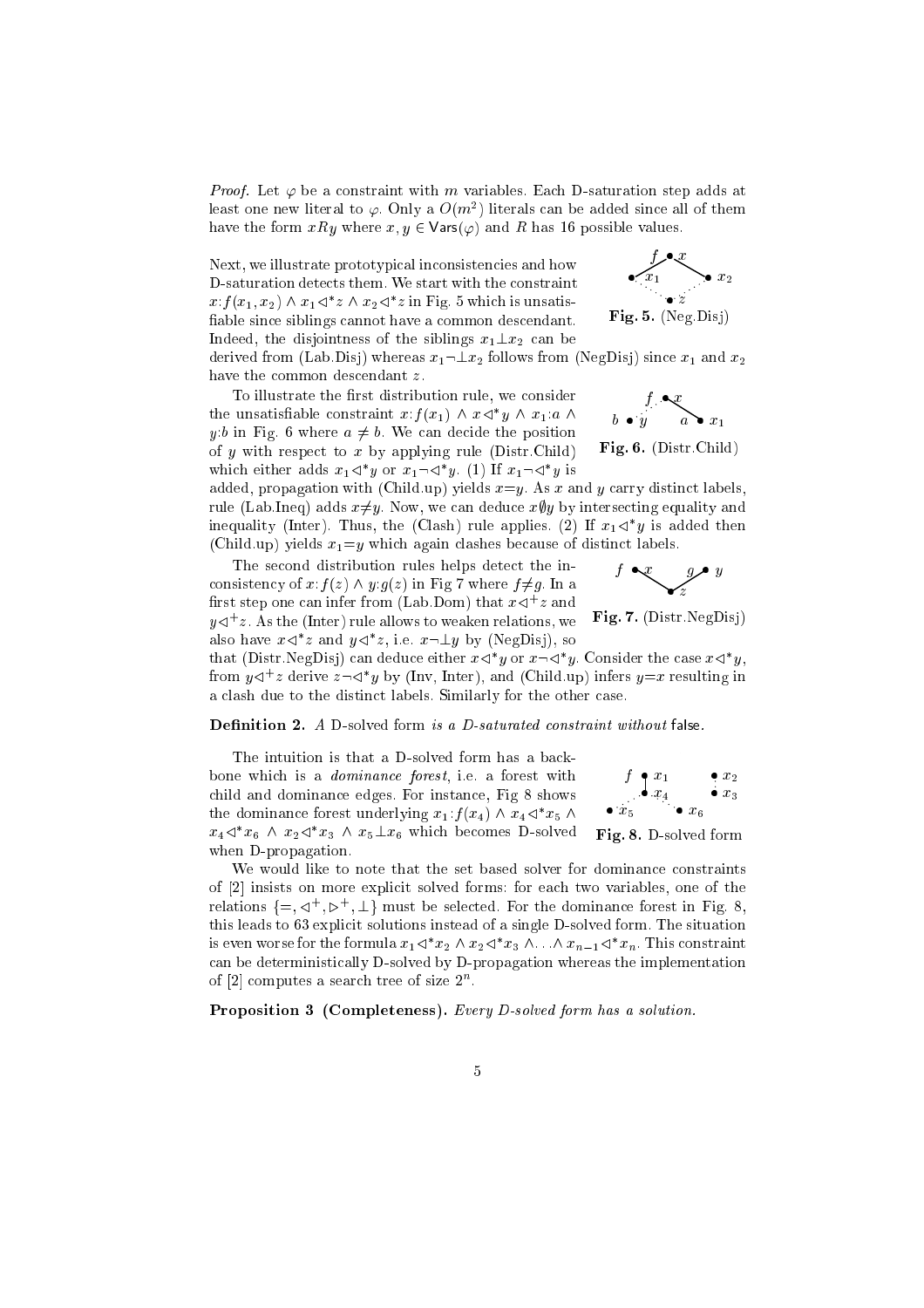$\text{(Child.down)} \ \ x \triangleleft^+ y \wedge x \colon f(x_1, \ldots, x_n) \wedge \bigwedge_{i=1, i \neq j}^n x_i \neg \triangleleft^* y \quad \rightarrow \quad x_j \triangleleft^* y$  $\text{(NegDom)} \quad x \perp y \wedge y \neg \perp z \quad \rightarrow \quad x \neg \triangleleft z$ (DOM.Ineq)  $x \leq y_1 \wedge y_1 \leq y_2 \wedge y_2 \leq z \implies x \neq z$ (Child.ineq)  $x \neq y \wedge x : f(\ldots, x, \ldots) \wedge y : g(\ldots, y, \ldots) \rightarrow x \neq y$ (Parent. Ineq)  $x \leq x \wedge y$ :  $y: y \in \{x, \ldots \} \rightarrow x \leq y$ 

## Fig. 10. Some Optional Propagation Rules O

The proof is given in the Section 4. The idea for onstru
ting a solution of a D-solved form is to turn its underlying dominan
e forest into a tree, by adding labels su
h that dominan
e hildren are pla
ed at disjoint positions whenever possible. For instan
e, a solution of the dominan
e forest in Fig. 8 is drawn in Fig. 9. Note that this solution does also satisfy  $x_5 \perp x_6$  which be-



Fig. 9. A solution.

longs to the above constraint but not to its dominance forest. This solution is obtained from the dominan
e forest in Fig. 8 by adding a root node and node labels by whi
h all dominan
e edges are turned into hild edges.

Theorem 1. Saturation by the inferen
e rules in D de
ides the satisability of a dominance constraint with set operators in non-deterministic polynomial time.

*Proof.* Let  $\varphi$  be a dominance constraint with set operators. Since all rules in D are sound (Proposition 1) and terminate (Proposition 2),  $\varphi$  is equivalent to the disjunction of all D-solved forms reachable from  $\varphi$  by non-deterministic Dsaturation. Completeness (Proposition 3) yields that  $\varphi$  is satisfiable iff there exists a D-solved reachable from  $\varphi$ .

We can reduce the search space of D-saturation by adding optional propagation rules O. Taking advantage of set operators, we can define rather powerful propagation rules. The s
hemes in Fig 10, for instan
e, exploit the omplementation set operators, and are indeed supported by the set based implementation of Se
tion 6. We illustrate O in the situation below whi
h arises naturally when resolving s
ope ambiguities as in Figure 2.

$$
x: f(x_1, x_2) \wedge y: g(y_1, y_2) \wedge x_2 \triangleleft^* z \wedge y_1 \triangleleft^* z \wedge x \triangleleft^* y
$$

We derive  $x \leq y$  by (Lab.Ineq,Inter),  $x_1 \perp x_2$  by (Lab.Disj), and  $x_2 \neg \perp y$  by (Dom. Trans,NegDisj). We ombine the latter two using optional rule (NegDom) into  $x_1$   $\lnot$  C). Finally, optional rule (Child.down) yields  $x_2$   $\lnot$  y whereby the situation is resolved.

# 4 Completeness Proof

We now prove Proposition 3 which states completeness in the sense that every D-solved form is satisfiable. We proceed in two steps. First, we identify *simple*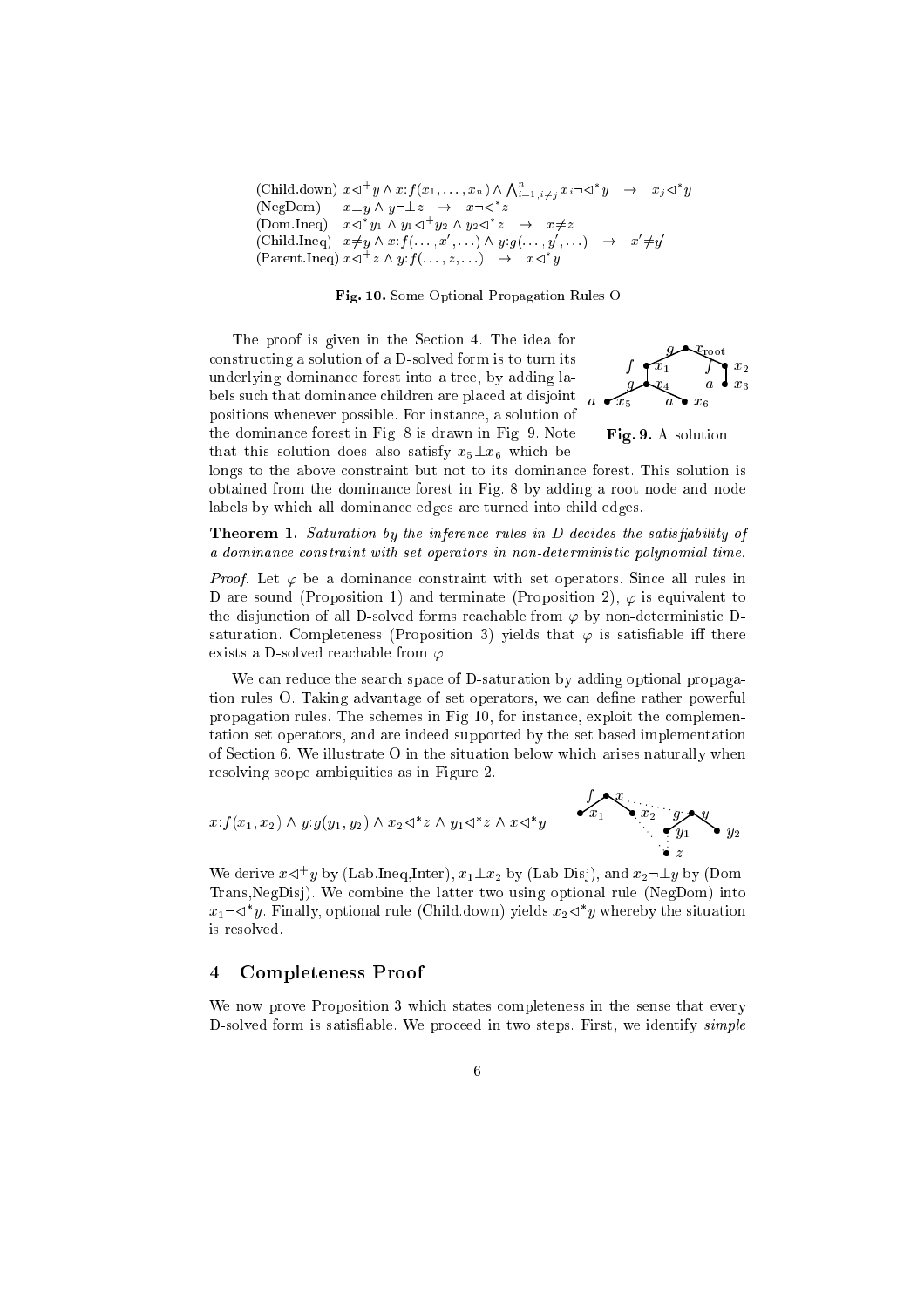$D$ -solved forms and show that they are satisfiable (Proposition 4). Then we show how to extend every D-solved form into a simple D-solved form by adding further onstraints (Proposition 5).

**Definition 3.** A variable x is labeled in  $\varphi$  if  $x=y$  in  $\varphi$  and  $y$ :  $f(y_1,\ldots,y_n)$  in  $\varphi$ for some variable y and term  $f(y_1, \ldots, y_n)$ . A variable y is a root variable for  $\varphi$ if  $y \triangleleft^* z$  in  $\varphi$  for all  $z \in \mathsf{Vars}(\varphi)$ . We call a constraint  $\varphi$  simple if all its variables are labeled, and if there is a root variable for  $\varphi$ .

Proposition 4. A simple D-solved form is satisable.

*Proof.* By induction on the number of literals in a simple D-solved form  $\varphi$ .  $\varphi$ has a root variable  $z.$  Since all variables in  $\varphi$  are labeled there is a variable  $z^\cdot$ and a term  $J(z_1, \ldots, z_n)$  such that  $z=z \wedge z$  :  $J(z_1, \ldots, z_n) \in \varphi$  . We pose:

$$
V = \{ x \in \text{Vars}(\varphi) \mid x = z \in \varphi \} \text{ and } V_i = \{ x \in \text{Vars}(\varphi) \mid z_i \vartriangleleft^* x \in \varphi \}
$$

for all  $1 \leq i \leq n$ . To see that  $\mathsf{Vars}(\varphi)$  is covered by  $V \cup V_1 \cup \ldots \cup V_n$ , let  $x \in \mathsf{Vars}(\varphi)$ suen that  $z_i \triangleleft x \notin \varphi$  for all  $1 \leq i \leq n$ . Saturation with (Distr.Child) derives either  $z_i \triangleleft x$  or  $z_i \triangleleft x$ ; but  $z_i \triangleleft x \notin \varphi$  by assumption, therefore  $z_i \triangleleft x \in \varphi$ for all  $1 \le i \le n$ . (Child.up) infers  $z=x \in \varphi$ , i.e.  $x \in V$ . For a set  $W \subset \text{Vars}(\varphi)$ we define  $\varphi_{|W}$  to be the conjunction of all literals  $\psi \in \varphi$  with  $\mathsf{Vars}(\psi) \subset W$ .

$$
\varphi \models \varphi'
$$
 holds where  $\varphi' =_{def} \varphi_{|V} \wedge z : f(z_1, \ldots, z_n) \wedge \varphi_{|V_1} \wedge \ldots \wedge \varphi_{|V_n}$ 

 $\varphi \models \varphi'$  follows from  $\varphi' \subseteq \varphi$ . To show  $\varphi' \models \varphi$  we prove that each literal in  $\varphi$  is entailed by  $\varphi'$ 

- 1. Case  $x:g(x_1,\ldots,x_m)\in\varphi$  for some variable x and term  $g(x_1,\ldots,x_m)$ : If  $x\in$  $V_i$ , i.e.  $z_i \triangleleft x \in \varphi$  for some  $1 \leq i \leq n$  then  $x : g(x_1, \ldots, x_m) \in \varphi_{|V_i|}$  since  $\varphi$  is saturated under (Lab.Dom, Dom.Trans). Otherwise  $x \in V$ , i.e.  $z=x \in \varphi$ , and thus  $z=x \in \varphi|_V$ . Since  $\varphi$  is clash free and saturated under (Lab.Ineq,Clash),  $f = g$  and  $n=m$  must hold. Saturation with respect to (Eq.Decom) implies  $z_i = x_i \in \varphi$  for all  $1 \leq i \leq n$  and hence  $z_i = x_i \in \varphi_{|V_i|}$ . All together, the right hand side  $\varphi'$  contains  $z=x \wedge z$ :  $f(z_1,\ldots,z_n) \wedge \wedge_{i=1}^s z_i = x_i$  which entails  $x:g(x_1,\ldots,x_m)$  as required.
- 2. Case  $x \kappa y \in \varphi$  for some variables  $x, y$  and relation set  $\kappa \subseteq \{ =, \lhd, \lhd, \lhd, \bot \}$ . Since  $x, y \in V \cup V_1 \cup ... \cup V_n$  we distinguish 4 possibilities:
	- (a)  $x \in V_i$ ,  $y \in V_j$ , where  $1 \leq i \neq j \leq n$ . Here,  $x \perp y \in \varphi$  by saturation under (Lab.Disj, Inv, Disj). Clash-freeness and saturation under (Inter, Clash) yield  $\bot \in R$ . Finally,  $\varphi^*$  entails  $z_i \bot z_j$  and thus  $x \bot y$  which in turn entails  $xRy$ .
	- (b) When  $x, y \in V$  (resp.  $V_i$ ), by definition  $xRy \in \varphi_{|V}$  (resp.  $\varphi_{|V_i}$ )
	- (c)  $x \in V$  and  $y \in V_i$ . Here,  $x \triangleleft y \in \varphi$  by saturation under (Lab.Dom, Dom. I rans). Thus  $\leq$   $\in$  R by saturation under (Inter, Clash) and clashfreeness of  $\varphi$ . But  $\varphi$  entails  $z \lhd \ z_i$  and thus  $x \lhd \ y$  which in turn entails  $xRu$ .
	- (d) The previous one. The previous one. The previous one. The previous one. The previous one. The previous one. The previous one. The previous one. The previous one. The previous one. The previous one. The previous one. T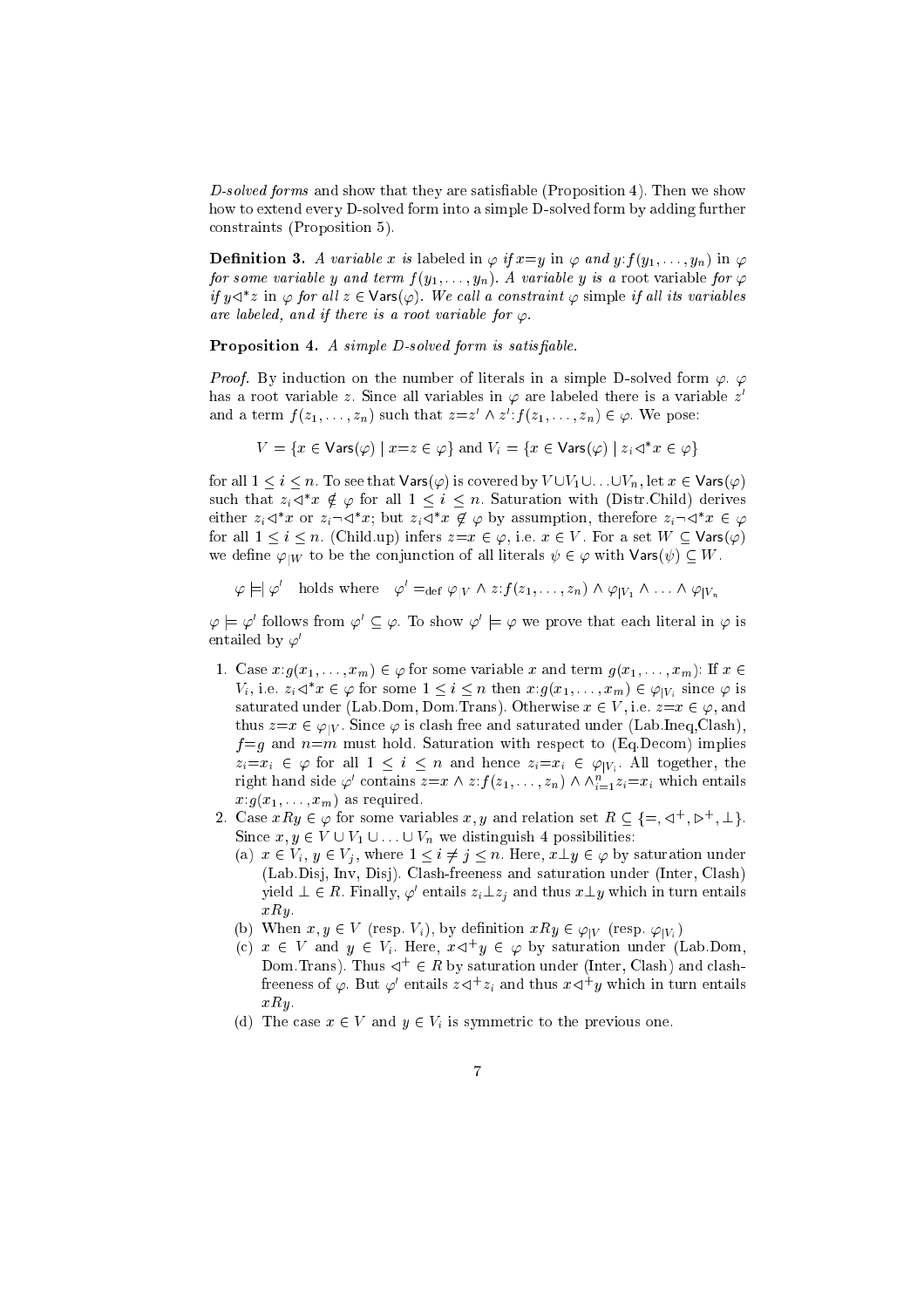Next note that all  $\varphi_{|V_i}$  are simple D-solved forms. By induction hypothesis there exist solutions  $(\mathcal{M}^i, \alpha_i) \models \varphi|_{V_i}$  for all  $1 \leq i \leq n$ . Thus  $(\mathcal{M}^{j(i+1),...,i+n}, \alpha)$  is a solution of  $\varphi$  if  $\alpha_{|V_i} = \alpha_i$  and  $\alpha(x) = \alpha(z)$  is the root node of  $f(\tau_1, \ldots, \tau_n)$  for all  $x \in V$ .

An *extension of a constraint*  $\varphi$  is a constraint of the form  $\varphi \wedge \varphi'$  for some  $\varphi$  . Given a constraint  $\varphi$  we define a partial ordering  $\prec_\varphi$  on its variables such that  $x\prec_\varphi y$  holds if and only if  $x\lhd^\sim y$  in  $\varphi$  but not  $y\lhd^\sim x$  in  $\varphi.$  If  $x$  is unlabeled then we define the set  $con_{\varphi}(x)$  of variables *connected to x in*  $\varphi$  as follows:

 $\operatorname{con}_{\varphi}(x) = \{y \mid y \text{ is } \prec_{\varphi} \text{ minimal with } x \prec_{\varphi} y\}$ 

Intuitively, a variable y is connected to x if it is a "direct dominance child" of x. So for example,  $\text{con}_{\varphi_1}(x) = \{y\}$  and  $\text{con}_{\varphi_1}(y) = \{z\}$  for:

$$
\varphi_1 := x \triangleleft^* x \wedge x \triangleleft^* y \wedge x \triangleleft^* z \wedge y \triangleleft^* z,
$$

**Definition 4.** We call  $V \subseteq \text{Vars}(\varphi)$  a  $\varphi$ -disjointness set if for any two distinct variables  $y_1, y_2 \in V$ ,  $y_1 \neg \perp y_2$  not in  $\varphi$ .

The idea is that all variables in a  $\varphi$ -disjointness set can safely be placed at disjoint positions in at least one of the trees solving  $\varphi$ .

**Lemma 1.** Let  $\varphi$  be D-saturated,  $x \in \mathsf{Vars}(\varphi)$ . If  $V$  is a maximal  $\varphi$ -disjointness set in  $\text{con}_{\varphi}(x)$  then for all  $y \in \text{con}_{\varphi}(x)$  there exists  $z \in V$  such that  $y=z$  in  $\varphi$ .

*Proof.* If  $y \neg \bot z$  not in  $\varphi$  for all  $z \in V$  then  $\{y\} \cup V$  is a disjointness set; thus  $y \in V$  by maximality of V. Otherwise, there exists  $z \in V$  such that  $y \neg \bot z$  in  $\varphi$ . Saturation of  $\varphi$  with respect to rules (Distr.NegDisj, Inter) yields  $y \lhd^* z$  in  $\varphi$  or z $\triangleleft$  y in  $\varphi$ . In both cases, it follows that  $z=y$  in  $\varphi$  since  $z$  and  $y$  are both  $\prec_\varphi$ minimal elements in the set  $con_{\varphi}(x)$ .

Lemma 2 (Extension by Labeling). Every D-solved form  $\varphi$  with an uniabeled variable x can be extended to a D-solved form with strictly fewer unlabeled variables, and in which x is labeled.

*Proof.* Let  $\{x_1, \ldots, x_n\}$  be a maximal  $\varphi$ -disjointness set included in  $\text{con}_{\varphi}(x)$ . Let  $f$  be a function of arithmetic matrix  $f$  is the arithmetic model with  $\mathcal{A}^{\prime}$  . Otherwise,  $f$  is then be encoded from a constant and a symbol of arity  $\geq 2$  whose existence in  $\Sigma$  we assumed. We define the following extension  $ext{ext}(\varphi)$  of  $\varphi$ :

$$
\operatorname{ext}(\varphi) =_{\operatorname{def}} \varphi \wedge x : f(x_1, \dots, x_n) \wedge
$$
  

$$
\bigwedge \{xRz \wedge zR^{-1}x \mid \vartriangleleft^+ \in R, \ x_i \vartriangleleft^* z \ in \ \varphi, \ 1 \le i \le n\} \wedge \tag{1}
$$
  

$$
\bigwedge \{yRz \mid \bot \in R, \ x_i \vartriangleleft^* y \ in \ \varphi, \ x_j \vartriangleleft^* z \ in \ \varphi, \ 1 \le i \ne j \le n\} \tag{2}
$$

Note that x is labeled in  $ext(\varphi)$  since  $x=x \in \varphi$  by saturation under (Dom.Reff). We have to verify that  $ext(\varphi)$  is D-solved, i.e. that none of the D-rules can be applied to  $ext(\varphi)$ . We give the proof only for two of the more complex cases.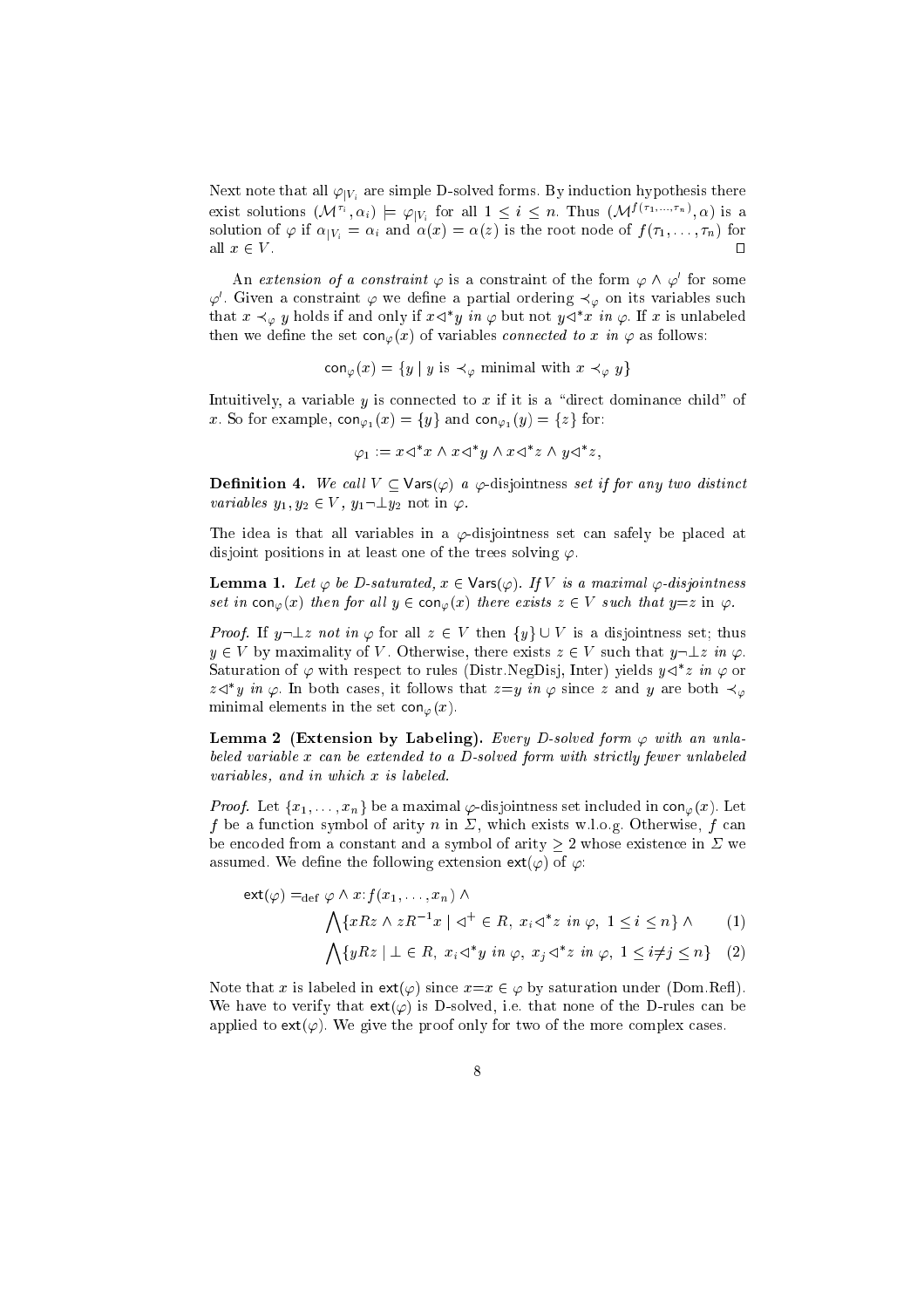- 1. (Distr.Child) cannot be applied to  $x: f(x_1, \ldots, x_n)$ : suppose  $x \triangleleft y$  in  $\varphi$  and consider the case  $y \triangleleft x$  not in  $\varphi$ . Thus  $x \prec_\varphi y$  and there exists  $z \in \mathsf{con}_\varphi(x)$ with  $z \triangleleft y$  in  $\varphi$ . Lemma 1 and the maximality of the  $\varphi$ -disjointness set  $\{x_1,\ldots,x_n\}$  yield  $x_j=z$  in  $\varphi$  for some  $1\leq j\leq n$ . Thus,  $x_j\lhd y$  in  $\varphi$  by  $\mathcal{N}$  and  $\mathcal{N}$  . The annotation of an all supplied with xj . For all supplied with  $\mathcal{N}$  $1 \leq i \neq j \leq n$  we can derive  $x_i \perp y$  by (Lab.Dom, Disj, Inv), thus  $x_i \neg \triangleleft y$  by (Inter) and (Distr.Child) annot be applied with xi either.
- 2. (Inter) applies when  $R_1 \cap R_2 \subseteq R$ ,  $yR_1z$  in ext( $\varphi$ ), and  $yR_2z$  in ext( $\varphi$ ). We prove  $yRz$  in ext( $\varphi$ ) for the case where  $yR_1z$  in  $\varphi$  and  $yR_2z$  is contributed to ext( $\varphi$ ) by (2). Thus,  $\bot \in R_2$  and there exists  $1 \leq i \neq j \leq n$  such that  $x_i \triangleleft y$  in  $\varphi$  and  $x_j \triangleleft z$  in  $\varphi$ . It is sufficient to prove  $\bot \in R_1$  since then  $\perp \in R_1 \cap R_2 \subseteq R$  which implies  $yRz$  in  $\varphi$ . We assume  $\perp \varphi R_1$  and derive a contradiction. If  $\perp \phi$   $R_1$  then  $R_1 \subseteq \{=\, , \triangleleft , \, , \triangleright \}$ . Thus, weakening  $yR_1z$  in  $\varphi$  with (Inter) yields  $y\neg \bot z$  in  $\varphi$ . Next, we can apply (Distr.NegDisj) which proves either  $y \leq z$  in  $\varphi$  or  $y \neg \leq z$  in  $\varphi$ .
	- (a) If  $y \triangleleft z$  in  $\varphi$  then  $x_i \triangleleft z$  in  $\varphi$  follows from (Dom. Frans) and  $x_i \triangleleft x_j$  in  $\varphi$ from (NegDisj). This contradicts our assumption that  $\{x_1, \ldots, x_n\}$  is a  $\varphi$ -disjointness set.
	- (b) If  $y \neg \neg \neg z$  in  $\varphi$  then we have  $y \neg \neg z$  in  $\varphi$  and  $y \neg \bot z$  in  $\varphi$  from which on can derive  $y \triangleright z$  in  $\varphi$  with (linter) and  $z \triangleleft y$  in  $\varphi$  with (linv). From (Dom. Irans) we derive  $x_i \triangleleft y$  in  $\varphi$ . Since we already know  $x_i \triangleleft y$  in  $\varphi$ we can apply (NegDisj) which shows  $x_i \neg \bot x_j$  in  $\varphi$ . But again, this contradicts that  $\{x_1, \ldots, x_n\}$  is a  $\varphi$ -disjointness set.  $\Box$

## Proposition 5. Every D-solved form an be extended to a simple D-solved form.

*Proof.* Let  $\varphi$  be D-solved. W.l.o.g.,  $\varphi$  has a root variable, else we choose a fresh variable x and consider instead the D-solved extension  $\varphi \wedge \bigwedge \{xRy \wedge yR^{-1}x \mid$  $\lhd^+ \in R$ ,  $y \in \text{Vars}(\varphi)$ . By Lemma 2, we can successively label all its variables.  $\Box$ 

# 5 Constraint Programming with Finite Sets

Current onstraint programming te
hnology provides no support for our Dsaturation algorithm. Instead, improving on  $[2]$ , we reformulate the task of finding solutions of a tree des
ription as a onstraint satisfa
tion problem solvable by constraint programming  $[11, 6]$ . In this section, we define our target language. Its propagation rules are given in Fig 12 and are used in proving correctness of implementation. Distribution rules, however, are typi
ally problem dependent and we assume that they can be programmatically stipulated by the application. Thus, the concrete solver of Section 6 specifies its distribution rules in Figure 13.

Let  $\Delta = \{1 \dots \mu\}$  be a finite set of integers for some large practical limit , we assume a set of integration and integration and integer values with values with an output of in  $\sim$ ranged over by I and a set of *set variables* with values in  $2^-$  and ranged over by S. Integer and finite set variables are also both denoted by  $X$ .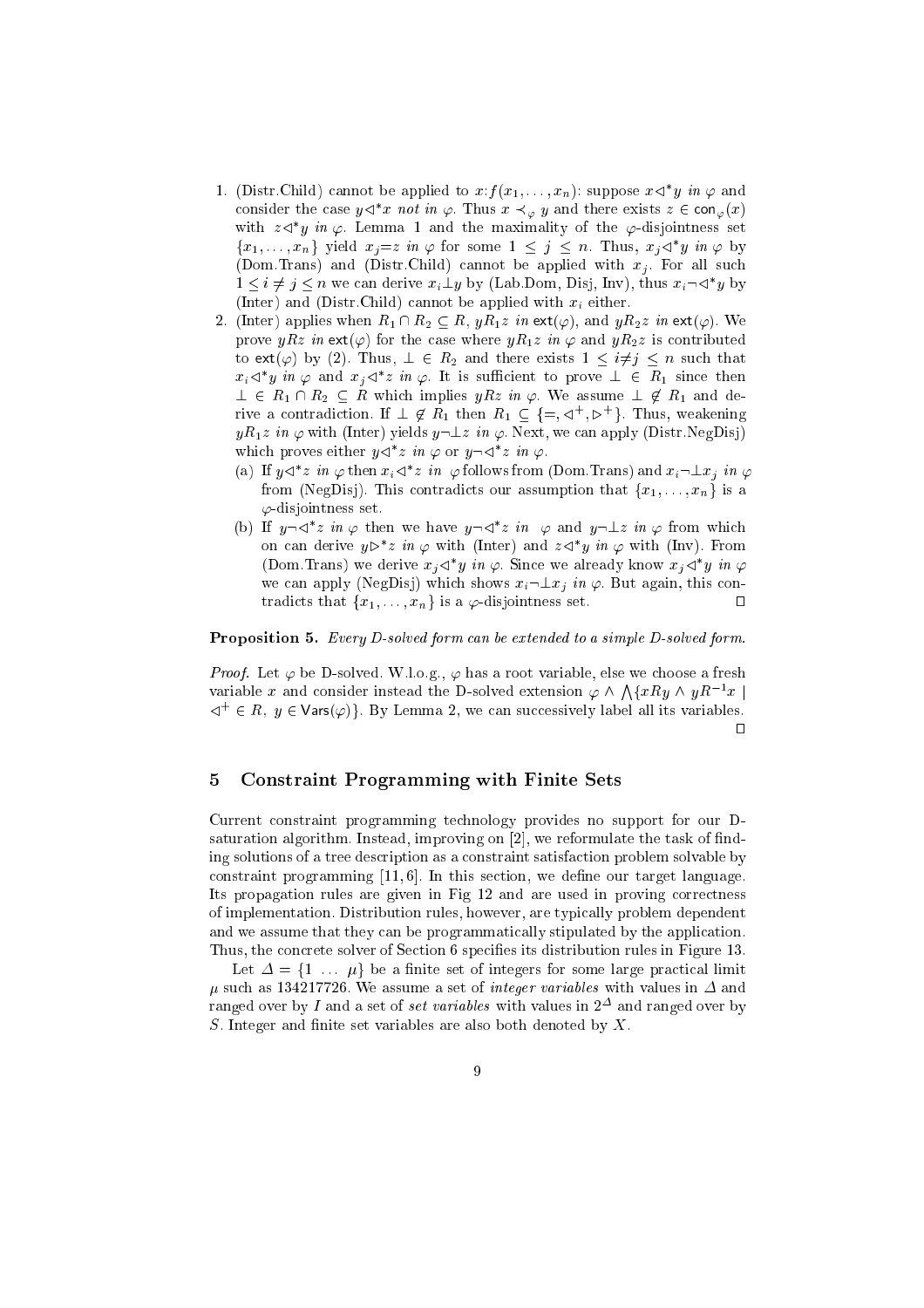$$
\mathcal{B} ::= \mathsf{false} \mid X_1 = X_2 \mid I \in D \mid i \in S \mid i \notin S \quad (D \subseteq \Delta)
$$
  

$$
\mathcal{C} ::= \mathcal{B} \mid S_1 \cap S_2 = \emptyset \mid S_3 \subseteq S_1 \cup S_2 \mid \mathcal{C}_1 \wedge \mathcal{C}_2 \mid \mathcal{C}_1 \text{ or } \mathcal{C}_2
$$

Fig. 11. Finite Domain and Finite Set Constraints

Equality:  $X_1=X_2 \wedge \mathcal{B}[X_i] \longrightarrow_{\text{P}} \mathcal{B}[X_k] \qquad \{j,k\}=\{1,2\}$  (eq.subst)

Finite domain integer onstraints:

$$
I \in D_1 \land I \in D_2 \quad \leadsto_{\mathbf{P}} \quad I \in D_1 \cap D_2
$$
\n
$$
I \in \emptyset \quad \leadsto_{\mathbf{P}} \quad \text{false} \tag{fd.cah}
$$

Finite sets constraints:

| $i \in S \wedge i \notin S \longrightarrow_{P}$ false                                                        |  |                     | (fs.classh)                      |
|--------------------------------------------------------------------------------------------------------------|--|---------------------|----------------------------------|
| $S_1 \cap S_2 = \emptyset \land i \in S_i \quad \leadsto_{\rm P} \quad i \notin S_k$                         |  | $\{j,k\} = \{1,2\}$ | (fs disjoint)                    |
| $S_3 \subseteq S_1 \cup S_2 \wedge i \notin S_1 \wedge i \notin S_2 \longrightarrow_{\text{P}} i \notin S_3$ |  |                     | (fs.subset.neg)                  |
| $S_3 \subseteq S_1 \cup S_2 \land i \in S_3 \land i \notin S_i \quad \leadsto_{\mathrm{P}} \quad i \in S_k$  |  | $\{j,k\} = \{1,2\}$ | $(f_s.\text{subset}.\text{pos})$ |

Disjun
tive propagators:

$$
\frac{\mathcal{B} \wedge \mathcal{C} \longrightarrow^{\circ}_{P} \quad \text{false}}{\mathcal{B} \wedge (\mathcal{C} \text{ or } \mathcal{C}') \longrightarrow_{P} \mathcal{C}'} \qquad \frac{\mathcal{B} \wedge \mathcal{C}' \longrightarrow^{\circ}_{P} \quad \text{false}}{\mathcal{B} \wedge (\mathcal{C} \text{ or } \mathcal{C}') \longrightarrow_{P} \mathcal{C}} \qquad \qquad \text{(commit)}
$$

Fig. 12. Propagation Rules

The abstra
t syntax of our language is given in Fig 11. We distinguish between *basic constraints*  $\beta$ , directly representable in the constraint store, and non-basic constraints  $\mathcal C$  acting as propagators and amplifying the store. The declarative semantics of these constraints is obvious (given that  $C_1$  or  $C_2$  is interpreted as disjunction). We write  $\beta \models \mathcal{C}$  if  $\beta$  is an assignment of integer variables to integers and set variables to sets which renders  $\mathcal C$  true (where set operators and Boolean onne
tives have the usual meaning).

We use the following abbreviations: we write  $I\neq i$  for  $I \in \Delta \setminus \{i\}, S_1 \parallel S_2$ for  $S_1 \cap S_2 = \emptyset$ ,  $S = D$  for  $\wedge \{i \in S \mid i \in D\} \wedge \{i \notin S \mid i \in \Delta \setminus D\}$ ,  $S_1 \subseteq S_2$  for  $S_1 \subseteq S_2 \cup S_3 \wedge S_3 = \emptyset$ , and  $S = S_1 \uplus S_2$  for  $S_1 \parallel S_2 \wedge S \subseteq S_1 \cup S_2 \wedge S_1 \subseteq S \wedge S_2 \subseteq S$ 

The propagation rules  $\leadsto_{\mathbb{P}}$  for inference in this language are summarized in Fig 12. The expression  $C_1$  or  $C_2$  operates as a *disjunctive propagator* which does not invoke any ase distin
tion. The propagation rules for disjun
tive propagators use the saturation relation  $\leadsto_{\widetilde{p}}$  induced by  $\leadsto_{\widetilde{p}}$  which in turn is defined by recursion through  $\leadsto_{\widetilde{p}}$ . Clearly, all propagation rules are valid formulas when seen as implications or as implications between implications in case of (commit).

### 6 Reduction to Finite Set Constraints

We now reduce dominance constraints with set operators to finite set constraints of the language introduced above. This reduction yields a concrete implementation of the abstra
t dominan
e onstraint solver when realized in a onstraint programming system such as  $[11, 6]$ .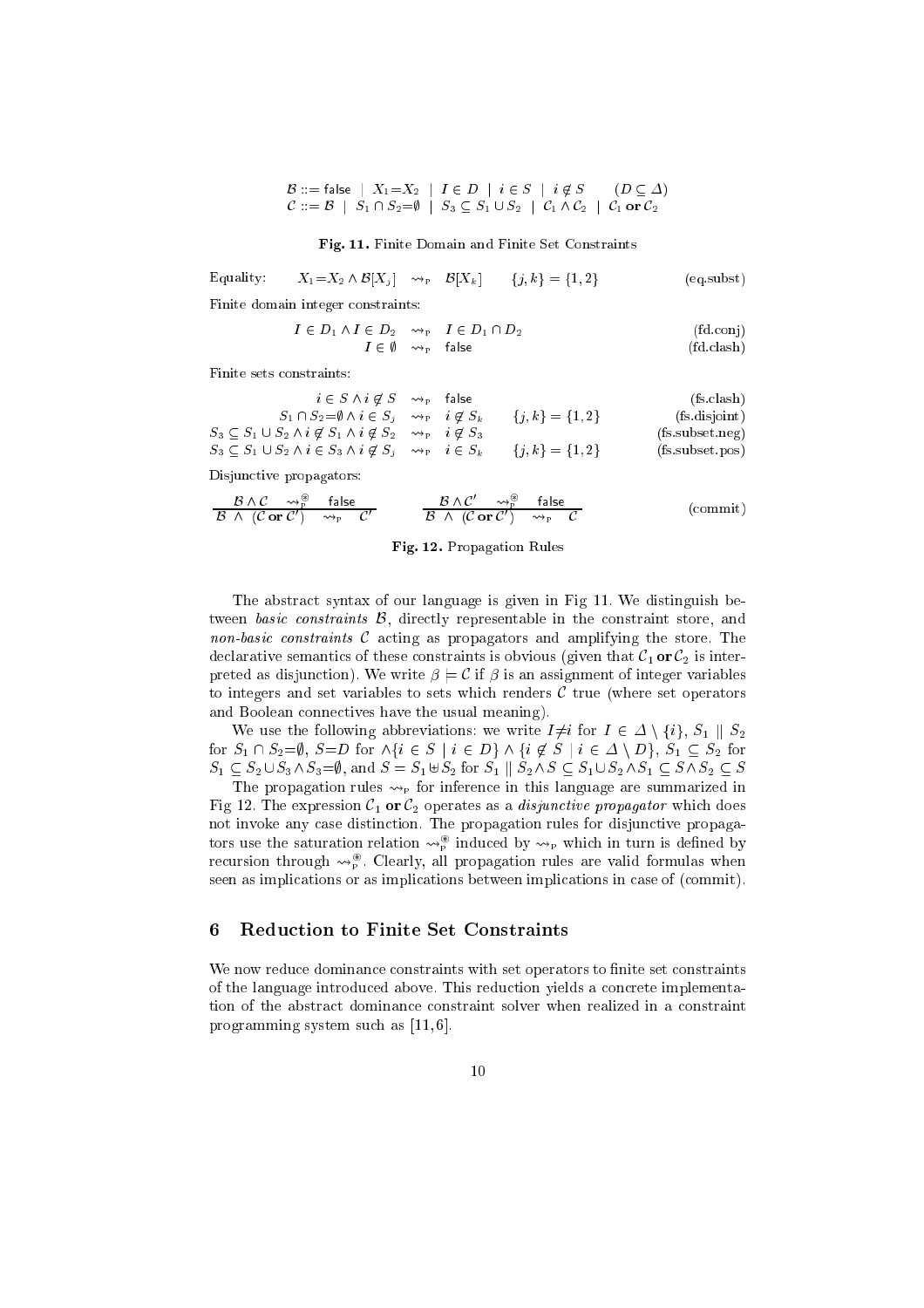The underlying idea is to represent a literal  $xR y$  by a membership expression  $y \in R(x)$  where  $R(x)$  is a set variable denoting a finite set of nodes in a tree. This idea is fairly general in that it does not depend on the particular relations interpreting the relation symbols. Our encoding consists of 3 parts:

$$
[\![\varphi]\!] = \mathop{\wedge}\limits_{x \in \mathsf{Vars}(\varphi)} \mathsf{A}_1(x) \mathop{\wedge}\limits_{x,y \in \mathsf{Vars}(\varphi)} \mathsf{A}_2(x,y) \quad \wedge \quad \mathsf{B}[\![\varphi]\!]
$$

 $A_1(\cdot)$  introduces a node representation per variable,  $A_2(\cdot)$  axiomatizes the treeness of the relations between these nodes, and  $B[\varphi]$  encodes the specific restrictions imposed by  $\varphi$ .

down and the contract of the contract of the contract of the contract of the contract of the contract of the contract of the contract of the contract of the contract of the contract of the contract of the contract of the c  $-xx$  $\sim$  side  $\sim$  $\sim$   $\mathbf{r}$   $x$ Representation. When observed from a spe
i node x, the nodes of a solution tree (hen
e the variables that they interpret) are partitioned into 4 regions:  $x$ 

itself, all nodes above, all nodes below, and all nodes to the side. The main idea is to introdu
e orresponding set variables.

Let MAX be the maximum constructor arity used in  $\varphi$ . For each formal variable x in  $\varphi$  we choose a distinct integer  $\iota_x$  to represent it, and introduce 7+ MAX constraint set variables written  $Eq_x$ ,  $Up_x$ ,  $Down_x$ ,  $Side_x$ ,  $Equp_x$ ,  $Eqdown_x$ , Parent<sub>x</sub>, Down<sub>x</sub> for  $1 \leq i \leq$  MAX, and one constraint integer variable Label<sub>x</sub>. First we state that  $x = x$ :

$$
t_x \in Eq_x \tag{3}
$$

 $Eq_x, Up_x, Down_x, Side_x$  encode the set of variables that are respectively equal, above, below, and the side side (i.e. disjoint) of x. Thus, positive  $\Gamma$   $\sim$  fx j  $\sim$  $Vars(\varphi)$  for the set of integers encoding  $Vars(\varphi)$ , we have:

$$
\mathcal{I} = Eq_x \uplus Down_x \uplus Up_x \uplus Side_x
$$

we can improve propagation by intermediate  $\alpha$  intermediate  $\alpha$ results. This improvement is required by (Dom.Trans):

 $\mathbf{I} = \mathbf{I} - \mathbf{I} + \mathbf{I} + \mathbf{I} + \mathbf{I} + \mathbf{I} + \mathbf{I} + \mathbf{I} + \mathbf{I} + \mathbf{I} + \mathbf{I} + \mathbf{I} + \mathbf{I} + \mathbf{I} + \mathbf{I} + \mathbf{I} + \mathbf{I} + \mathbf{I} + \mathbf{I} + \mathbf{I} + \mathbf{I} + \mathbf{I} + \mathbf{I} + \mathbf{I} + \mathbf{I} + \mathbf{I} + \mathbf{I} + \mathbf{I} + \mathbf{I} + \mathbf{I} + \mathbf$  $\mathbf{E} = \mathbf{E} \cdot \mathbf{E} \cdot \mathbf{E} \cdot \mathbf{E} \cdot \mathbf{E} \cdot \mathbf{E} \cdot \mathbf{E} \cdot \mathbf{E} \cdot \mathbf{E} \cdot \mathbf{E} \cdot \mathbf{E} \cdot \mathbf{E} \cdot \mathbf{E} \cdot \mathbf{E} \cdot \mathbf{E} \cdot \mathbf{E} \cdot \mathbf{E} \cdot \mathbf{E} \cdot \mathbf{E} \cdot \mathbf{E} \cdot \mathbf{E} \cdot \mathbf{E} \cdot \mathbf{E} \cdot \mathbf{E} \cdot \mathbf{E} \cdot \mathbf{E} \cdot \mathbf{E$ 

$$
\mathcal{I} = \mathit{Equp}_x \oplus \mathit{Down}_x \oplus \mathit{Side}_x \quad (5) \qquad \qquad \mathit{Equp}_x = \mathit{Eq}_x \oplus \mathit{Up}_x \qquad (7)
$$

 $Down_x^*$  encodes the set of variables in the subtree rooted at  $x$ 's  $i$ th child (empty if there is no such child):

$$
Down_x = \biguplus \{Down_x^i \mid 1 \le i \le \text{MAX}\}\tag{8}
$$

We define  $A_1(x)$  as the conjunction of the constraints introduced above:

$$
A_1(x) = (3) \wedge (4) \wedge (5) \wedge (6) \wedge (7)
$$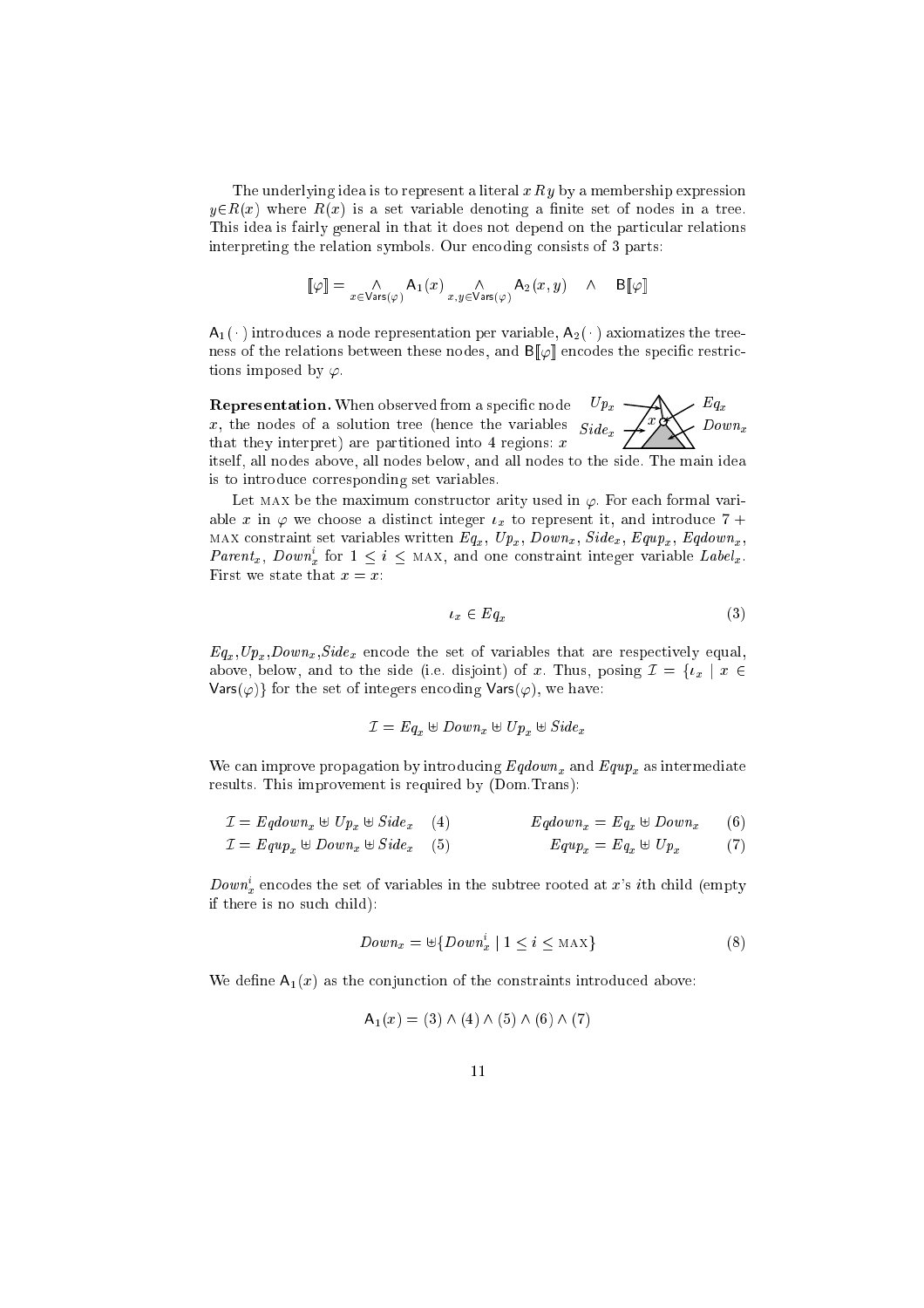**Wellformedness.** Posing  $\mathbf{Re} \mathbf{l} = \{ \equiv, \leq \mathbf{k} \}$ ,  $\mathbf{E} \mathbf{E} = \{ \equiv, \mathbf{E} \}$ . In a tree, the relationship that obtains between the nodes denoted by  $x$  and  $y$  must be one in Rel. We e and the control control of  $\mu$  , the case of the case of the case of the case  $\mu$  and the case of it and contribute a well-formedness clause  $A_3[x r y]$  for each  $r \in \mathbf{Rel}$ . Freely indentifying the symbols in Rel with the integers 1,2,3,4, we write:

$$
\mathsf{A}_2(x, y) = C_{xy} \in \mathbf{Rel} \land \bigwedge \{ \mathsf{A}_3[\![x \, r \, y]\!] \mid r \in \mathbf{Rel} \} \tag{9}
$$

$$
\mathsf{A}_3[\![x \, r \, y]\!] \equiv \mathsf{D}[\![x \, r \, y]\!] \land C_{xy} = r \text{ or } C_{xy} \neq r \land \mathsf{D}[\![x \, \neg r \, y]\!] \tag{10}
$$

For all  $r \in \mathbf{Rel}$ , it remains to define  $\mathsf{D}[\![x \, r \, y]\!]$  and  $\mathsf{D}[\![x \, \neg r \, y]\!]$  encoding the relations x <sup>r</sup> <sup>y</sup> and <sup>x</sup> :r <sup>y</sup> resp. by set onstraints on the representations of <sup>x</sup> and y.

$$
D[\![x = y]\!] = Eq_x = Eq_y \wedge Up_x = Up_y \wedge Down_x = Down_y \wedge Side_x = Side_y
$$
  
\n
$$
\wedge Eqdown_x = Eqdown_y \wedge Equ_x = Equ_v
$$
  
\n
$$
\wedge Parent_x = Parent_y \wedge Label_x = Label_y \wedge Down_x^i = Down_y^i
$$
  
\n
$$
D[\![x \neg = y]\!] = Eq_x \parallel Eq_y
$$
  
\n
$$
D[\![x \neg \neg^+ y]\!] = Eqdown_y \subseteq Down_x \wedge Equ_x \subseteq Up_y \wedge Side_x \subseteq Side_y
$$
  
\n
$$
D[\![x \neg \neg^+ y]\!] = Eq_x \parallel Up_y \wedge Down_x \parallel Eq_y
$$
  
\n
$$
D[\![x \bot y]\!] = Eqdown_x \subseteq Side_y \wedge Eqdown_y \subseteq Side_x
$$
  
\n
$$
D[\![x \neg \bot y]\!] = Eq_x \parallel Side_y \wedge Side_x \parallel Eq_y
$$

**Problem specific constraints.** The third part  $\mathsf{B}\llbracket\varphi\rrbracket$  of the translation forms the additional problem-specific constraints that further restrict the admissibility of wellformed solutions and only accept those that are models of  $\varphi$ . The translation is given by clauses  $(11,12,13)$ .

$$
\mathsf{B}[\![\varphi \wedge \varphi']\!] \quad = \quad \mathsf{B}[\![\varphi]\!] \wedge \mathsf{B}[\![\varphi']\!] \tag{11}
$$

e pleasant consequence is the introduction of the internet with  $\mathcal{O}_A$  is the introduction dominance constraint  $x R y$  can be translated as a restriction on the possible values of  $C_{xy}$ , for example,  $x \triangleleft y$  can be encoded as  $C_{xy} \in \{1,2\}$ . More generally:

$$
\mathbf{B}[\![x \, R \, y]\!] \quad = \quad C_{xy} \in R \tag{12}
$$

Finally the labelling constraint  $x : f(y_1 \ldots y_n)$  requires a more complex treatment. For ea
h onstru
tor <sup>f</sup> we hoose a distin
t integer f to en
ode it.

$$
B[x : f(y_1 \dots y_n)] = Label_x = \iota_f \wedge_{j=n+1}^{j=\text{MAX}} Down_x^j = \emptyset
$$
  

$$
\wedge_{j=1}^{j=n} Parent_{y_j} = Eq_x \wedge Down_x^j = Eqdown_{y_j} \wedge Up_{y_j} = Equp_x \quad (13)
$$

**Dennition of The Concrete Solver.** For each problem  $\varphi$  we define a search strategy specified by the distribution rules of Figure 13. These rules correspond pre
isely to (Distr.Child, Distr.NegDisj) of algorithm-D and are to be applied in the same non-deterministic fashion. Posing  $\rightsquigarrow = \rightsquigarrow_p \cup \rightsquigarrow_p$ , we define our concrete solver as the non-deterministic saturation  $\leadsto$   $^{\circ}$  induced by  $\leadsto$  and write  $\varphi_1 \rightsquigarrow^\mathbb{Z} \varphi_2$  to mean that  $\varphi_2$  is in a  $\rightsquigarrow^\mathbb{Z}$  saturation of  $\varphi_1.$  While the abstract solver left this point open, in order to avoid unne
essary hoi
es, we further require that a  $\rightsquigarrow_{\mathbb{D}}$  step be taken only if no  $\rightsquigarrow_{\mathbb{P}}$  step is possible.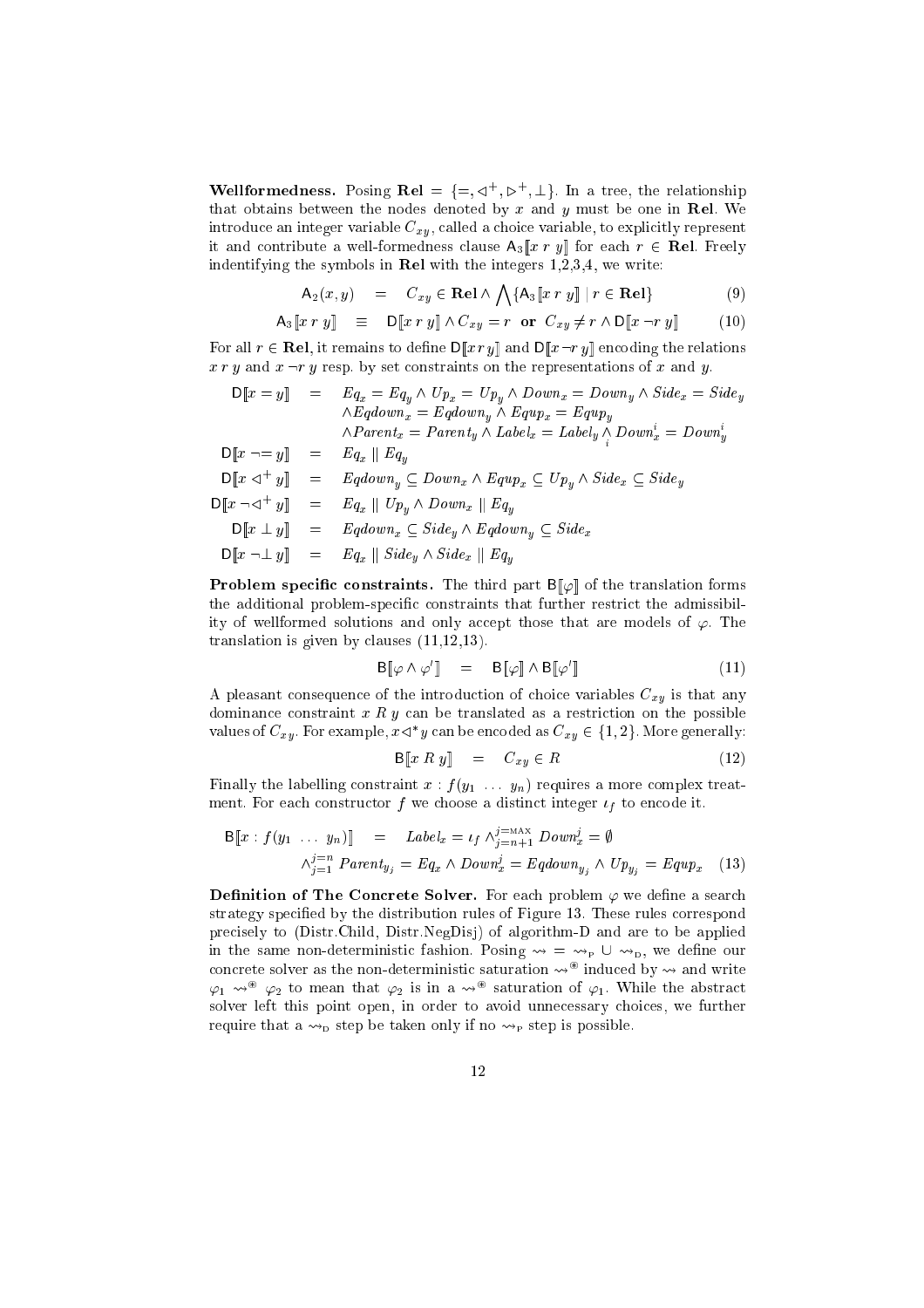$C_{xy} \in \{\equiv, \lhd \ \}$   $\leadsto$   $D$   $C_{x_iy} \in \{\equiv, \lhd' \}$  V  $C_{x_iy} \notin \{\equiv, \lhd' \}$  for  $x : f(x_1, \ldots, x_n)$  in  $\varphi$  $C_{xu} \neq \bot$   $\leadsto_{\text{D}}$   $C_{xu} \in \{=,\triangleleft\}$   $\}$   $V$   $C_{xu} \notin \{=,\triangleleft\}$   $\}$ 

Fig. 13. Problem specific distribution rules

# 7 Proving Corre
tness of Implementation

We now prove that  $\llbracket \varphi \rrbracket$  combined with the search strategy defined above yields a sound and complete solver for  $\varphi$ . Completeness is demonstrated by showing that the concrete solver obtained by  $\llbracket \varphi \rrbracket$  provides at least as much propagation as specified by the rules of algorithm D, i.e. whenever  $x \mathbin{\hat{\}} w$  is in a  $\rightarrow$  saturation of  $\varphi$  then  $C_{xy} \in R$  is in a  $\leadsto^\circ$  saturation of  $\llbracket \varphi \rrbracket.$ 

**Theorem 2.**  $\|\varphi\|$  is satisfiable iff  $\varphi$  is satisfiable.

This follows from Propositions 6 and 7 below.

**Proposition 6.** if  $\varphi$  is satisfiable then  $\|\varphi\|$  is satisfiable.

We show how to construct a model  $\beta$  of  $\|\varphi\|$  from a model  $(\mathcal{M}^*, \alpha)$  of  $\varphi$ . We define the variable assignment  $\rho$  as follows:  $\rho(\nu p_x) = \{v_y \mid \alpha(y) \triangleleft \alpha(x)\}\$  and similarly for  $Eq_x, Down_x, Side_x, Eqdown_x, Equp_x, \beta(Parent_x) = \{ \iota_y \mid \exists k \alpha(y)k = \alpha(x)\},$  $\beta(Down_x^*) = \{t_y \mid \alpha(y) \triangleright^* \alpha(x)k\}, \ \beta(Label_x) = t_{L_\tau(\alpha(x))}$  and  $\beta(C_{xy}) = K$  if  $\alpha(x) \mathrel{R} \alpha(y)$  in M'. We have that if  $(\mathcal{M}^{\prime}, \alpha) \models \varphi$  then  $\beta \models \varphi$ .

**Proposition** 7. if  $\|\varphi\|$  is satisfiable, then  $\varphi$  is satisfiable.

We prove this by reading a D-solved form off a model  $\beta$  of  $[\varphi]$ .

$$
\varphi' \equiv \varphi \wedge \bigwedge_{x,y \ R' \supseteq R} x \ R' \ y \qquad \text{where } R = \beta(C_{xy})
$$

 $\varphi$  is a D-solved form containing  $\varphi$ : all relationships between variables are fully resolved and all their generalizations have been added. The only possibility is that D-rules might derive a contradiction. However, if  $\varphi' \to_{\mathbb{P}}^{\mathbb{P}}$  false then  $[\varphi'] \leadsto_{\mathbb{P}}^{\mathbb{P}}$ false (Lemma 4) which would contradict the existence of a solution  $\beta$ . Therefore  $\varphi'$  is a U-solved form and  $\varphi$  is satisfiable.

We distinguish propagation and distribution rules; in algorithm D they are written  $\rightarrow_{\mathbb{P}}$  and  $\rightarrow_{\mathbb{D}}$ , and in our concrete solver  $\rightarrow_{\mathbb{P}}$  and  $\rightarrow_{\mathbb{D}}$ . We write  $\varphi'' \preccurlyeq \varphi'$ for  $\varphi^{\ldots}$  is stronger than  $\varphi^{\ldots}$  and define it as the smallest relation that holds of atomic constraints and such that false  $\preccurlyeq$  false and  $x \mathrel R y \preccurlyeq x \mathrel R y$  iff  $\mathrel R \subset \mathrel R'$ .

Proposition 8 (Stronger Propagation). For each rule  $\varphi \rightarrow_{\rm P} \varphi'$  of algorithm  $D$ , there exists  $\varphi^{\cdots} \preccurlyeq \varphi^{\cdots}$  such that  $\llbracket \varphi \rrbracket \rightsquigarrow^{\otimes}_{P} \llbracket \varphi^{\cdots} \rrbracket$ .

The proof technique follows this pattern: each  $\varphi$  is of the form  $x$  R  $y$  and we choose  $\varphi^{\dots} = xK'y$  where  $K' \subseteq K$ . Assume  $\|\varphi\|$  as a premise. Show that  $\|\varphi\| \wedge C \leadsto_{\mathbb{P}}^{\infty}$ false. Notice that a clause  $\mathcal C$  or  $\mathcal C'$  is introduced by  $\llbracket \varphi \rrbracket$  as required by  $(10)$ . Thus C follows by (commit). Then show that  $\llbracket \varphi \rrbracket \wedge C \leadsto_{\mathbb{P}}^{\infty} \llbracket \varphi^{\cdot} \rrbracket$ . For want of space, we in
lude here only the proof for rule (NegDisj).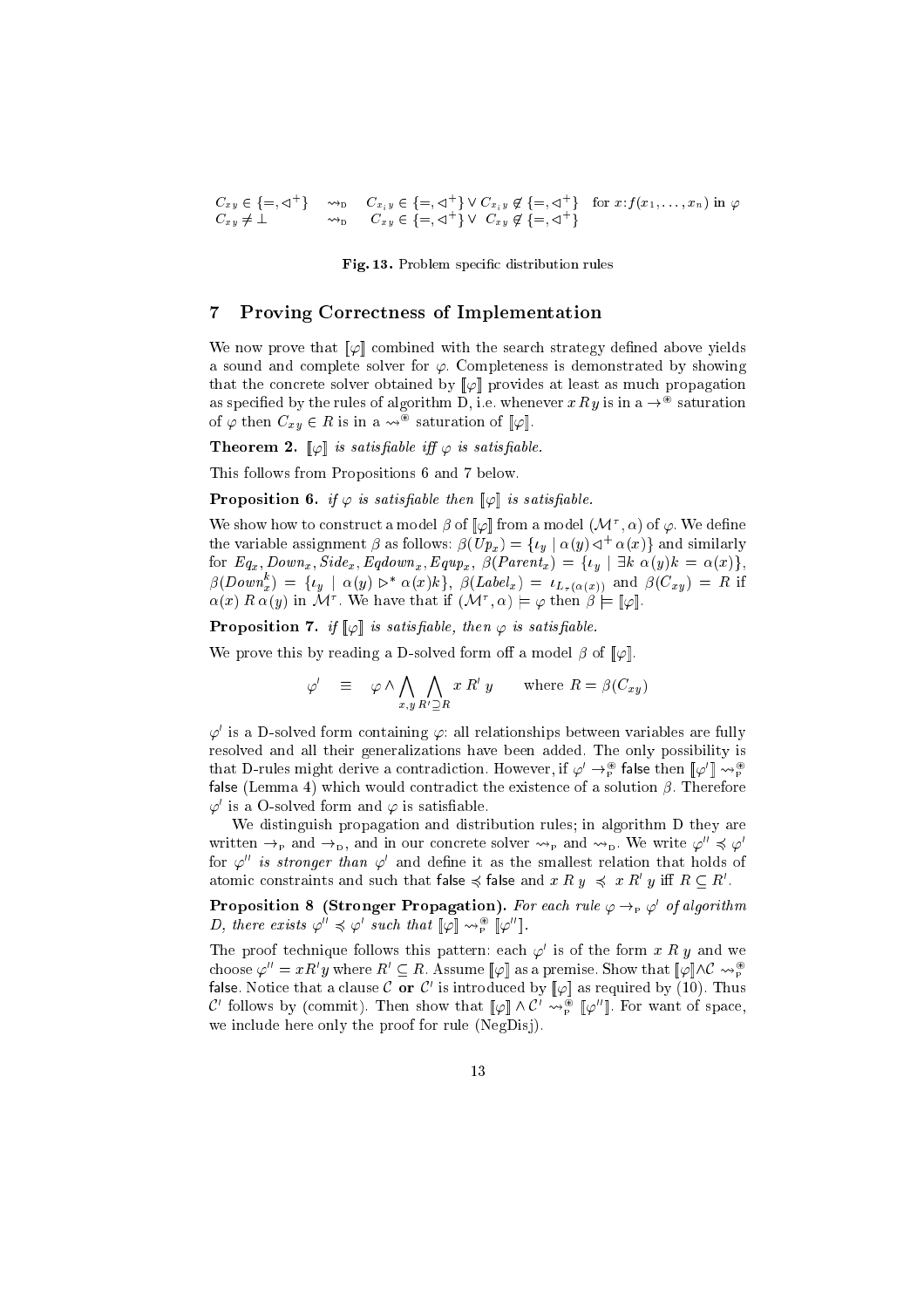**Lemma 3.**  $\|x \triangleleft y\| \leadsto_{\widetilde{P}}^{\widetilde{P}} l_y \in Eq$ *aown<sub>x</sub>* (proof omitted)

Proposition 9.  $x \leq x \wedge y \leq z \leq y$ 

*Proof.* From the premises  $||x \triangleleft z||$  and  $||y \triangleleft z||$ , i.e.  $C_{xz} \in \{\pm, \triangleleft\}$  and  $C_{yz} \in$ f=; <sup>C</sup><sup>+</sup> g, we must show [[x :? y℄℄ i.e. Cxy6=?. By Lemma 3 we obtain z <sup>2</sup>  $\Gamma =$  1  $\ldots$  . The I since  $\Gamma$   $=$   $\Gamma$   $=$   $\ldots$   $\Gamma$   $=$   $\ldots$   $\Gamma$   $=$   $\ldots$   $\Gamma$   $=$   $\ldots$   $\ldots$   $\ldots$ sidely . Non-basic the non-basic theorem is non-basic which  $\bm{x}$  in  $\bm{x}$  ,  $\bm{y}$  and  $\bm{y}$  which is non-basic  $\mathsf{D}[[x \perp y]]$ : from  $\iota_z \in Eqdown_x$  it infers  $\iota_z \in Side_y$  which contradicts  $\iota_z \notin Side_y$ . Therefore, the well-formedness clause  $\mathsf{D}[\![x \perp y]\!] \wedge C_{xy} = \perp$  or  $C_{xy} \neq \perp \wedge \mathsf{D}[\![x \neg \perp y]\!]$ infers its right alternative by rule (commit). Hence  $C_{xy}\neq\perp$ 

**Lemma 4.** (1) if  $\varphi \rightarrow_{\mathbb{F}} \varphi$ , then there exists  $\varphi \preccurlyeq \varphi$  such that  $\llbracket \varphi \rrbracket \rightsquigarrow_{\mathbb{F}} \llbracket \varphi \rrbracket$ .  $(2)$  if  $\varphi \to_{p}^{\infty} \varphi_1$  and  $\varphi_1 \to_{p} \varphi_2$ , then there exists  $\varphi_1 \preccurlyeq \varphi_1$  such that  $\llbracket \varphi \rrbracket \leadsto_{p}^{\infty} \llbracket \varphi_1 \rrbracket$  $and \[\[\varphi_1\]\leadsto_{\text{D}}\[\varphi_2\]$ .

 $(1)$  follows from Proposition 8, and  $(2)$  from  $(1)$  and the fact that the concrete distribution rules precisely correspond to those of algorithm D.

Proposition <sup>10</sup> (Simulation). The on
rete solver simulates the abstra
t solver:  $i,j \not\in \rightarrow^{\infty} \varphi$  then there exists  $\varphi \colon \preccurlyeq \varphi$  such that  $\llbracket \varphi \rrbracket \rightsquigarrow^{\infty} \llbracket \varphi \rrbracket$ .

Follows from Lemma 4.

**Theorem 3.** (1) every  $\leadsto$  saturation of  $\|\varphi\|$  corresponds to a D-solved form of  $\varphi$  and (2) for every D-solved form of  $\varphi$  there is a corresponding  $\leadsto^\infty$  saturation of  $\llbracket \varphi \rrbracket$ .

(1) from Proposition 10. (2) Consider a  $\leadsto^\circ$  saturation of  $\|\varphi\|$ . As in Proposition 7, we can construct a D-solved form  $\varphi^{\cdot}$  of  $\varphi$  by reading off the current domains of the choice variables  $C_{xy}$ . If  $\varphi^{\cdot}$  was not D-solved, then  $\rightarrow^{\infty}$  could inier a new fact, but then by Proposition 10 so could  $\leadsto$   $\mathop{^{\sim}}$  and it would not be a saturation.

# 8 Con
lusion

In this paper, we extended dominance constraints by admitting set operators. Set operators introduce a controlled form of disjunction and negation that is less expressive than general Boolean connectives and remains especially wellsuited for onstraint propagation. On the basis of this extension we presented two solvers: one abstract, one concrete.

The design of the abstract solver is carefully informed by the needs of practical applications: it stipulates inference rules required for efficiently solving dominance constraints occurring in these applications. The rules take full advantage of the extra expressivity afforded by set operators. We proved the abstract solver sound and complete and that its distribution strategy improves over [2] and may avoid an exponential number of choice points. This improvement accrues from admitting less explicit solved forms while preserving soundness.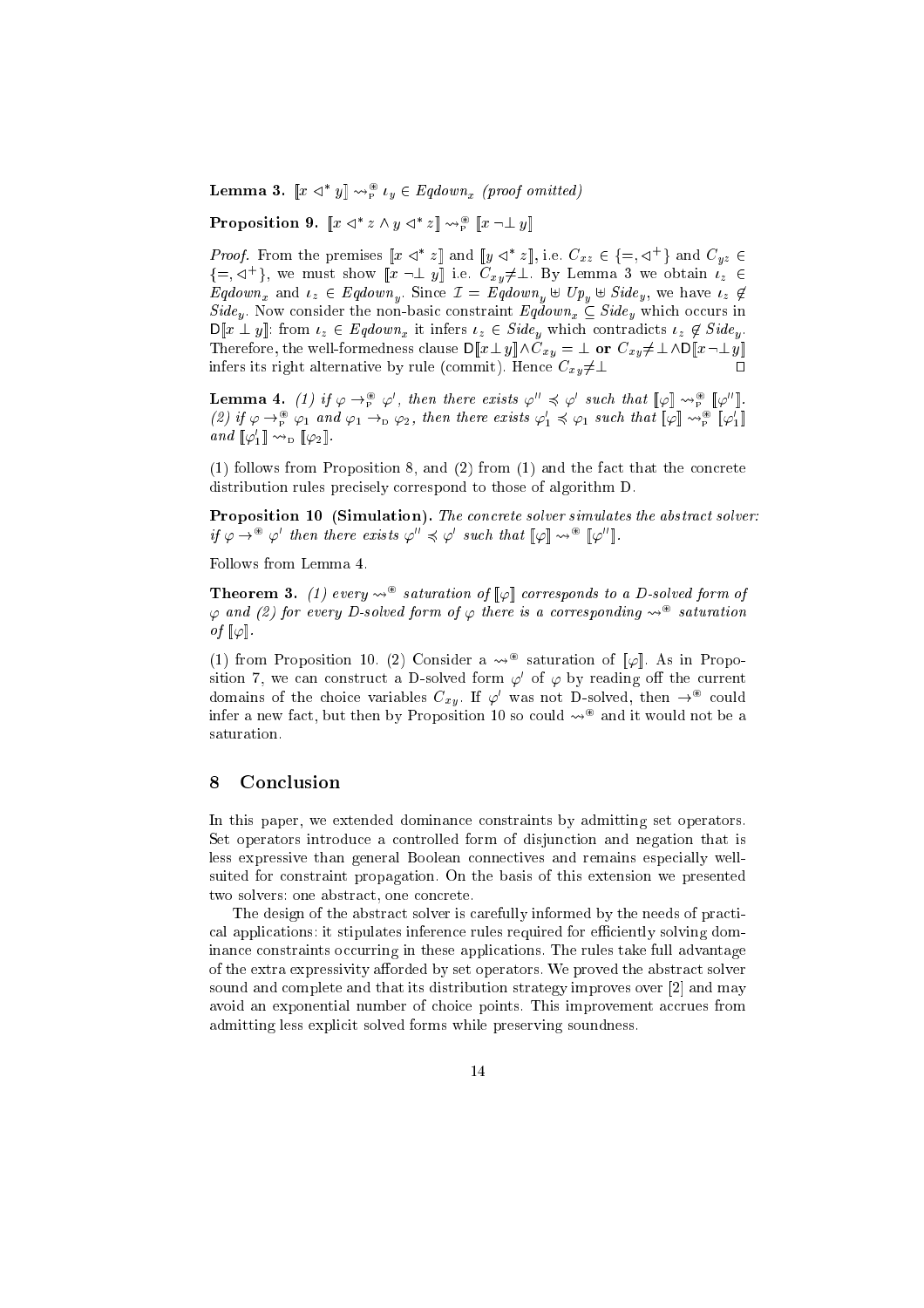Elaborating on the technique first presented in  $[2]$ , the concrete solver realizes the desired onstraint propagation by redu
tion to onstraint programming using set constraints. We proved that the concrete solver faithfully simulates the abstract one, and thereby shed new light on the source of its observed practical effectiveness. The concrete solver has been implemented in the concurrent constraint programming language  $Oz$  [10], performs efficiently in practical applications to semantic underspecification, and produces smaller search trees than the solver of  $[2]$ .

# Referen
es

- 1. R. Backofen, J. Rogers, and K. Vijay-Shanker. A first-order axiomatization of the theory of finite trees. Journal of Logic, Language, and Information, 4:5-39, 1995.
- D. Duchier and C. Gardent. A constraint-based treatment of descriptions. In Int. Workshop on Computational Semanti
s, Tilburg, 1999.
- 3. D. Du
hier and S. Thater. Parsing with tree des
riptions: a onstraint-based approach. In Int. Workshop on Natural Language Understanding and Logic Programming, Las Cruces, New Mexico, 1999.
- 4. M. Egg, J. Niehren, P. Ruhrberg, and F. Xu. Constraints over lambda-stru
tures in semantic underspecification. In Joint Conf. COLING/ACL, pages 353-359, 1998.
- 5. C. Gardent and B. Webber. Des
ribing dis
ourse semanti
s. In Pro
eedings of the  $4th$   $TAG+$   $Workshop$ , Philadelphia, 1998.
- 6. C. Gervet. Interval propagation to reason about sets: Definition and implementation of a practical language. Constraints,  $1(3):191-244$ , 1997.
- 7. A. Koller, K. Mehlhorn, and J. Niehren. A polynomial-time fragment of dominan
e onstraints. Te
hni
al report, Programming Systems Lab, Universitat des Saarlandes, Apr. 2000. Submitted.
- 8. A. Koller, J. Niehren, and R. Treinen. Dominan
e onstraints: Algorithms and complexity. In Logical Aspects of Comp. Linguistics 98, 2000. To appear in LNCS.
- 9. M. P. Marcus, D. Hindle, and M. M. Fleck. D-theory: Talking about talking about trees. In 21st ACL, pages 129-136, 1983.
- 10. Mozart. The mozart programming system. http://www.mozart-oz.org/.
- 11. T. Muller and M. Muller. Finite set onstraints in Oz. In F. Bry, B. Freitag, and D. Seipel, editors, 13. Workshop Logische Programmierung, pages 104-115, Technische Universität München, 1997.
- 12. R. Muskens. Order-Independence and Underspecification. In J. Groenendijk, editor, Ellipsis, Underspecification, Events and More in Dynamic Semantics. DYANA Deliverable R.2.2.C, 1995.
- 13. O. Rambow, K. Vijay-Shanker, and D. Weir. D-tree grammars. In Proceedings of ACL'95, pages 151-158, MIT, Cambridge, 1995.
- 14. J. Rogers and K. Vijay-Shanker. Reasoning with descriptions of trees. In Annual Meeting of the Association for Comp. Linguistics (ACL), 1992.
- 15. J. W. Thatcher and J. B. Wright. Generalized finite automata theory with an application to a decision problem of second-order logic. Mathematical Systems Theory,  $2(1):57{-}81$ , August 1967.
- 16. W. Thomas. Automata on Infinite Objects. In J. v. Leeuwen, editor, Handbook of Theoretical Computer Science, Formal Models and Semantics, volume B, chapter 4, pages 133-191. The MIT Press, 1990.
- 17. K. Vijay-Shanker. Using des
riptions of trees in a tree adjoining grammar. Com $p$ utational Linguistics, 18:481-518, 1992.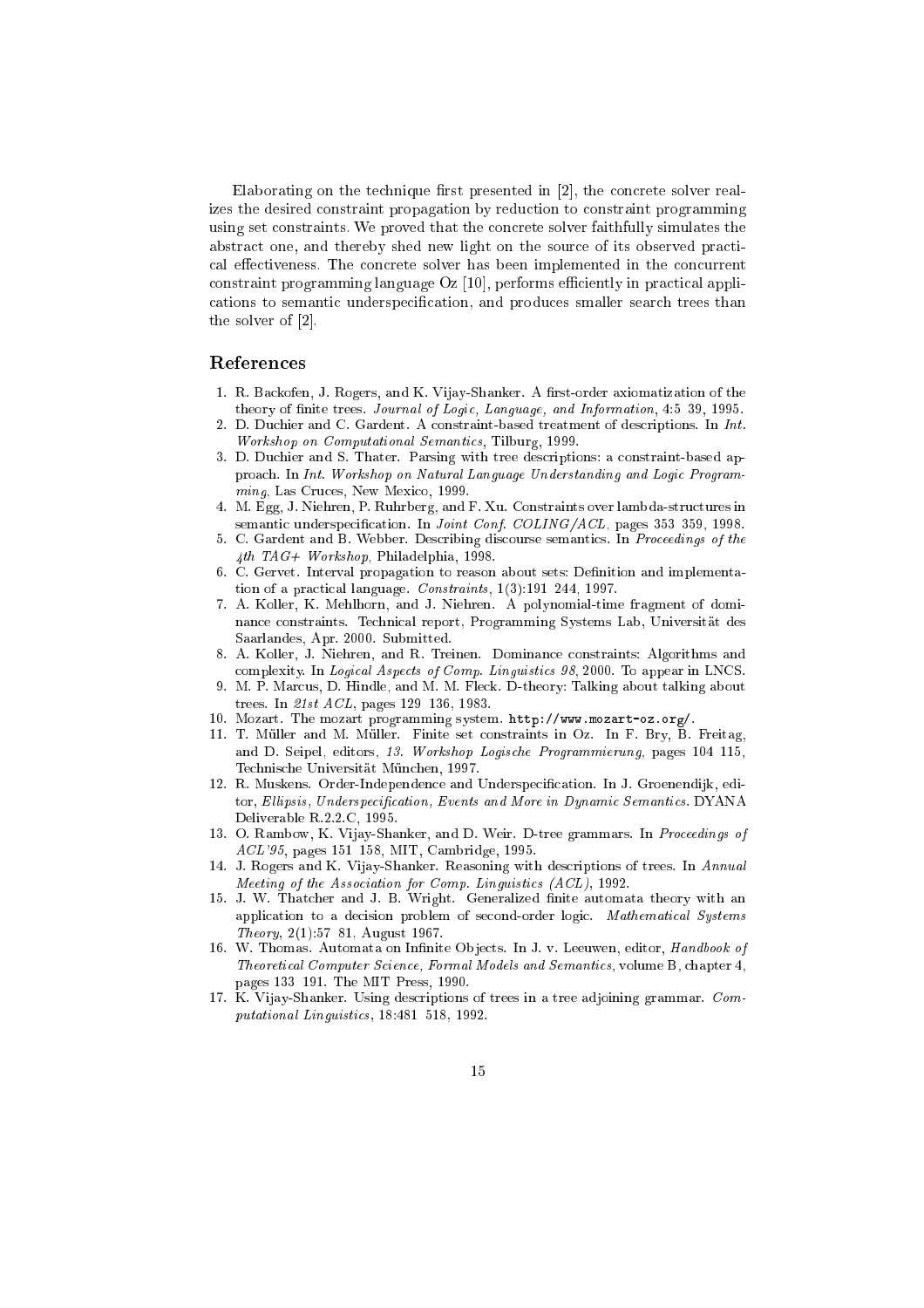# A Corre
tness of Implementation

The proof of correctness of implementation relies on showing that the concrete solver simulates the abstract solver. Abstract rules are either of the form  $\varphi \rightarrow_{\mathbb{P}}$ false (Clash rule) or  $\varphi \rightarrow_{P} x R y$  (all other rules). In the first case we show that  $\llbracket \varphi \rrbracket \rightsquigarrow^*$  false and in the other cases that  $\llbracket \varphi \rrbracket \rightsquigarrow^* \llbracket x R' y \rrbracket$  where  $R' \subseteq R$ . In other words, we prove that the concrete solver provides as much or stronger propagation than the abstract solver.

For every rule  $\varphi \to_{\mathbb{P}} x R y$ , it is the case that  $x, y \in \mathsf{Vars}(\varphi)$ . Therefore, posing:

$$
\mathsf{A}(\varphi) = \underset{x \in \mathsf{Vars}(\varphi)}{\wedge} \mathsf{A}_1(x) \underset{x,y \in \mathsf{Vars}(\varphi)}{\wedge} \mathsf{A}_2(x,y)
$$

we have  $A(x R y) \subseteq A(\varphi)$ . Thus, in order to show that  $[\varphi] \leadsto_{\mathbb{P}} [x R' y]$ , where  $R' \subseteq R$ , we only need prove that  $[\![\varphi]\!] \leadsto_{\mathrm{P}} \mathsf{B}[\![x\;R'\;y]\!]$ .

Our proofs are in natural dedu
tion style and presented in a tabular format in 3 columns; left: the formula, center: its justification, right: a line name. A name of the form  $(j \vdash o)$  introduces the name  $(o)$  but also explicitly records the fact that it was derived from the non-discharged assumption  $(j)$ .

| (Clash) |                                                                      | $x \, \emptyset \, y \quad \rightarrow \quad$ false |     |
|---------|----------------------------------------------------------------------|-----------------------------------------------------|-----|
|         | $C_{xy} \in \emptyset$ Premise $\llbracket x \emptyset y \rrbracket$ |                                                     | (a) |
| false   | (a) (fd.clash)                                                       |                                                     |     |

| (Dom. Ref)                                                                                                                                 |            | $x \triangleleft^* x$ |
|--------------------------------------------------------------------------------------------------------------------------------------------|------------|-----------------------|
| $\vert u_x \in Eq_x$                                                                                                                       |            | (a)                   |
| $\vert Eq_{x}\vert\vert$ $Eq_{x}$                                                                                                          | Assumption | (b)                   |
| false                                                                                                                                      | (b<br>a)   | $(b \vdash c)$        |
| $\left  \mathrm{D} \llbracket x \rightharpoondown = x \rrbracket \rightsquigarrow^{\circledast}_{\mathrm{P}}$ false                        | (c)        | $(b + d)$             |
| $\mathbf{D}\llbracket x = x \rrbracket \wedge C_{xx} = \mathbf{or} \ \ C_{xx} \neq \mathbf{or} \ \mathbf{D}\llbracket x \neg x \rrbracket$ | (10)       | (e)                   |
| $C_{xx} =$                                                                                                                                 | (e         |                       |

| (Dom. Trans)                                                                                                                                                                         | $x \triangleleft^* y \wedge y \triangleleft^* z \quad \rightarrow \quad x \triangleleft^* z$ |     |
|--------------------------------------------------------------------------------------------------------------------------------------------------------------------------------------|----------------------------------------------------------------------------------------------|-----|
| $C_{xy} \in \{ =, \triangleleft^+ \}$                                                                                                                                                | <b>Premise</b> $\llbracket x \prec^* y \rrbracket$                                           | (a) |
| $C_{uz} \in \{ =, \triangleleft^+ \}$                                                                                                                                                | Premise $\llbracket y \prec^* z \rrbracket$                                                  | (b) |
| $\text{D}[y \triangleleft^+ x] \wedge C_{xy} = \triangleright^+ \text{ or } C_{xy} \neq \triangleright^+ \wedge \text{D}[y \neg \triangleleft^+ x]$                                  | (10)                                                                                         | (c) |
| $\text{D}[y \neg \lhd^+ x]$ i.e. $Eq_y \parallel Up_x \wedge Down_y \parallel Eq_x$                                                                                                  | $(a)$ $(c)$ $(commit)$                                                                       | (d) |
| $\text{OPT}[x \perp y] \wedge C_{xy} = \perp \text{ or } C_{xy} \neq \perp \wedge \text{OPT}[x \neg \perp y]$                                                                        | (10)                                                                                         | (e) |
| $\ \mathsf{D}\ x\,\neg \bot\, y\ $ i.e. $Eq_x \parallel Side_y \wedge Side_x \parallel Eq_y$                                                                                         | $(a)$ $(e)$ $(commit)$                                                                       | (f) |
| $\left[\mathsf{D}\right[\![z \triangleleft^+ y]\!]\wedge C_{yz} = \mathsf{D}^+ \text{ or } C_{yz} \neq \mathsf{D}^+ \wedge \mathsf{D}\mathbb{I}[z \neg \vartriangleleft^+ y]\right]$ | (10)                                                                                         | (g) |
| $\text{D}\llbracket z \neg \lhd^+ y \rrbracket$ i.e. $Eq_z \parallel Up_y \wedge Down_z \parallel Eq_y$                                                                              | $(b)$ $(g)$ (commit)                                                                         | (h) |
| $\text{D}[y \perp z] \wedge C_{yz} = \perp \text{ or } C_{yz} \neq \perp \wedge D[y \neg \perp z]$                                                                                   | (10)                                                                                         | (i) |
| $\ D\ y\ \perp z\ $ i.e. $Eq_u \ Side_z \wedge Side_y \  Eq_z$                                                                                                                       | $(b)$ (i) (commit)                                                                           | (i) |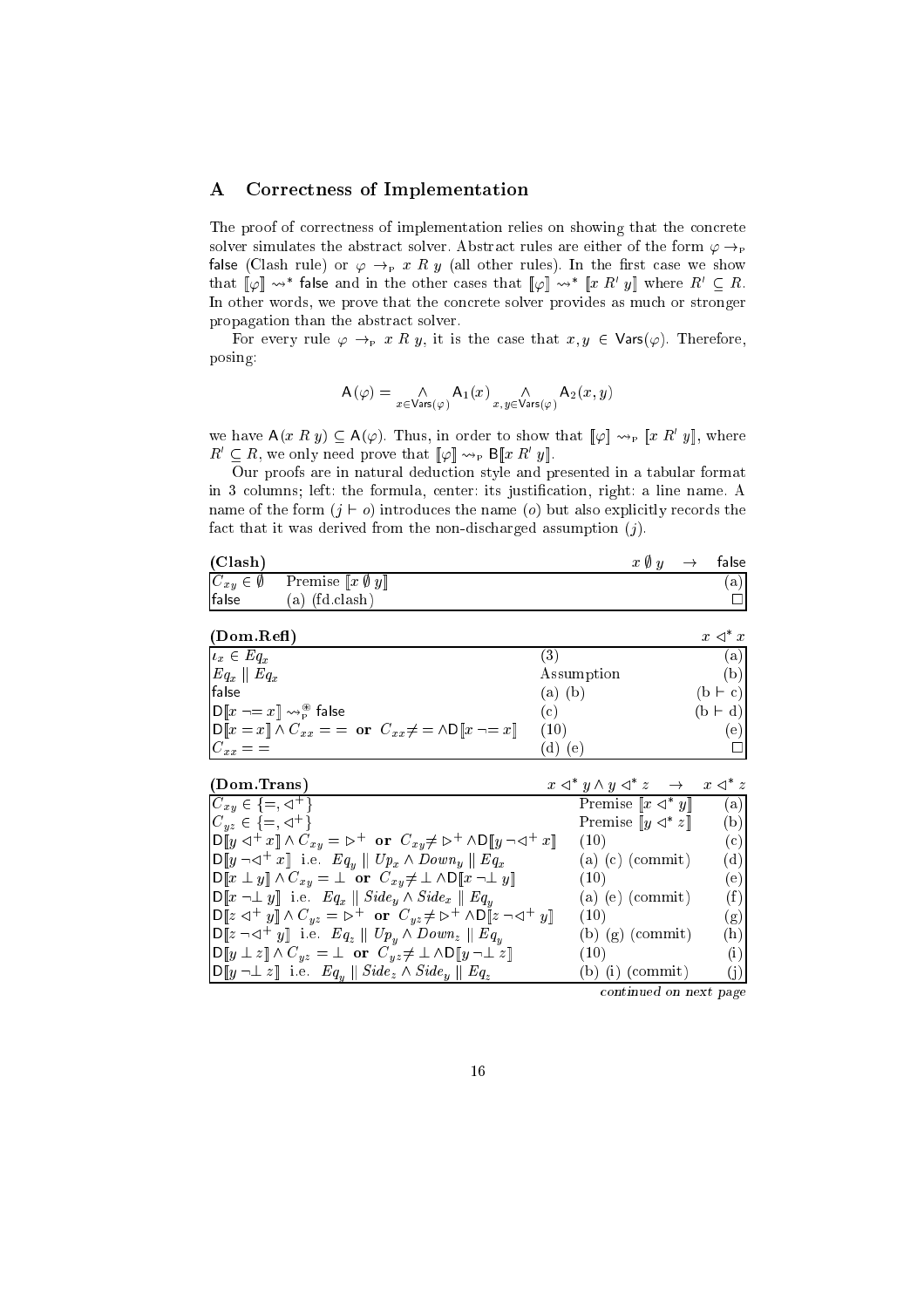ontinued from previous page

 $y - 2y$  $\langle 3 \rangle$  (3)  $\langle 3 \rangle$ y <sup>62</sup> Upx y <sup>62</sup> Sidex y <sup>62</sup> Downz y <sup>62</sup> Sidez (d) (f ) (g) (j) (k) (l)  $\mathcal{I} = \mathcal{I} = \mathcal{I} = \mathcal{I} = \mathcal{I} = \mathcal{I} = \mathcal{I} = \mathcal{I} = \mathcal{I} = \mathcal{I} = \mathcal{I} = \mathcal{I} = \mathcal{I} = \mathcal{I} = \mathcal{I} = \mathcal{I} = \mathcal{I} = \mathcal{I} = \mathcal{I} = \mathcal{I} = \mathcal{I} = \mathcal{I} = \mathcal{I} = \mathcal{I} = \mathcal{I} = \mathcal{I} = \mathcal{I} = \mathcal{I} = \mathcal{I} = \mathcal{I} = \mathcal{I} = \mathcal$  $y = 1$  $\mathbb{D}[[z \triangle^{+} x]]$  i.e.  $Eqdown_x \subseteq Down_z$  Assumption (o)  $\begin{pmatrix} 1 \end{pmatrix}$  (o) (n) (l) (o  $\vdash p$ )  $\textsf{D}\llbracket z\lhd^+ x\rrbracket \leadsto$  $_{\rm p}^{\circledast}$  false (0  $\vdash$  q)  $\textsf{D}\|z\lhd^+x\|\wedge C_{xz}=\rhd^+ \textbf{ or } C_{xz}\neq \rhd^+ \wedge \textsf{D}\|z\lnot\lhd^+$  $(10)$  (r)  $C_{xz}$ F $\geq$  $(r)$  (q) (commit) (s)  $\mathsf{D}\llbracket x \neg \bot z \rrbracket$  i.e.  $Eqdown_x \subseteq Side_z$  Assumption (t)  $\int f$ alse  $(t)$  (n)  $(l)$   $(t + u)$  $\bigl\lceil\mathsf{D}\llbracket x\lnot\perp z\rrbracket\leadsto_{\mathtt{P}}^{\circledast} \mathsf{false}$ (u)  $(t \vdash v)$  $D\|x \perp z\| \wedge C_{xz} = \perp$  or  $C_{xz} \neq \perp \wedge D\|x \neg \perp z\|$  (10) (w)  $C_{xz}\neq \perp$  (w) (v) (commit) (x)  $C_{xz} \in \{=, \leq \cdot \}$  $(s)$   $(x)$ 

| (Eq.Decom) $x : f(x_1, \ldots, x_n) \wedge y : f(y_1, \ldots, y_n) \wedge x = y \rightarrow x_i = y_i$                                                                                                        |                                     |                            |
|---------------------------------------------------------------------------------------------------------------------------------------------------------------------------------------------------------------|-------------------------------------|----------------------------|
| $\llbracket x = y \rrbracket$ i.e. $C_{xy} = -$                                                                                                                                                               | Premise                             | (a)                        |
| $\llbracket x : f(x_1, \ldots, x_n) \rrbracket$ i.e. $Down_x^i = Eqdown_{x_i}$                                                                                                                                | Premise                             | (b)                        |
| $[y : f(y_1, \ldots, y_n)]$ i.e. $Down^i_y = Eqdown_{y_i}$                                                                                                                                                    | Premise                             | $^{\rm (c)}$               |
| $\mathsf{D}\llbracket x = y \rrbracket \wedge C_{xy} = \textbf{or} \ \ C_{xy} \neq \textbf{or} \ \mathsf{D}\llbracket x \neg \equiv y \rrbracket$                                                             | (10)                                | $(\mathrm{d})$             |
| $D\llbracket x = y \rrbracket$ i.e. $Down_x^i = Down_y^i$                                                                                                                                                     | (d) (a) $\text{(commit)}\text{(e)}$ |                            |
| $Eqdown_{x_i}=Eqdown_{y_i}$                                                                                                                                                                                   | (e) (b) (c)                         | (f)                        |
| $u_{x_i} \in Eq_{x_i}$                                                                                                                                                                                        | (3)                                 | (g)                        |
| $u_{x_i} \in Eqdown_{x_i}$                                                                                                                                                                                    | $(g)$ (6)                           | (h)                        |
| $u_{x_i} \in Eqdown_{u_i}$                                                                                                                                                                                    | $(h)$ $(f)$                         | (i)                        |
| $u_{x_i} \in \mathit{Equp}_{x_i}$                                                                                                                                                                             | $(g)$ (7)                           | $\rm (j)$                  |
| $\mathcal{I} = \textit{Equp}_{x_i} \oplus \textit{Down}_{x_i} \oplus \textit{Side}_{x_i}$                                                                                                                     | (5)                                 | $\left( \mathrm{k}\right)$ |
| $u_{x_i} \notin Down_{x_i}$                                                                                                                                                                                   | $(j)$ $(k)$                         | $\left( \mathrm{l}\right)$ |
| $Eqdown_{y_i} \subseteq Down_{x_i}$                                                                                                                                                                           | Assumption                          | (m)                        |
| $u_{x_i} \in Down_{x_i}$                                                                                                                                                                                      | $(m)$ (i)                           | $(m \vdash n)$             |
| false                                                                                                                                                                                                         | $(l)$ $(m)$                         | $(m \vdash o)$             |
| $\mathsf{D} \llbracket x_i \lhd^+ y_i \rrbracket \leadsto_{\mathsf{P}}^{\circledast} \mathsf{false}$                                                                                                          | (o)                                 | $(m \vdash p)$             |
| $\mathsf{D}\llbracket x_i \triangleleft^+ y_i \rrbracket \wedge C_{x_iy_i} = \triangleleft^+ \text{ or } C_{x_iy_i} \neq \triangleleft^+ \wedge \mathsf{D}\llbracket x_i \neg \triangleleft^+ y_i \rrbracket$ | (10)                                | (q)                        |
| $\mathsf{D}\llbracket x_i \neg \lhd^+ y_i \rrbracket$ i.e. $Down_{x_i} \parallel Eq_{y_i}$                                                                                                                    | $(q)$ (p) (commit)                  | (r)                        |
| $u_{y_i} \in Eq_{y_i}$                                                                                                                                                                                        | (3)                                 | $(\mathrm{s})$             |
| $u_{y_i} \in Eqdown_{u_i}$                                                                                                                                                                                    | $(s)$ (6)                           | $^{(\mathrm{t})}$          |
| $u_{y_i} \in Eqdown_{x_i}$                                                                                                                                                                                    | $(t)$ $(f)$                         | (u)                        |
| $\iota_{y_i} \notin Down_{x_i}$                                                                                                                                                                               | $(s)$ $(r)$                         | $(\mathrm{v})$             |
| $\iota_{y_i} \in Eq_{x_i}$                                                                                                                                                                                    | $(u)$ $(v)$                         | (w)                        |
| $Eq_{x_i} \parallel Eq_{y_i}$                                                                                                                                                                                 | Assumption                          | $(\mathrm{x})$             |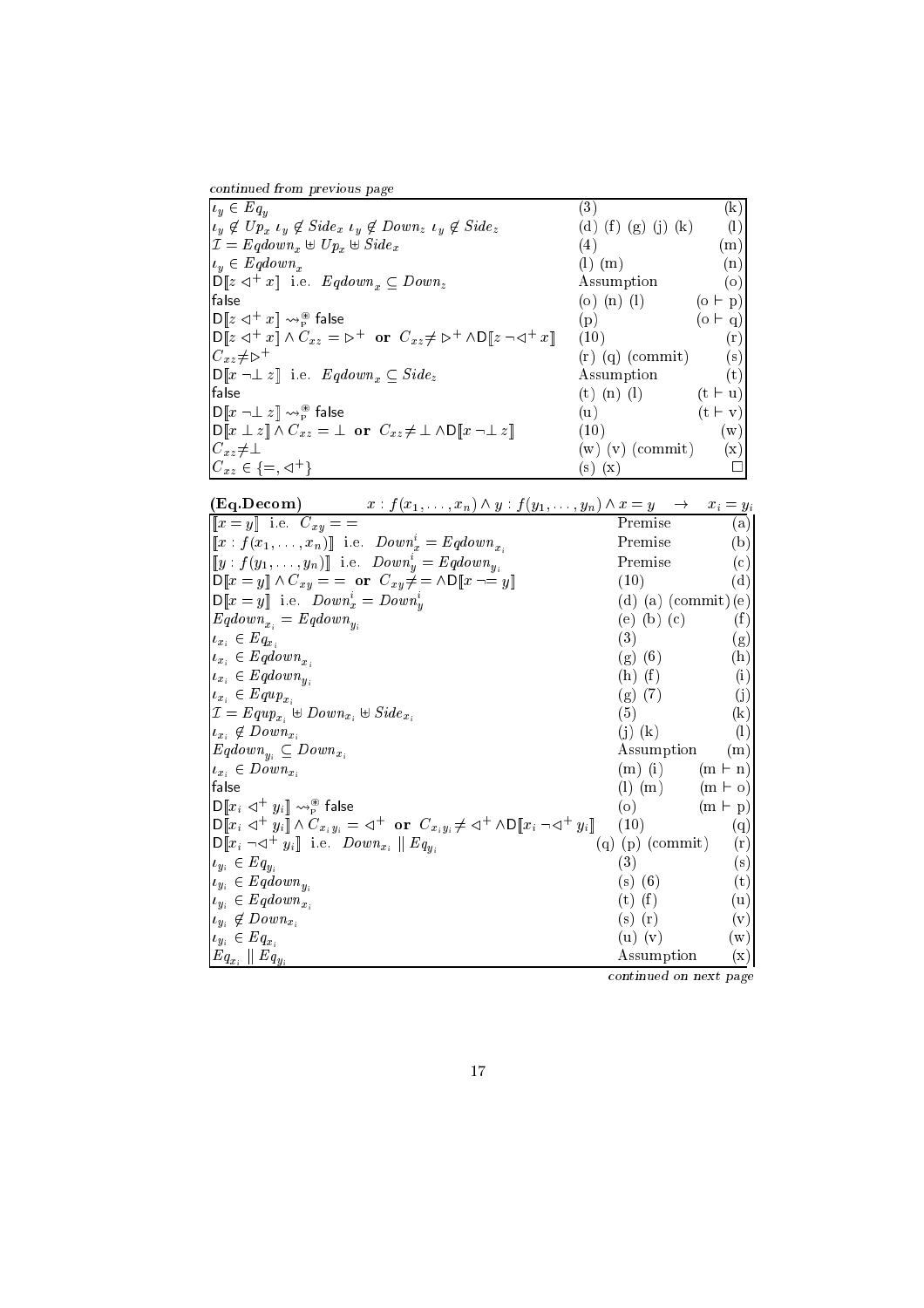| continued from previous page |  |  |
|------------------------------|--|--|
|                              |  |  |
|                              |  |  |
|                              |  |  |

| false                                                                                                                                          | (x)<br>(w)<br>(s)      | $(x \vdash y)$ |
|------------------------------------------------------------------------------------------------------------------------------------------------|------------------------|----------------|
| $\ \mathsf{D}\llbracket x_i \neg = y_i \rrbracket \leadsto_{\mathsf{P}}^{\circledast} \mathsf{false}$                                          |                        | $(x \mid z1)$  |
| $\big  \mathsf{D} [\![x_i = y_i]\!] \wedge C_{x_i y_i} = \; = \; \textbf{or} \; C_{x_i y_i} \neq \; = \wedge \mathsf{D} [\![x_i \to = y_i]\!]$ | (10)                   | $ z2\rangle$   |
| $C_{x_iy_i} =$                                                                                                                                 | $(z1)$ $(z2)$ (commit) |                |

| (Lab. Ineq)                                                                                          | $x: f(\ldots) \wedge y: g(\ldots) \rightarrow x \neg = y \text{ if } f \neq g$ |           |
|------------------------------------------------------------------------------------------------------|--------------------------------------------------------------------------------|-----------|
| $[[x : f(\ldots)]]$ i.e. $Label_x = \iota_f$                                                         | Premise                                                                        | (a)       |
| $[[y:g(\ldots)]]$ i.e. $Label_y = \iota_q$                                                           | Premise                                                                        | (b)       |
| $\lfloor Label_x = Label_u \rfloor$                                                                  | Assumption                                                                     | (c)       |
| <b>Ifalse</b>                                                                                        | (c) $f \neq g$                                                                 | $(c + d)$ |
| $\ \mathsf{D}\ x=y\  \leadsto_{\mathsf{P}}^{\circledast}$ false                                      | (d)                                                                            | $(c + e)$ |
| $\mathbf{D}[[x=y]] \wedge C_{xy} = \mathbf{or} \ \ C_{xy} \neq \mathbf{or} \ \mathbf{D}[[x \neg y]]$ | (10)                                                                           | (f)       |
| $C_{xy}\neq=$                                                                                        | $(e)$ (f) (commit)                                                             |           |

| (Lab.Disj)                                                                                                                                                          | $x: f(\ldots x_i \ldots x_j \ldots) \longrightarrow x_i \perp x_j$ |                            |
|---------------------------------------------------------------------------------------------------------------------------------------------------------------------|--------------------------------------------------------------------|----------------------------|
| $[[x: f(\ldots x_i \ldots x_j \ldots)]]$ i.e. $Down_x^i = Eqdown_{x_i}$                                                                                             | Premise                                                            | (a)                        |
| $\llbracket x : f(\ldots x_i \ldots x_j \ldots) \rrbracket$ i.e. $Down_x^j = Eqdown_{x_j}$                                                                          | Premise                                                            | (b)                        |
| $[[x: f(\ldots x_i \ldots x_j \ldots)]]$ i.e. $Up_{x_i} = Equp_x$                                                                                                   | Premise                                                            | (c)                        |
| $u_{x_i} \in Eq_{x_i}$                                                                                                                                              | (3)                                                                | (d)                        |
| $u_{x_i} \in Eqdown_{x_i}$                                                                                                                                          | $(d)$ $(6)$                                                        | (e)                        |
| $u_{x_i} \in Down^i_x$                                                                                                                                              | $(e)$ $(a)$                                                        | (f)                        |
| $Down_x = \biguplus_k Down_x^k$                                                                                                                                     | (8)                                                                | (g)                        |
| $u_{x_i} \notin Down_x^i$                                                                                                                                           | $(g)$ $(f)$                                                        | (h)                        |
| $u_{x_i} \notin Eqdown_{x_i}$                                                                                                                                       | $(h)$ $(b)$                                                        | (i)                        |
| $u_{x_i} \in Down_x$                                                                                                                                                | $(g)$ $(f)$                                                        | $\rm (j)$                  |
| $\mathcal{I} = \mathit{Equp}_x \oplus \mathit{Down}_x \oplus \mathit{Side}_x$                                                                                       | (5)                                                                | $\left( \mathrm{k}\right)$ |
| $u_{x_i} \not\in \text{Equp}_x$                                                                                                                                     | $(i)$ $(k)$                                                        | $\left(1\right)$           |
| $u_{x_i} \not\in Up_{x_i}$                                                                                                                                          | $(l)$ $(c)$                                                        | (m)                        |
| $\mathcal{I} = \text{Eqdown}_{x_i} \oplus \text{Up}_{x_i} \oplus \text{Side}_{x_i}$                                                                                 | (4)                                                                | (n)                        |
| $u_{x_i} \in \textit{Side}_{x_i}$                                                                                                                                   | $(n)$ (i) $(m)$                                                    | $\circ$                    |
| $Eq_{x_i}$    $Side_{x_j}$                                                                                                                                          | Assumption                                                         | (p)                        |
| false                                                                                                                                                               | $(p)$ (d) (o)                                                      | $(p + q)$                  |
| $\mathsf{D}\llbracket x_i \neg \bot x_j \rrbracket \leadsto_{\mathsf{P}}^{\circledast}$ false                                                                       | (q)                                                                | $(p \vdash r)$             |
| $\text{D}\llbracket x_i \perp x_j \rrbracket \wedge C_{x_i x_j} = \perp \text{ or } C_{x_i x_j} \neq \perp \wedge \text{D}\llbracket x_i \neg \perp x_j \rrbracket$ | (10)                                                               | (s)                        |
| $ C_{x_ix_j}=\bot$                                                                                                                                                  | (s) (r) (commit)                                                   |                            |

| (Lab.Dom)                                                       | $x: f(\ldots y_i \ldots) \rightarrow x \triangleleft^+ y_i$ |     |
|-----------------------------------------------------------------|-------------------------------------------------------------|-----|
| $[[x : f(\ldots y_i \ldots)]]$ i.e. $Up_{y_i} = Equp_x$ Premise |                                                             | (a) |
| $\iota_x \in Eq_x$                                              | $\cdot$ 3                                                   | (b) |
| $\vert u_x \in \mathit{Equp}_x$                                 | (b) (7)                                                     | (c) |
| $u_x \in Up_{u_i}$                                              | (c) (a)                                                     | (d) |
| $\ Eq_x\ $ $Up_{u_i}$                                           | Assumption                                                  | 'e) |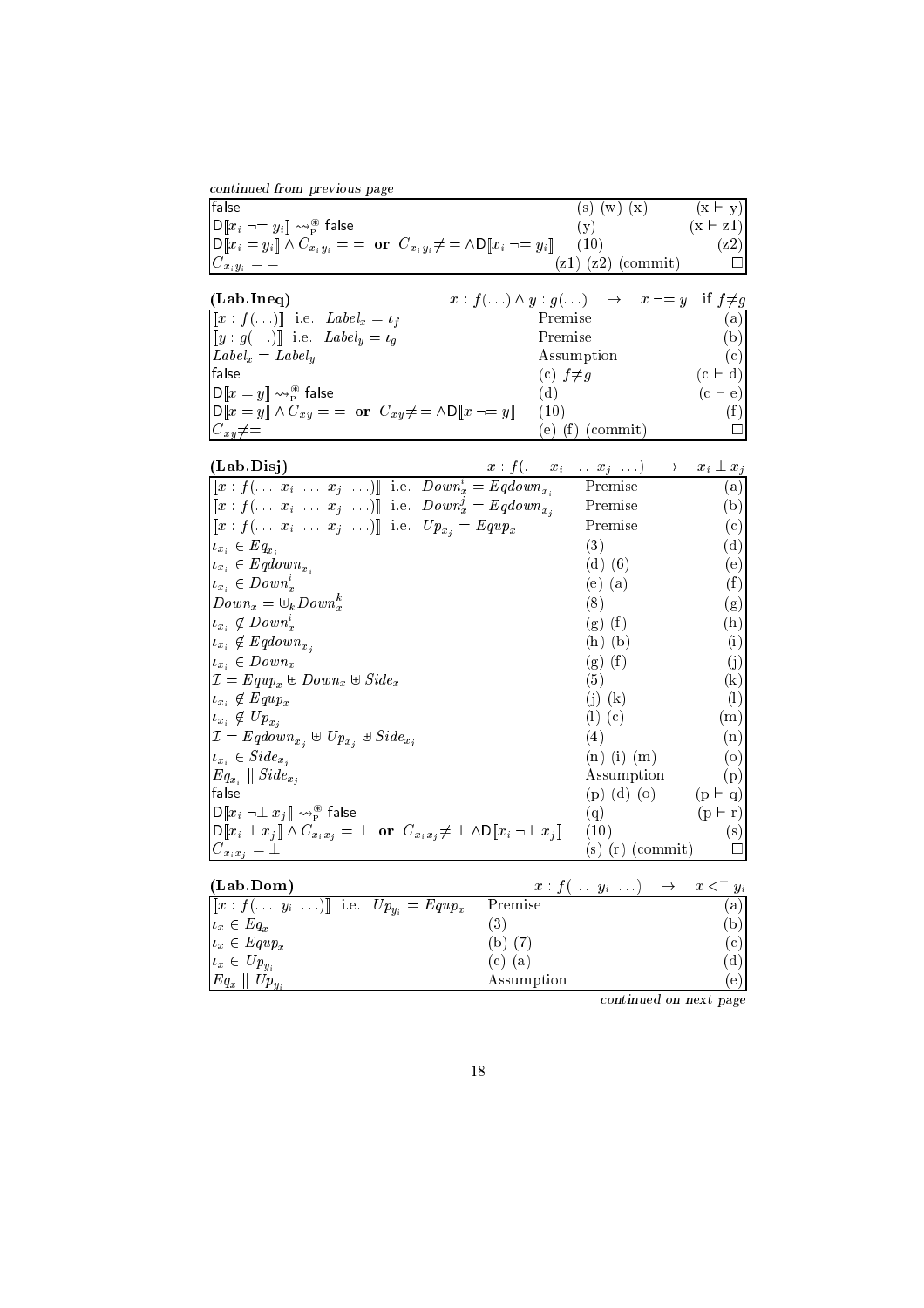ontinued from previous page

| false                                                                       |                                                                                                                                                                                                                                       | e l  | $(e \vdash f)$<br>$(b)$ $(d)$ |
|-----------------------------------------------------------------------------|---------------------------------------------------------------------------------------------------------------------------------------------------------------------------------------------------------------------------------------|------|-------------------------------|
| $\ \mathsf{D}\ x\neg\lhd^+ y_i\  \leadsto_{\mathsf{P}}^{\circledast}$ false |                                                                                                                                                                                                                                       | (f)  | $(e \vdash g)$                |
|                                                                             | $\left  \text{D} \llbracket x \triangleleft^+ y_i \rrbracket \wedge \text{D} \llbracket xy_i \rrbracket = \triangleleft^+ \text{ or } C_{xy_i} \neq \triangleleft^+ \wedge \text{D} \llbracket x \neg \triangleleft^+ y_i \rrbracket$ | (10) | $(\mathrm{h})$                |
| $C_{xy_i} = \lhd^+$                                                         |                                                                                                                                                                                                                                       |      | (h) (f) (commit) $\square$    |
|                                                                             |                                                                                                                                                                                                                                       |      |                               |
| (Inter)                                                                     | $x R_1 y \wedge x R_2 y \rightarrow x R y R \supset R_1 \cap R_2$                                                                                                                                                                     |      |                               |
| $[[x R_1 y]]$ i.e. $C_{xy} \in R_1$                                         | Premise                                                                                                                                                                                                                               |      | (a)                           |
| $[[x R_2 y]]$ i.e. $C_{xy} \in R_2$                                         | Premise                                                                                                                                                                                                                               |      | (b)                           |
| $C_{xy} \in R_1 \cap R_2$                                                   | $(a)$ $(b)$ $(fd.comj)$                                                                                                                                                                                                               |      | $(\rm c)$                     |
| $C_{xy} \in R$                                                              | (c) $R \supset R_1 \cap R_2$                                                                                                                                                                                                          |      |                               |

For rule (Inv)  $x \mathrel{\mathbf{R}} y \to y \mathrel{\mathbf{R}} z$ , we need to show that  $\llbracket x \mathrel{\mathbf{R}} y \rrbracket \leadsto_{\widetilde{P}} \llbracket y \mathrel{\mathbf{R}} z \rrbracket$ , where  $R_1 \subseteq R_1$  are show this by proving that whenever  $r \notin R_1$  are also have  $r \notin R$  we must consider the following 4 cases:

| $(\case = \notin R^{-1})$      | $\llbracket x \neg = y \rrbracket$ $\leadsto_p^*$ $\llbracket y \neg = x \rrbracket$                                          |  | (i.e. $= \notin R'$ )                |
|--------------------------------|-------------------------------------------------------------------------------------------------------------------------------|--|--------------------------------------|
| $(\case \rhd^+ \notin R^{-1})$ | $\llbracket x \neg \lhd^+ y \rrbracket \quad \leadsto^{\circledast}_{\mathsf{P}} \quad \llbracket y \neg \rhd^+ x \rrbracket$ |  | (i.e. $\triangleright^+ \notin R'$ ) |
| $(\case \lhd^+ \notin R^{-1})$ | $\llbracket x \neg \rhd^+ y \rrbracket \leadsto^*_{\rbrack p} \llbracket y \neg \lhd^+ x \rrbracket$                          |  | (i.e. $\lhd^+ \notin R'$ )           |
| $(\case \perp \notin R^{-1})$  | $\llbracket x \neg \bot y \rrbracket \qquad \leadsto^{\circ\!\circ}_{\text{P}} \quad \llbracket y \neg \bot x \rrbracket$     |  | (i.e. $\perp \notin R'$ )            |

| $(\text{Inv } 1)$                                                                                                                     | $\ x\  = y$     | $\rightsquigarrow^{\circledR}_{\mathbf{p}}$<br>$  y \neg = x  $ |
|---------------------------------------------------------------------------------------------------------------------------------------|-----------------|-----------------------------------------------------------------|
| $C_{xy}\neq=$                                                                                                                         | Premise         | (a)                                                             |
| $\text{D}\llbracket x = y \rrbracket \wedge C_{xy} = \text{or} \ \ C_{xy} \neq \text{and} \ \text{D}\llbracket x \neg = y \rrbracket$ | (10)            | (b)                                                             |
| $\llbracket D \rrbracket x \neg = y \rrbracket$ i.e. $Eq_x \parallel Eq_y$                                                            | $(b)$ (commit)  | (a ⊢ c)                                                         |
| $u_x \in Eq_x$                                                                                                                        | 3)              | (d)                                                             |
| $\iota_x \notin Eq_y$                                                                                                                 | $(c)$ $(d)$     | (e)                                                             |
| $Eq_y = Eq_y$                                                                                                                         | Assumption      | (f`                                                             |
| false                                                                                                                                 | (d) (e) $(f)$   | $\vdash$ g)                                                     |
| $\text{OPT}[D  y = x] \wedge C_{yx} = \text{or} \ \ C_{yx} \neq \text{OPT}[D  y = x]$                                                 | (10)            | $(\mathrm{h})$                                                  |
| $C_{yx} \neq 0$                                                                                                                       | (commit)<br>(g) |                                                                 |

| $(\text{Inv } 2)$                                                                                                                                 | $x \neg \lhd^+ y \quad \leadsto^{\circledast}_{\mathbb{P}} \quad y \neg \rhd^+ x$ |                |
|---------------------------------------------------------------------------------------------------------------------------------------------------|-----------------------------------------------------------------------------------|----------------|
| $C_{xy}\neq\lhd^+$                                                                                                                                | Premise                                                                           | (a)            |
| $\text{D}[x \triangleleft^+ y] \wedge C_{xy} = \triangleleft^+ \text{ or } C_{xy} \neq \triangleleft^+ \wedge \text{D}[x \neg \triangleleft^+ y]$ | (10)                                                                              | (b)            |
| $\begin{bmatrix} \nD \llbracket x \neg \lhd^+ y \rrbracket \quad \text{i.e.} \quad Eq_x \parallel Up_y \n\end{bmatrix}$                           | $(a)$ $(b)$ $(commit)$                                                            | (c)            |
| $\iota_x \in Eq_x$                                                                                                                                | (3)                                                                               | (d)            |
| $u_x \in \mathit{Equp}_x$                                                                                                                         | $(d)$ $(7)$                                                                       | (e)            |
| $u_x \notin Up_y$                                                                                                                                 | $(d)$ $(c)$                                                                       |                |
| $\big  \mathit{Equp}_x \subseteq \mathit{Up}_y$                                                                                                   | Assumption                                                                        | (g)            |
| $u_x \in Up_u$                                                                                                                                    | $(g)$ (e)                                                                         | $(g \vdash h)$ |
| false                                                                                                                                             | $(h)$ $(f)$                                                                       | $(g \vdash i)$ |
| $\left  \mathrm{D} \llbracket x \vartriangleleft^+ y \rrbracket \leadsto^{\circledast}_{\mathrm{P}} \mathsf{false} \right.$                       | (i)                                                                               | $(g \vdash j)$ |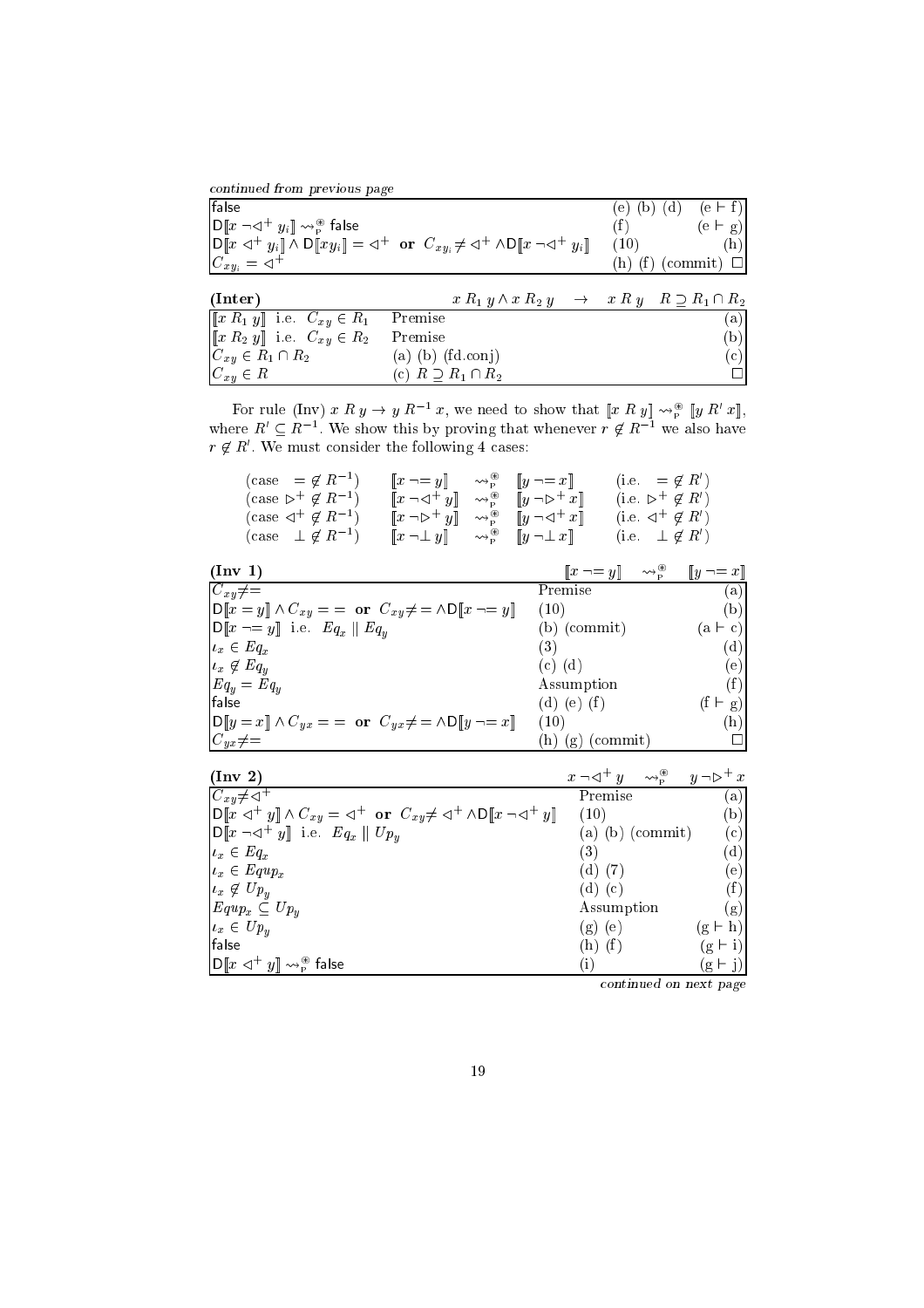| continued from previous page                                                                                                                                                                  |             |                                                                                             |                                                             |                            |
|-----------------------------------------------------------------------------------------------------------------------------------------------------------------------------------------------|-------------|---------------------------------------------------------------------------------------------|-------------------------------------------------------------|----------------------------|
| $\mathsf{D}\llbracket x \triangleleft^+ y \rrbracket \land C_{yx} = \triangleright^+ \text{ or } C_{yx} \neq \triangleright^+ \land \mathsf{D}\llbracket x \neg \triangleleft^+ y \rrbracket$ |             | (10)                                                                                        |                                                             | $\left( \mathrm{k}\right)$ |
| $C_{yx} \neq \triangleright^+$                                                                                                                                                                |             |                                                                                             | $(k)$ (j) (commit)                                          |                            |
|                                                                                                                                                                                               |             |                                                                                             |                                                             |                            |
| $(\text{Inv } 3)$                                                                                                                                                                             |             | $x \neg \triangleright^+ y \quad \leadsto^{\circledast}_{P} \quad y \neg \triangleleft^+ x$ |                                                             |                            |
| $C_{xy}\neq\triangleright^+$                                                                                                                                                                  |             | Premise                                                                                     |                                                             | (a)                        |
| $D[y \triangleleft^+ x] \wedge C_{xy} = \triangleright^+ \text{ or } C_{xy} \neq \triangleright^+ \wedge D[y \neg \triangleleft^+ x]$                                                         |             | (10)                                                                                        |                                                             | (b)                        |
| $\mathsf{D}\llbracket y \neg \lhd^+ x \rrbracket$ i.e. $Eq_y \parallel Up_x$                                                                                                                  |             |                                                                                             | $(a)$ $(b)$ $(commit)$                                      | (c)                        |
| $u_y \in Eq_u$                                                                                                                                                                                |             | (3)                                                                                         |                                                             | (d)                        |
| $\iota_y \mathit{Equp}_y$                                                                                                                                                                     |             | $(d)$ $(7)$                                                                                 |                                                             | (e)                        |
| $\iota_y \notin Up_x$                                                                                                                                                                         |             | $(d)$ $(c)$                                                                                 |                                                             | (f)                        |
| $Equp_u \subseteq Up_x$                                                                                                                                                                       |             | Assumption                                                                                  |                                                             | (g)                        |
| $u_y \in Up_x$                                                                                                                                                                                |             | $(g)$ (e)                                                                                   |                                                             | $(g \vdash h)$             |
| false                                                                                                                                                                                         |             | $(h)$ $(f)$                                                                                 |                                                             | $(g \vdash i)$             |
| $\mathsf{D}\llbracket y \vartriangleleft^+ x \rrbracket \leadsto_{\scriptscriptstyle{\mathsf{P}}}^{\scriptscriptstyle{\circ\circ}}$ false                                                     |             | (i)                                                                                         |                                                             | $(g + j)$                  |
| $\mathsf{D}\llbracket y \lhd^+ x \rrbracket \wedge C_{yx} = \lhd^+ \text{ or } C_{yx} \neq \lhd^+ \wedge \mathsf{D}\llbracket y \lnot \lhd^+ x \rrbracket$                                    |             | (10)                                                                                        |                                                             | (k)                        |
| $C_{yx}{\neq}\sphericalangle^{-1}$                                                                                                                                                            |             |                                                                                             | $(k)$ (j) (commit)                                          |                            |
|                                                                                                                                                                                               |             |                                                                                             |                                                             |                            |
| (Inv 4)                                                                                                                                                                                       |             |                                                                                             | $x \neg \bot y \longrightarrow_{\mathcal{P}}^{\circledast}$ | $y \neg \bot x$            |
| $C_{xy}\neq\perp$                                                                                                                                                                             | Premise     |                                                                                             |                                                             | (a)                        |
| $\mathsf{D}\llbracket x \perp y \rrbracket \wedge C_{xy} = \perp \text{ or } C_{xy} \neq \perp \wedge \mathsf{D}\llbracket x \neg \perp y \rrbracket$                                         | (10)        |                                                                                             |                                                             | (b)                        |
| $\mathsf{D}\llbracket x \neg \bot y \rrbracket$ i.e. $Eq_x \parallel Side_y$                                                                                                                  |             | $(a)$ $(b)$ $(commit)$                                                                      |                                                             | (c)                        |
| $u_x \in Eq_x$                                                                                                                                                                                | (3)         |                                                                                             |                                                             | (d)                        |
| $u_x \notin \mathit{Side}_u$                                                                                                                                                                  | $(d)$ $(c)$ |                                                                                             |                                                             | (e)                        |
| $u_x \in Eqdown_x$                                                                                                                                                                            | $(d)$ $(6)$ |                                                                                             |                                                             | (f)                        |
| $Eqdown_n \subseteq Side_u$                                                                                                                                                                   |             | Assumption                                                                                  |                                                             | (g)                        |
| $u_x \in \textit{Side}_u$                                                                                                                                                                     | $(g)$ $(f)$ |                                                                                             |                                                             | $(f \vdash h)$             |
| false                                                                                                                                                                                         | $(h)$ (e)   |                                                                                             |                                                             | $(f \vdash i)$             |
| $\mathsf{D}\llbracket y \perp x \rrbracket \rightsquigarrow^{\circledast}_{\mathsf{P}} \mathsf{false}$                                                                                        | (i)         |                                                                                             |                                                             | $(f \vdash j)$             |
| $\mathsf{D}\llbracket y \perp x \rrbracket \wedge C_{yx} = \perp \text{ or } C_{yx} \neq \perp \wedge \mathsf{D}\llbracket y \neg \perp x \rrbracket$                                         | (10)        |                                                                                             |                                                             | $\left( \mathrm{k}\right)$ |
| $C_{yx}\neq\perp$                                                                                                                                                                             |             | $(k)$ (j) (commit)                                                                          |                                                             |                            |

| ۰.<br>⊸ |  |
|---------|--|
|         |  |

(DIS))  $x \perp y \wedge y \triangleleft y$ <sup>=</sup> ? Premise (a)

| $\left[ \begin{bmatrix} y & \triangle^{*} z \end{bmatrix} \right]$ i.e. $C_{yz} \in \left\{ =, \triangle^{+} \right\}$                                | Premise                | (b) |
|-------------------------------------------------------------------------------------------------------------------------------------------------------|------------------------|-----|
| $\text{D} [z \triangleleft^+ y] \wedge C_{yz} = \triangleright^+ \text{ or } C_{yz} \neq \triangleright^+ \wedge \text{D} [z \neg \triangleleft^+ y]$ | (10)                   | (c) |
| $\begin{bmatrix} \nD \llbracket z \neg \lhd^+ y \rrbracket \quad \text{i.e.} \quad Eq_z \parallel Up_y \end{bmatrix}$                                 | $(b)$ $(c)$ $(commit)$ | (d) |
| $\text{D}[y \perp z] \wedge C_{yz} = \perp \text{ or } C_{yz} \neq \perp \wedge \text{D}[y \neg \perp z]$                                             | (10)                   | (e) |
| $\text{D}[y \neg \bot z]$ i.e. $Eq_z \parallel Side_y$                                                                                                | $(e)$ $(b)$ $(commit)$ | (f) |
| $\iota_z \in Eq_z$                                                                                                                                    | (3)                    | (g) |
| $\iota_z \notin Up_u$                                                                                                                                 | $(g)$ $(d)$            | (h) |
| $\vert_{t_z} \notin \textit{Side}_u$                                                                                                                  | $(g)$ $(f)$            | (i) |
| $\mathcal{I} = \text{Eqdown}_{u} \oplus \text{Up}_{u} \oplus \text{Side}_{u}$                                                                         | 4)                     | (j) |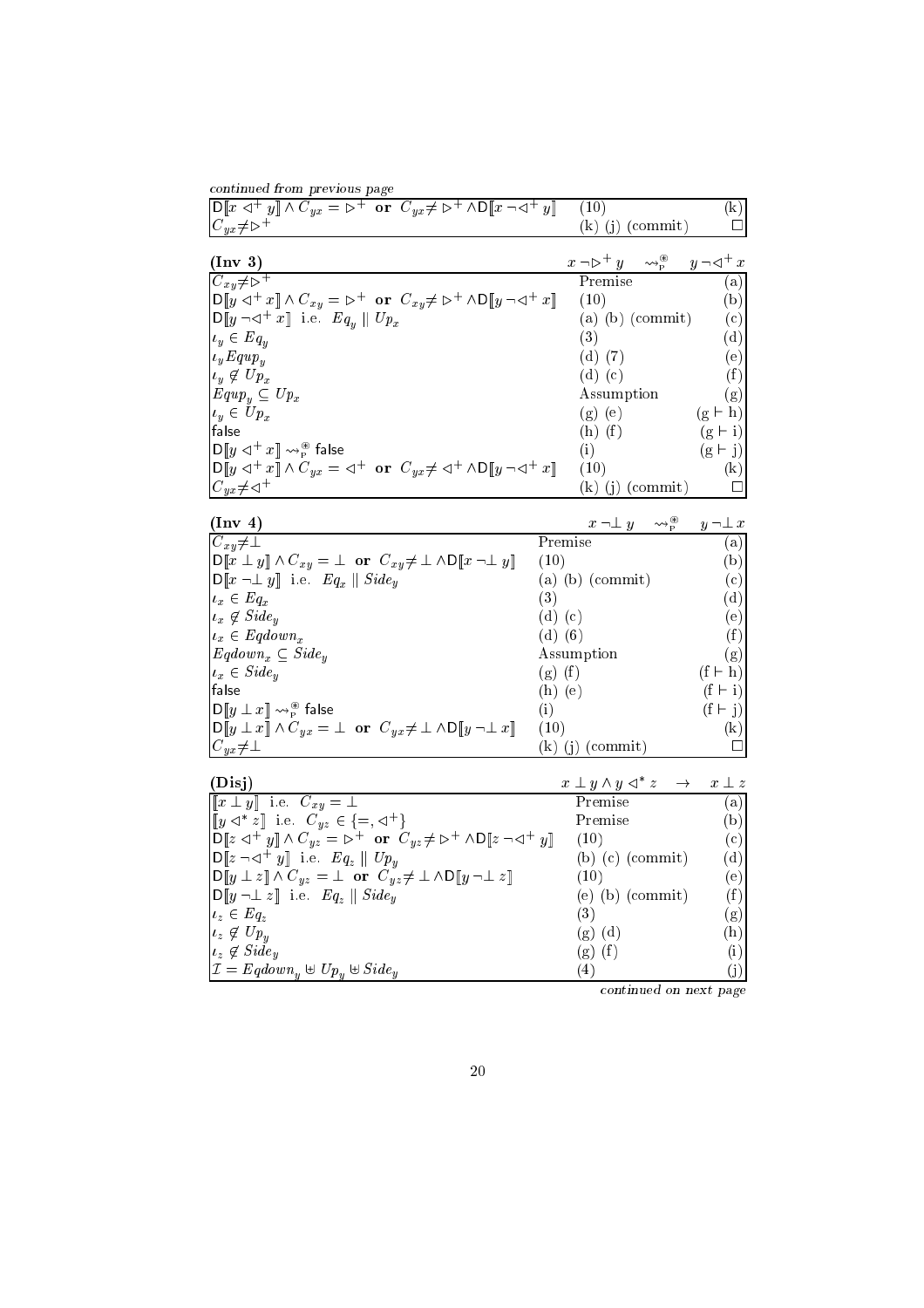ontinued from previous page

| $\iota_z \in \text{Eqdown}_u$                                                                                                                     |                      | k)             |
|---------------------------------------------------------------------------------------------------------------------------------------------------|----------------------|----------------|
| $\text{D}\llbracket x \perp y \rrbracket \wedge C_{xy} = \perp \text{ or } C_{xy} \neq \perp \wedge \text{D}\llbracket x \neg \perp y \rrbracket$ | (10)                 | (1)            |
| $\llbracket D \rrbracket x \perp y \rrbracket$ i.e. $\text{Eqdown}_y \subseteq \text{Side}_x$                                                     | $(l)$ (a) (commit)   | (m)            |
| $\vert_{t_z} \in \textit{Side}_x$                                                                                                                 | $(k)$ $(m)$          | (n)            |
| $\left  \textit{Side}_x \right  \left  \textit{Eq}_z \right $                                                                                     | Assumption           | (o)            |
| false                                                                                                                                             | (o) (n) (g)          | $(o \vdash p)$ |
| $\left  \mathrm{D} \llbracket x \neg \perp z \rrbracket \leadsto_{\mathrm{P}}^{\circledast} \mathsf{false} \right $                               | (p)                  | $(o \vdash q)$ |
| $\ D\ x \perp z\  \wedge C_{xz} = \perp$ or $C_{xz} \neq \perp \wedge D\ x \cap \perp z\ $                                                        | (10)                 | (r)            |
| $C_{xz} = \perp$                                                                                                                                  | $(r)$ $(q)$ (commit) |                |

Lemma 5.  $\|x \leq y\| \leadsto_{\mathbb{P}}^{\sim} \iota_y \in \mathit{Eqaown}_x$ 

| (Lemma 5)                                                                                                                                                                                                       | $\llbracket x \triangleleft^* y \rrbracket \leadsto^{\circledast}_{\mathbb{P}} y \in \text{Eqdown}_x$ |                |
|-----------------------------------------------------------------------------------------------------------------------------------------------------------------------------------------------------------------|-------------------------------------------------------------------------------------------------------|----------------|
| $\left[\begin{bmatrix} x & \triangleleft^* y \end{bmatrix}\right]$ i.e. $C_{xy} \in \left\{=,\triangleleft^+\right\}$                                                                                           | Premise                                                                                               | a)             |
| $\left  \mathsf{D} \right \left  y \right  \triangleleft^+ x \right  \wedge C_{xy} = \mathsf{D}^+ \text{ or } C_{xy} \neq \mathsf{D}^+ \wedge \mathsf{D} \left \left[ y \right] \neg \triangleleft^+ x \right $ | (10)                                                                                                  | (b)            |
| $\begin{bmatrix} D[y \neg \lhd^+ x] & i.e. & Eq_u \end{bmatrix}$ $Up_x$                                                                                                                                         | $(a)$ $(b)$ (commit)                                                                                  | $^{\rm (c)}$   |
| $\big  \mathsf{D} [\![x \perp y]\!] \wedge C_{xy} = \bot \text{ or } C_{xy} \neq \bot \wedge \mathsf{D} [\![x \neg \bot y]\!]$                                                                                  | (10)                                                                                                  | (d)            |
| $\ \mathsf{D}\ x\ \perp y\ $ i.e. $Eq_u \ \textit{Side}_x\ $                                                                                                                                                    | $(a)$ $(d)$ (commit)                                                                                  | (e)            |
| $u_y \in Eq_y$                                                                                                                                                                                                  | (3)                                                                                                   | (f)            |
| $\vert u_y \notin Up_x$                                                                                                                                                                                         | $(f)$ $(c)$                                                                                           | g)             |
| $\vert u_y \not\in \text{Side}_x$                                                                                                                                                                               | $(f)$ (e)                                                                                             | $(\mathrm{h})$ |
| $\mathcal{I} = \text{Eqdown}_x \oplus \text{Up}_x \oplus \text{Side}_x$                                                                                                                                         | $\left( 4\right)$                                                                                     | $\rm(i)$       |
| $u_y \in Eqdown_x$                                                                                                                                                                                              | (h)<br>(g)                                                                                            |                |

| (188L15)                                                                                                                  | $x \leq x \wedge y \leq x \implies$ | $x \neg \bot y$        |
|---------------------------------------------------------------------------------------------------------------------------|-------------------------------------|------------------------|
| $C_{xz} \in \{\equiv, \prec^+\}$                                                                                          | Premise                             | a)                     |
| $C_{yz} \in \{ =, \triangleleft^+ \}$                                                                                     | Premise                             | $\mathsf{b}$           |
| $\vert_{t_z} \in \text{Eqdown}_x$                                                                                         | (a) (Lemma 5)                       | (c)                    |
| $\vert u_z \in \text{Eqdown}_y$                                                                                           | (b) (Lemma 5)                       | (d)                    |
| $\mathcal{I} = \text{Eqdown}_{u} \oplus \text{Up}_{u} \oplus \text{Side}_{y}$                                             | (4)                                 | (e)                    |
| $\vert_{t_z} \notin \text{Side}_y$                                                                                        | (d) (e)                             | (f)                    |
| $Eqdown_x \subseteq Side_y$                                                                                               | Assumption                          | (g)                    |
| $\vert_{t_z} \in \text{Side}_y$                                                                                           | $(c)$ $(g)$                         | $(g \vdash i)$         |
| false                                                                                                                     | $(f)$ (i)                           | $(g \vdash j)$         |
| $\ \mathsf{D}\llbracket x\perp y\rrbracket \leadsto_{\scriptscriptstyle\mathsf{P}}^{\scriptscriptstyle\circledast}$ false | (j)                                 | $\bf k$<br>$(g \vdash$ |
| $\text{OPT}[x \perp y] \wedge C_{xy} = \perp \text{ or } C_{xy} \neq \perp \wedge \text{OPT}[x \neg \perp y]$             | (10)                                |                        |
| $C_{xy}\neq\perp$                                                                                                         | (commit)<br>(k)                     |                        |

**Lemma 0.**  $\llbracket x \rceil \ll 1$   $\forall y \not\in \text{Equation}_{x}$ 

| (Lemma 6)                                                                                                                             | $\llbracket x \neg \lhd^* y \rrbracket \leadsto^{\circledast}_{\mathsf{P}} \iota_y \not\in \mathit{Eqdown}_x$ |   |
|---------------------------------------------------------------------------------------------------------------------------------------|---------------------------------------------------------------------------------------------------------------|---|
| $\llbracket x \neg \lhd^* y \rrbracket$ i.e. $C_{xy} \in \{\rhd^+, \bot\}$                                                            | Premise                                                                                                       | a |
| $\text{D}\llbracket x = y \rrbracket \wedge C_{xy} = \text{or} \ \ C_{xy} \neq \text{and} \ \text{D}\llbracket x \neg = y \rrbracket$ |                                                                                                               |   |
|                                                                                                                                       |                                                                                                               |   |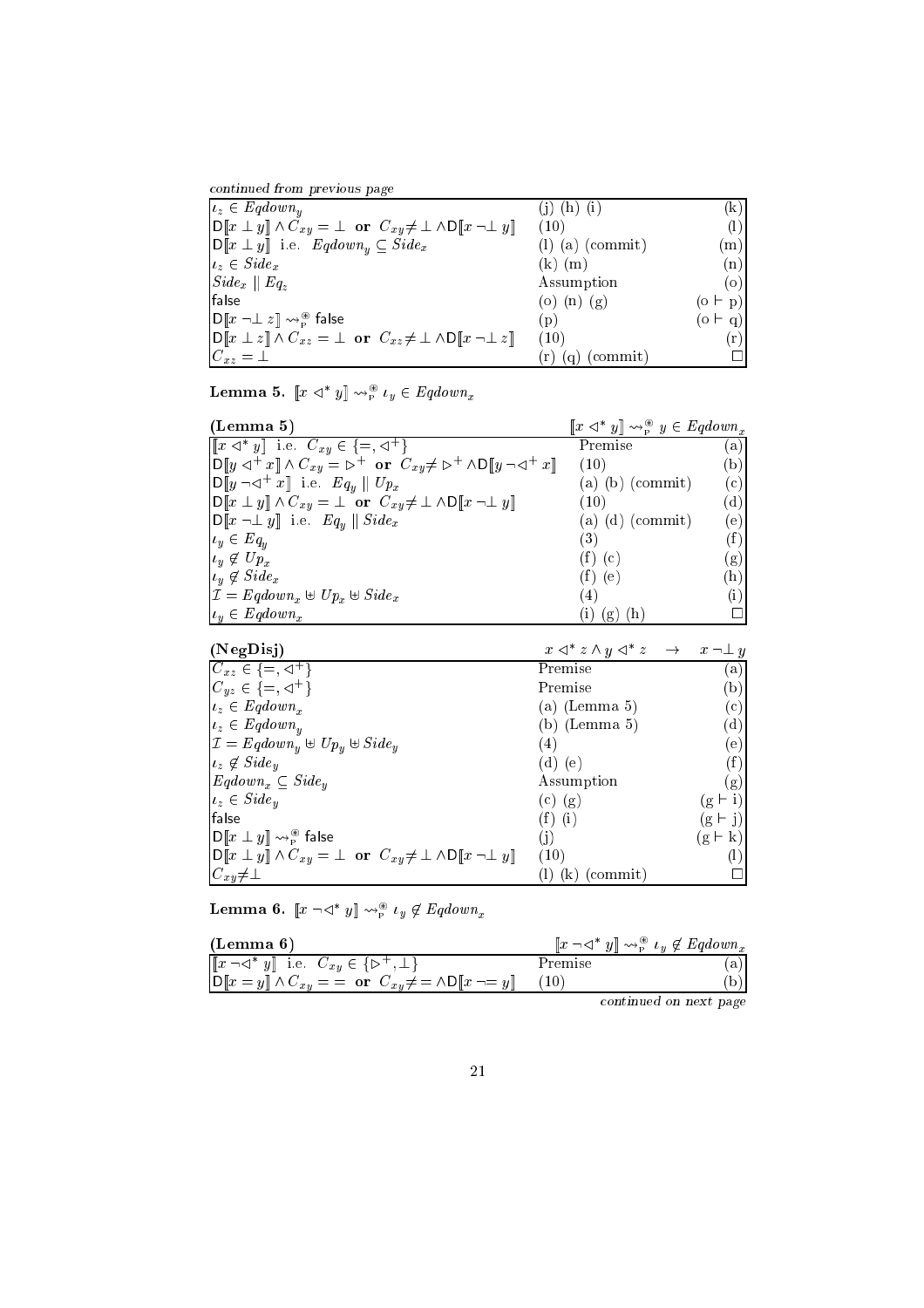| continued from previous page                                                                                                                                                                       |                        |     |
|----------------------------------------------------------------------------------------------------------------------------------------------------------------------------------------------------|------------------------|-----|
| $\overline{\mathrm{D}}\llbracket x \neg = y \rrbracket$ i.e. $Eq_x \parallel Eq_y$                                                                                                                 | $(a)$ $(b)$ $(commit)$ | (c) |
| $\left  \mathsf{D} \right[\![x \triangleleft^+ y] \! \right] \wedge C_{xy} = \triangleleft^+ \text{ or } C_{xy} \neq \triangleleft^+ \wedge \mathsf{D} \left[\![x \neg \triangleleft^+ y] \right]$ | (10)                   | (d) |
| $\ \mathsf{D}\ x\neg\lhd^+ y\ $ i.e. $Down_x \ Eq_u$                                                                                                                                               | $(a)$ $(d)$ (commit)   | (e) |
| $\vert u_y \in Eq_u$                                                                                                                                                                               | (3)                    | (f) |
| $\iota_y \notin Eq_x$                                                                                                                                                                              | $(f)$ $(c)$            | (g) |
| $\iota_y \notin Down_x$                                                                                                                                                                            | (e) (c)                | (h) |
| $u_y \notin Eqdown_x$                                                                                                                                                                              | (h)<br>(g)             |     |

| $x \triangleleft^* y \wedge x : f(x_1, \ldots, x_n) \wedge \bigwedge_{i=1}^n x_i \neg \triangleleft^* y \rightarrow x = y$<br>(Child.up) |                      |                |
|------------------------------------------------------------------------------------------------------------------------------------------|----------------------|----------------|
| $C_{xy} \in \{ =, \triangleleft^+ \}$                                                                                                    | Premise              | (a)            |
| $[[x: f(x_1,,x_n)]]$ i.e.                                                                                                                | Premise              | (b)            |
| $Down_x^i = Eqdown_{x_i}$ $1 \leq i \leq n$                                                                                              |                      |                |
| $Downri = \emptyset$ $i > n$                                                                                                             |                      |                |
| $C_{x_iy} \in \{\triangleright^+, \perp\}$                                                                                               | Premise              | l c:           |
| $u_y \notin Eqdown_{x_i}$                                                                                                                | $(c)$ (Lemma 6)      | 'd             |
| $u_y \notin Down_x^i$                                                                                                                    | $(d)$ $(b)$          | (e)            |
| $Down_x = \biguplus_i Down_x^i$                                                                                                          | (8)                  | (f)            |
| $\iota_y \notin Down_x$                                                                                                                  | (e) (f)              | (g)            |
| $u_y \in Eqdown_x$                                                                                                                       | (a) (Lemma 5)        | (h)            |
| $u_y \in Eq_x$                                                                                                                           | $(g)$ (h) (6)        | (i)            |
| $u_y \in Eq_y$                                                                                                                           | (3)                  | (j)            |
| $Eq_x \parallel Eq_y$                                                                                                                    | Assumption           | (k)            |
| false                                                                                                                                    | $(i)$ $(j)$ $(k)$    | $(k + 1)$      |
| $\textsf{D}\llbracket x \dashv = y \rrbracket \leadsto_{\scriptscriptstyle\mathsf{P}}^{\scriptscriptstyle\mathsf{P}}$ false              | (1)                  | $(k \vdash m)$ |
| $\text{inf} x = y \text{ and } C_{xy} = x$ or $C_{xy} \neq x \wedge D \text{ and } x \rightarrow y$                                      | (10)                 | (n)            |
| $C_{xy} =$                                                                                                                               | $(n)$ $(m)$ (commit) |                |

 $\alpha$  7.  $x$  2  $x$ 

| (Lemma 7)                       |                   | $u_x \in Eqdown_x$ |
|---------------------------------|-------------------|--------------------|
| $\iota_x \in Eq_x$              | ಀ                 | a                  |
| $Eqdown_x = Eq_x \oplus Down_x$ |                   | þ                  |
| $\vert u_x \in \text{Eqdown}_r$ | a)<br>$\mathbf b$ |                    |

Lemma 8.  $||x \triangleleft ||y|| \sim p$   $\rightarrow$   $\mu$   $\in$   $Down_x$ 

| (Lemma 8)                                                                                                                                         | $\llbracket x \triangleleft^+ y \rrbracket \sim \mathbb{R}^*$ |                        | $u_y \in Down_x$ |
|---------------------------------------------------------------------------------------------------------------------------------------------------|---------------------------------------------------------------|------------------------|------------------|
| $C_{xy} = \triangleleft^+$                                                                                                                        | Premise                                                       |                        | (a)              |
| $C_{xy}\neq\lhd^+$                                                                                                                                |                                                               | Assumption             | (b)              |
| lfalse                                                                                                                                            | $(a)$ $(b)$                                                   |                        | $(b \vdash c)$   |
| $\text{D}[x \triangleleft^+ y] \wedge C_{xy} = \triangleleft^+ \text{ or } C_{xy} \neq \triangleleft^+ \wedge \text{D}[x \neg \triangleleft^+ y]$ | (10)                                                          |                        | (d)              |
| $\mathcal{D}[x \triangleleft^+ y]$ i.e. $Eqdown_y \subseteq Down_x$                                                                               |                                                               | $(c)$ $(d)$ $(commit)$ | (e)              |
| $ u_u \in Eqdown_u$                                                                                                                               |                                                               | (Lemma 7)              |                  |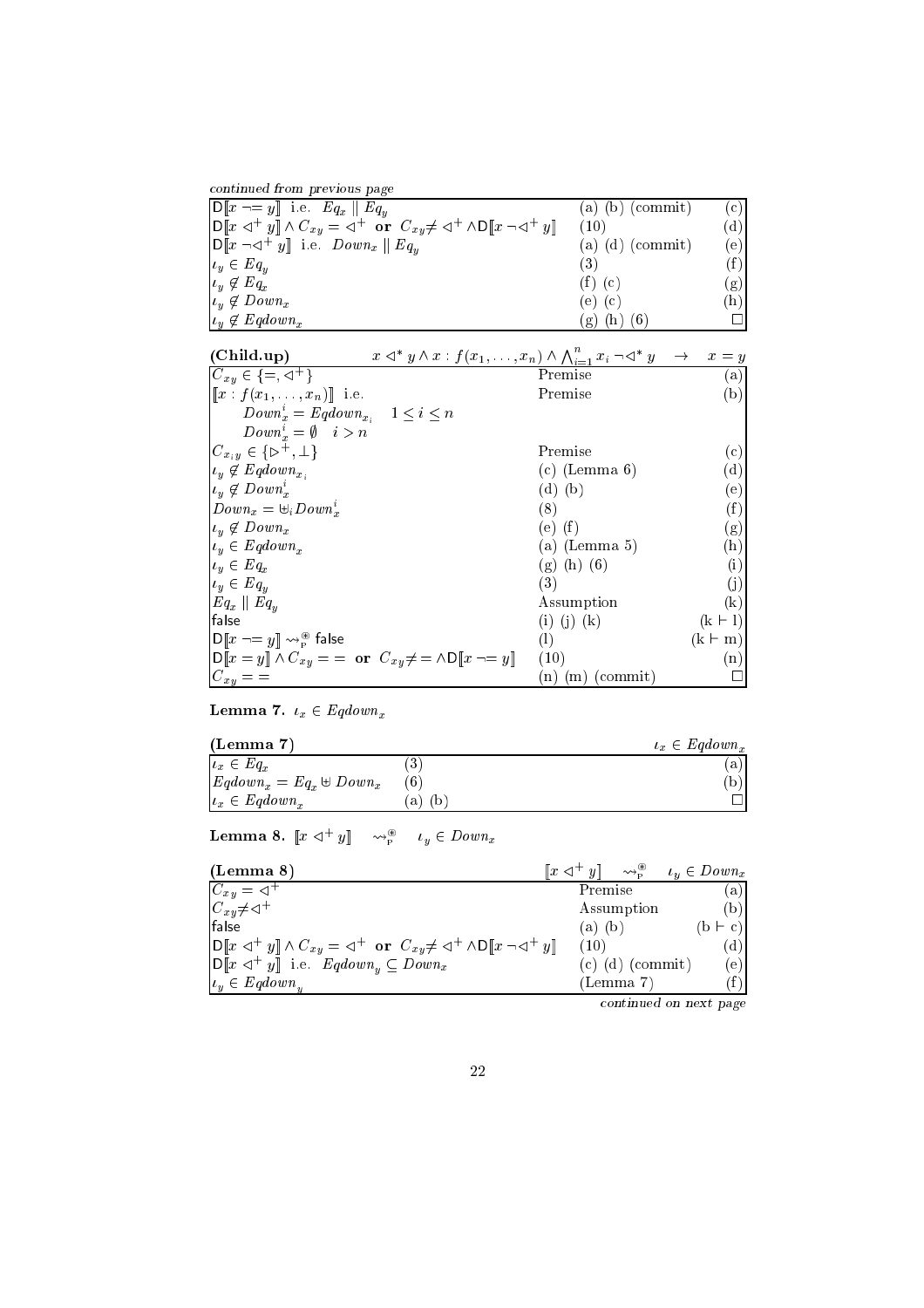ontinued from previous page

 $\alpha$  and  $\alpha$  are down  $\alpha$  and  $\alpha$  of  $\alpha$  of  $\alpha$  of  $\alpha$  of  $\alpha$  of  $\alpha$  of  $\alpha$  of  $\alpha$  of  $\alpha$  of  $\alpha$  of  $\alpha$  of  $\alpha$  of  $\alpha$  of  $\alpha$  of  $\alpha$  of  $\alpha$  of  $\alpha$  of  $\alpha$  of  $\alpha$  of  $\alpha$  of  $\alpha$  of  $\alpha$  of  $\alpha$  of  $\alpha$ 

Lemma 9. x <sup>62</sup> Sidex

| (Lemma 9)                                                               |                    | $\iota_x \notin \mathit{Side}_x$ |
|-------------------------------------------------------------------------|--------------------|----------------------------------|
| $\iota_x \in Eq_x$                                                      | $\cdot 3$          | (a)                              |
| $Eqdown_x = Eq_x \oplus Down_x$                                         | $6^{\circ}$        | (b)                              |
| $u_x \in Eqdown_x$                                                      | (b)<br>a)          | (c)                              |
| $\mathcal{I} = \text{Eqdown}_x \oplus \text{Up}_x \oplus \text{Side}_x$ | (4)                | (d)                              |
| $\mu_x \notin \textit{Side}_x$                                          | (d<br>$\mathbf{c}$ |                                  |

Lemma 10. x <sup>62</sup> Downx

| (Lemma 10)                      |    | $u_x \notin Down_x$ |
|---------------------------------|----|---------------------|
| $u_x \in Eq_x$                  |    | a)                  |
| $Eqdown_x = Eq_x \oplus Down_x$ |    | (b                  |
| $\vert u_x \notin Down_x \vert$ | a) |                     |

Lemma 11.  $l_y \in Eqdown_x$   $\leadsto_{p}^{\sim}$   $C_{xy} \in \{\equiv, \leq \rangle\}$ 

| (Lemma 11)                                                                                                                                                                                | $C_{xy} \in \{=, \triangleleft^+\}$<br>$u_y \in Eqdown_x \longrightarrow_{\mathcal{P}}^{\circledast}$ |             |
|-------------------------------------------------------------------------------------------------------------------------------------------------------------------------------------------|-------------------------------------------------------------------------------------------------------|-------------|
| $u_y \in Eqdown_x$                                                                                                                                                                        | Premise                                                                                               | (a)         |
| $ _{t_y} \notin \textit{Side}_y$                                                                                                                                                          | (Lemma 9)                                                                                             | (b)         |
| $Eqdown_x \subseteq Side_y$                                                                                                                                                               | Assumption                                                                                            | (c)         |
| $u_y \in \textit{Side}_y$                                                                                                                                                                 | $(c + d)$<br>$(a)$ $(c)$                                                                              |             |
| lfalse                                                                                                                                                                                    | (d)<br>$(c + e)$                                                                                      |             |
| $\ \mathsf{D}\ x\perp y\ \leadsto_{\mathtt{P}}^\circledast$ false                                                                                                                         | (e)<br>$(c \vdash f)$                                                                                 |             |
| $\text{min}[x \perp y] \wedge C_{xy} = \perp \text{ or } C_{xy} \neq \perp \wedge \text{min}[x \neg \perp y]$                                                                             | (10)                                                                                                  | (g)         |
| $ C_{xy}\neq \perp$                                                                                                                                                                       | $(f)$ $(g)$                                                                                           | (h)         |
| $u_y \notin Down_y$                                                                                                                                                                       | (Lemma 10)                                                                                            | (i)         |
| $Eqdown_x \subseteq Down_y$                                                                                                                                                               | Assumption                                                                                            | (j)         |
| $u_y \in Down_y$                                                                                                                                                                          | $(a)$ (j)                                                                                             | $\bf k)$    |
| false                                                                                                                                                                                     | $(i)$ $(k)$                                                                                           | $\vdash$ 1) |
| $\textsf{D}\llbracket y\vartriangleleft^+x\rrbracket \leadsto_{\scriptscriptstyle{\mathsf{P}}}^{\scriptscriptstyle{\circ\circ}}$ false                                                    | (1)                                                                                                   | m)          |
| $\begin{bmatrix} \n\mathsf{D} [y \triangleleft^+ x] \wedge C_{yx} = \triangleleft^+ \text{ or } C_{yx} \neq \triangleleft^+ \wedge \mathsf{D} [y \neg \triangleleft^+ x] \n\end{bmatrix}$ | (10)                                                                                                  | (n)         |
| $C_{ux} \neq \lhd^+$                                                                                                                                                                      | $(m)$ $(n)$ (commit)                                                                                  | $\circ$     |
| $ C_{xy} \rightarrow E^+$                                                                                                                                                                 | (o) (lnv)                                                                                             | (p)         |
| $C_{xy} \in \{ =, \lhd^+ \}$                                                                                                                                                              | (p)<br>h                                                                                              |             |

| (Child.down)                                    | $x \triangleleft^+ y \wedge x : f(x_1, \ldots, x_n) \wedge \wedge_{i=1, i \neq j}^n x_i \neg \triangleleft^* y \rightarrow x_j \triangleleft^* y$ |     |
|-------------------------------------------------|---------------------------------------------------------------------------------------------------------------------------------------------------|-----|
| $\left\Vert x\right\Vert \leq^{+} y\right\Vert$ | Premise                                                                                                                                           | (a) |
| $[[x: f(x_1, \ldots, x_n)]]$ i.e.               | Premise $(13)$                                                                                                                                    |     |
|                                                 | $Down_x^i = Eqdown_{x_i}$ $1 \leq i \leq n$                                                                                                       |     |
| $Down_x^i = \emptyset$ $i > n$                  |                                                                                                                                                   |     |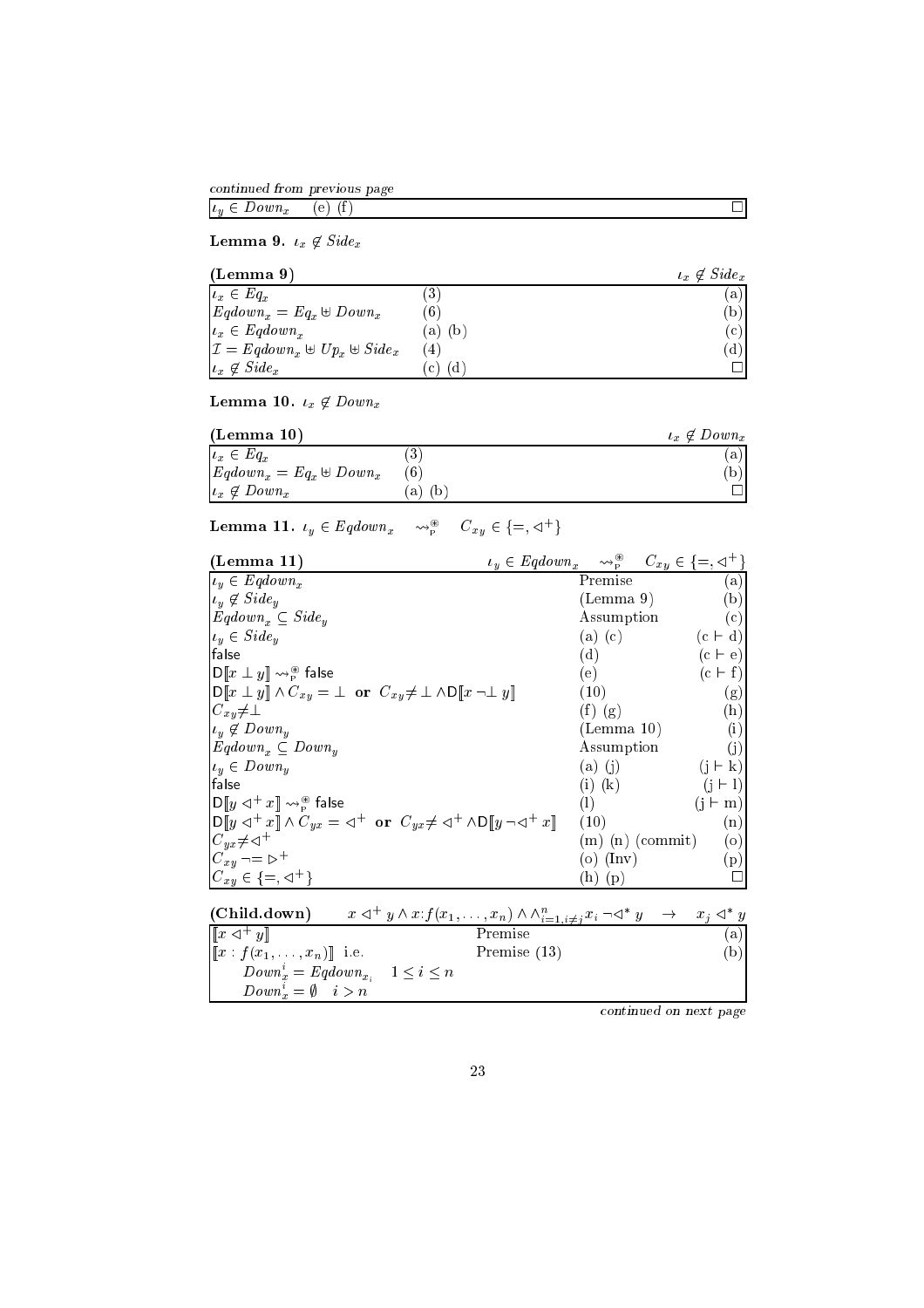ontinued from previous page

| $\left \left[x_i \neg \triangleleft^* y\right]\right  \quad 1 \leq i \neq j \leq n\right $ | Premise           | (c) |
|--------------------------------------------------------------------------------------------|-------------------|-----|
| $u_y \in Down_x$                                                                           | $(a)$ (Lemma 8)   | (d) |
| $u_y \notin Down^{i}_{x} \quad i > n$                                                      | 'b)               | (e) |
| $u_y \notin Eqdown_{x_i}$ $1 \leq i \neq j \leq n$                                         | $(c)$ (Lemma 6)   | (f) |
| $u_y \notin Down_x^i \quad 1 \leq i \neq j \leq n$                                         | $(f)$ $(b)$       | (g) |
| $ Down_x = \biguplus \{Down_x^i \mid 1 \leq i \leq \text{MAX}\}\$                          | (8)               | (h) |
| $u_y \in Down_x^j$                                                                         | $(h)$ (d) (e) (g) | (i) |
| $u_y \in Eqdown_{x}$                                                                       | $(i)$ $(b)$       |     |
| $C_{x,y} \in \{ =, \triangleleft^+ \}$                                                     | $(j)$ (Lemma 11)  |     |

**Lemma 12.**  $\llbracket x \rceil \perp y \rrbracket$   $\leadsto_{\widetilde{p}}^{\widetilde{p}}$   $\iota_y \not\in \mathit{Sue}_x$ 

| (Lemma 12)                                                                             | $\llbracket x \neg \bot y \rrbracket$ | $\rightsquigarrow_{\texttt{D}}^{\circledR}$ | $\iota_y \notin \textit{Side}_x$ |
|----------------------------------------------------------------------------------------|---------------------------------------|---------------------------------------------|----------------------------------|
| $\llbracket x \neg \bot y \rrbracket$ i.e. $C_{xy} \neq \bot$                          | Premise                               |                                             | (a)                              |
| $\ D\ x\perp y\ \wedge C_{xy}=\perp \text{ or } C_{xy}\neq \perp \wedge D\ x\perp y\ $ | (10)                                  |                                             | (b)                              |
| $C_{xy} = \perp$                                                                       | Assumption                            |                                             | (c)                              |
| false                                                                                  | (a) (c)                               |                                             | $(c \vdash d)$                   |
| $\ \mathsf{D}\ x\ \perp y\ $ i.e. $Eq_u \ \textit{Side}_x\ $                           | $(d)$ (commit)                        |                                             | e)                               |
| $u_y \in Eq_y$                                                                         | (3)                                   |                                             |                                  |
| $\iota_y \notin \mathit{Side}_x$                                                       | l e.                                  |                                             |                                  |

A really important lemma that I should have proven mu
h earlier

# Lemma 13.  $\llbracket xry \rrbracket \quad \leadsto_{\mathbb{P}} \quad \cup \llbracket xry \rrbracket$

| (Lemma 13)                                                                          | $\ xry\ $       | $\rightsquigarrow^{\circledR}_{\mathbf{n}}$ | D[ <i>try</i> ]] |
|-------------------------------------------------------------------------------------|-----------------|---------------------------------------------|------------------|
| $[[xry]$ i.e. $C_{xy} = r$                                                          | Premise         |                                             | a)               |
| $C_{xy} \neq r$                                                                     | Assumption      |                                             | (b)              |
| false                                                                               | (a) (b)         |                                             | $(b \vdash c)$   |
| $\text{D}[[xry]] \wedge C_{xy} = r$ or $C_{xy} \neq r \wedge \text{D}[[x \neg ry]]$ | (10)            |                                             | (d)              |
| D[ <i>Try</i> ]                                                                     | (commit)<br>(d) |                                             |                  |

| (NegDom)                                                                     | $x \perp y \wedge y \neg \perp z \rightarrow x \neg \lhd^* z$ |                |
|------------------------------------------------------------------------------|---------------------------------------------------------------|----------------|
| $\llbracket x \perp y \rrbracket$                                            | Premise                                                       | a)             |
| $[y \neg \bot z]$                                                            | Premise                                                       | (b)            |
| $\iota_z \notin \mathit{Side}_u$                                             | $(b)$ (Lemma 12)                                              | (c)            |
| $Eq_x = Eq_z$                                                                | Assumption                                                    | (d)            |
| $\iota_z \in Eq_z$                                                           | $\left( 3\right)$                                             | (e)            |
| $\iota_z \in Eq_x$                                                           | (d) (e)                                                       | $(d \vdash f)$ |
| $Eqdown_x = Eq_x \oplus Down_x$                                              | (6)                                                           | g              |
| $\iota_z \in \text{Eqdown}_x$                                                | (g)                                                           | $(d + h)$      |
| $\mathsf{D}\llbracket x \perp y \rrbracket$ i.e. $Eqdown_x \subseteq Side_u$ | (a) (Lemma 13)                                                |                |
| $\iota_z \in \mathit{Side}_u$                                                | (i<br>h.                                                      | đ              |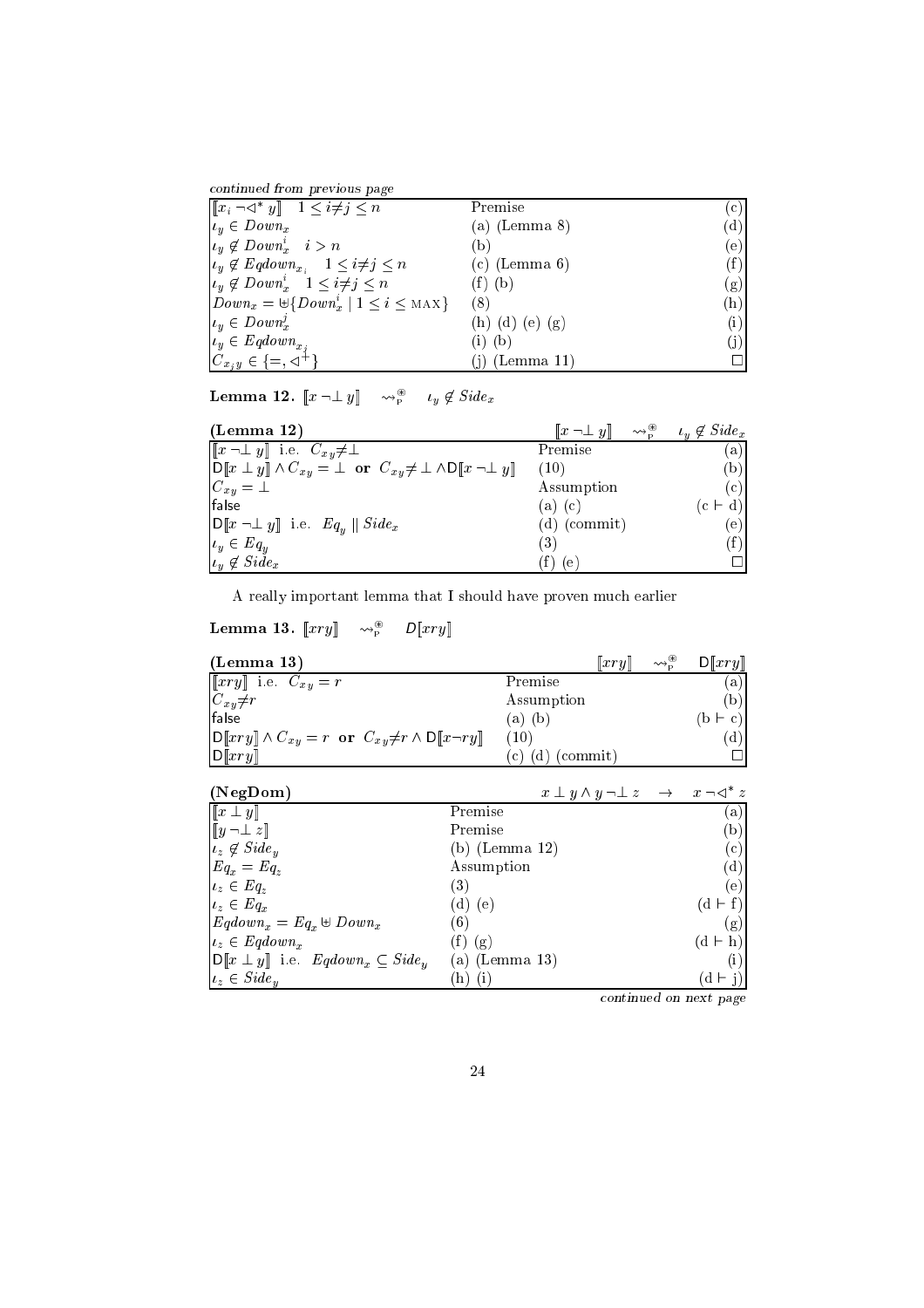| continued from previous page |  |  |
|------------------------------|--|--|

| False                                                                                                                                                                                      | (c) (j)              | $(d + k)$      |
|--------------------------------------------------------------------------------------------------------------------------------------------------------------------------------------------|----------------------|----------------|
| $D[x = z] \rightsquigarrow_{\text{P}}^{\circledast}$ false                                                                                                                                 | (k)                  | $(d + l)$      |
| $D[x = z] \wedge C_{xz} = \text{or } C_{xz} \neq \emptyset$                                                                                                                                | (10)                 | (m)            |
| $C_{xz} \neq =$                                                                                                                                                                            | $(m)$ (commit)       | (n)            |
| $Eqdown_z \subseteq Down_x$                                                                                                                                                                | Assumption           | (o)            |
| $u_z \in Eqdown_z$                                                                                                                                                                         | (Lemma 7)            | (p)            |
| $u_z \in Down_x$                                                                                                                                                                           | (o) $(p)$            | $(o + q)$      |
| $Eqdown_x = Eq_x \oplus Eqdown_x$                                                                                                                                                          | (6)                  | (r)            |
| $i_z \in Eqdown_x$                                                                                                                                                                         | $(q)$ $(r)$          | $(o \vdash s)$ |
| $\mathsf{D}\llbracket x \perp y \rrbracket$ i.e. $\mathit{Eqdown}_x \subseteq \mathit{Side}_y$                                                                                             | (a) (Lemma 13)       | (t)            |
| $\iota_z \in \mathit{Side}_u$                                                                                                                                                              | $(s)$ $(t)$          | $(o \vdash u)$ |
| lfalse                                                                                                                                                                                     | $(c)$ $(u)$          | $(o \vdash v)$ |
| $\lVert D \rVert x \lVert x^+ z \rVert \rightsquigarrow_p^{\circledast}$ false                                                                                                             | $(\mathrm{v})$       | $(o \vdash w)$ |
| $\mathsf{D} \llbracket x \triangleleft^+ z \rrbracket \wedge C_{xz} = \Leftrightarrow^+ \text{ or } C_{xz} \neq \Leftrightarrow^+ \wedge \mathsf{D} \llbracket x \neg \lhd^+ z \rrbracket$ | (10)                 | (x)            |
| $C_{xz} \neq \lhd^+$                                                                                                                                                                       | $(w)$ $(x)$ (commit) | (y)            |
| $C_{xz} \notin \{=,\lhd^+\}$                                                                                                                                                               | $(n)$ $(y)$          |                |

Lemma 14.  $\iota_y \notin \mathit{Lq}_x$   $\leadsto_{\mathsf{P}}^{\sim}$   $\cup_{xy} \neq =$ 

| (Lemma 14)                                                                                                                                        | $\rightsquigarrow^{\circledR}_{\mathbf{p}}$<br>$\iota_y \notin Eq_x$ | $C_{xy}\neq=$ |
|---------------------------------------------------------------------------------------------------------------------------------------------------|----------------------------------------------------------------------|---------------|
| $\iota_y \not\in Eq_x$                                                                                                                            | Premise                                                              | $\lbrack a)$  |
| $u_y \in Eq_y$                                                                                                                                    | (3)                                                                  | (b)           |
| $Eq_x = Eq_y$                                                                                                                                     | Assumption                                                           | (c)           |
| $u_y \in Eq_x$                                                                                                                                    | (b) (c)                                                              | $(c + d)$     |
| false                                                                                                                                             | (a) (d)                                                              | $(c + e)$     |
| $\ \mathsf{D}\ _x=y\  \leadsto_{\mathsf{P}}^{\circledast}$ false                                                                                  | (e)                                                                  | $(c + f)$     |
| $\mathbf{D}\llbracket x = y \rrbracket \wedge C_{xy} = \mathbf{or} \ \ C_{xy} \neq \mathbf{or} \ \mathbf{D}\llbracket x \neg \equiv y \rrbracket$ | (10)                                                                 | $\rm(g)$      |
| $C_{xy}\neq=$                                                                                                                                     | (commit)<br>(g)                                                      |               |

| (Dom. Ineq)                                                                                                                                     | $x \triangleleft^* y_1 \wedge y_1 \triangleleft^+ y_2 \wedge y_2 \triangleleft^* z \quad \rightarrow \quad x \neg = z$ |
|-------------------------------------------------------------------------------------------------------------------------------------------------|------------------------------------------------------------------------------------------------------------------------|
| $\lceil\lceil x \rceil \rceil$ $y_1 \rceil$                                                                                                     | Premise<br>(a)                                                                                                         |
| $[y_1 \lhd^+ y_2]$                                                                                                                              | Premise<br>(b)                                                                                                         |
| $\llbracket y_2 \prec^* z \rrbracket$                                                                                                           | (c)<br>Premise                                                                                                         |
| $u_z \in Eqdown_{y_2}$                                                                                                                          | (d)<br>$(c)$ (Lemma 5)                                                                                                 |
| $\mathsf{D}[y_1 \triangleleft^+ y_2]]$ i.e. $\mathit{Eqdown}_{y_2} \subseteq \mathit{Down}_{y_1}$                                               | $(b)$ (Lemma 13)<br>(e)                                                                                                |
| $u_z \in Down_{u_1}$                                                                                                                            | (f)<br>$(d)$ (e)                                                                                                       |
| $C_{xy_1} \in \{ =, \triangleleft^+ \}$ i.e. $C_{xy_1} \neq \triangleright^+$                                                                   | (a)<br>(g)                                                                                                             |
| $C_{xy_1} = \rhd^+$                                                                                                                             | (h)<br>Assumption                                                                                                      |
| lfalse                                                                                                                                          | $(h + i)$<br>$(g)$ (h)                                                                                                 |
| $D[x \triangleright^+ y_1] \wedge C_{xy_1} = \triangleright^+ \text{ or } C_{xy_1} \neq \triangleright^+ \wedge D[x \neg \triangleright^+ y_1]$ | (10)<br>Œ.                                                                                                             |
| $\text{D}\llbracket x \neg \rhd^+ y_1 \rrbracket$ i.e. $Down_{u_1} \parallel Eq_x$                                                              | $\left( \mathrm{k}\right)$<br>(commit)<br>(i)<br>(1)                                                                   |
| $\iota_z \notin Eq_x$                                                                                                                           | (k)                                                                                                                    |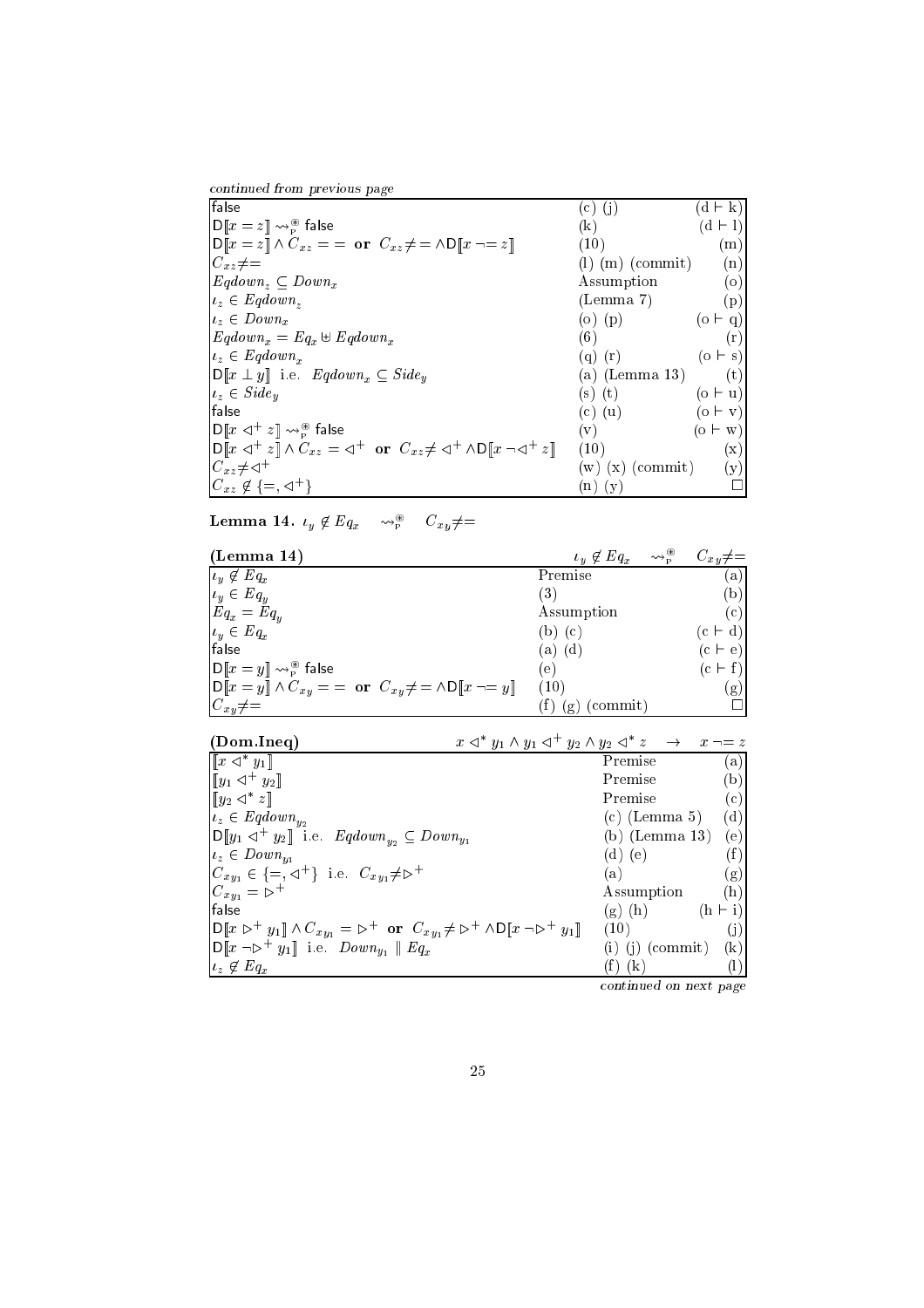ontinued from previous page  $C_{xz} \neq$  (l) (Lemma 14)

| (Child. Ineq)                                                                                         | $x \neg = y \land x : f(\dots x' \dots) \land y : g(\dots y' \dots) \rightarrow x' \neg = y'$                                                    |                    |                |
|-------------------------------------------------------------------------------------------------------|--------------------------------------------------------------------------------------------------------------------------------------------------|--------------------|----------------|
| $\llbracket x \neg = y \rrbracket$                                                                    |                                                                                                                                                  | Premise            | (a)            |
| $D[x \neg = y]$ i.e. $Eq_x \parallel Eq_y$                                                            |                                                                                                                                                  | (a) (Lemma 13)     | (b)            |
| $u_x \in Eq_x$                                                                                        |                                                                                                                                                  | (3)                | (c)            |
| $\iota_x \notin Eq_u$                                                                                 |                                                                                                                                                  | $(b)$ $(c)$        | (d)            |
| $\llbracket x \cdot f(\ldots x' \ldots) \rrbracket$ i.e. $Eq_x = Parent_{x'}$                         |                                                                                                                                                  | Premise            | (e)            |
| $u_x \in Parent_{x'}$                                                                                 |                                                                                                                                                  | $(e)$ $(d)$        | (f)            |
| $\llbracket y.g( \ldots y' \ldots ) \rrbracket$ i.e. $Eq_u = Parent_{y'}$                             |                                                                                                                                                  | Premise            | (g)            |
| $u_x \notin Parent_{u'}$                                                                              |                                                                                                                                                  | $(d)$ $(g)$        | (h)            |
| $Parent_{x'} = Parent_{u'}$                                                                           |                                                                                                                                                  | Assumption         | (i)            |
| lfalse                                                                                                |                                                                                                                                                  | $(f)$ $(h)$        | $(i + j)$      |
| $\ \mathsf{D}\ x'=y'\  \leadsto_{\scriptscriptstyle\mathrm{P}}^{\scriptscriptstyle\circledast}$ false |                                                                                                                                                  | (i)                | $(i \vdash k)$ |
|                                                                                                       | $\text{D}\llbracket x'=y'\rrbracket \wedge C_{x'y'} = \;= \; \textbf{or} \;\; C_{x'y'} \neq \;= \wedge \text{D}\llbracket x' \mid y' \rrbracket$ | (10)               |                |
| $C_{x'y'}\neq=$                                                                                       |                                                                                                                                                  | $(k)$ (1) (commit) |                |

Lemma 15. x <sup>62</sup> Upx

| (Lemma 15)                  |                    | $p_x$<br>$\iota_x$<br>∀ |
|-----------------------------|--------------------|-------------------------|
| $\iota_x \in Eq_x$          |                    | a                       |
| $Equp_x = Eq_x \oplus Up_x$ |                    | $\mathfrak b$           |
| $Up_x$<br>$\iota_x \notin$  | $\mathfrak b$<br>a |                         |

Lemma 10.  $u_y \in \mathit{Lqup}_x$   $\leadsto_{\widetilde{p}}$   $C_{xy} \in \{\equiv, \triangleright\}$ 

| (Lemma 16)                                                                                                                                                                                      | $u_y \in \mathit{Equp}_x$ $\leadsto^{\circledast}_{\mathsf{P}}$ $C_{xy} \in \{\equiv, \mathsf{P}^+\}$ |                            |                  |
|-------------------------------------------------------------------------------------------------------------------------------------------------------------------------------------------------|-------------------------------------------------------------------------------------------------------|----------------------------|------------------|
| $u_y \in \text{Equp}_x$                                                                                                                                                                         |                                                                                                       | Premise                    | (a)              |
| $Equp_x \subseteq Up_y$                                                                                                                                                                         |                                                                                                       | Assumption                 | (b)              |
| $u_y \in Up_y$                                                                                                                                                                                  |                                                                                                       | $(a)$ $(b)$                | $(b \vdash c)$   |
| $u_y \notin Up_y$                                                                                                                                                                               |                                                                                                       | (Lemma 15)                 | (d)              |
| false                                                                                                                                                                                           |                                                                                                       | $(c)$ $(d)$                | $(b \vdash e)$   |
| $\ D\ x\lhd^+ y\  \leadsto_{\scriptscriptstyle{\mathsf{P}}}^{\scriptscriptstyle{\mathsf{F}}}$ false                                                                                             |                                                                                                       | (e)                        | $(b + f)$        |
| $\mathbf{D} \llbracket x \triangleleft^+ y \rrbracket \wedge C_{xy} = \triangleleft^+ \text{ or } C_{xy} \neq \triangleleft^+ \wedge \mathbf{D} \llbracket x \neg \triangleleft^+ y \rrbracket$ |                                                                                                       | (10)                       | (g)              |
| $C_{xy}\neq\lhd^+$                                                                                                                                                                              |                                                                                                       | $(f)$ $(g)$ (commit)       | (h)              |
| $Eqdown_{u} \subseteq Side_{x}$                                                                                                                                                                 |                                                                                                       | Assumption                 | (i)              |
| $u_y \in Eqdown_y$                                                                                                                                                                              |                                                                                                       | (Lemma 7)                  | (i)              |
| $u_y \in \textit{Side}_x$                                                                                                                                                                       |                                                                                                       | $(i)$ $(j)$                | $(i \vdash k)$   |
| $\mathcal{I} = \text{Equp}_x \oplus \text{Down}_x \oplus \text{Side}_x$                                                                                                                         |                                                                                                       | (5)                        | $\left(1\right)$ |
| $\iota_y$ Sidex                                                                                                                                                                                 |                                                                                                       | $(a)$ (1)                  | (m)              |
| false                                                                                                                                                                                           |                                                                                                       | $(k)$ $(m)$                | $(i \vdash n)$   |
| $\ \mathsf{D}\llbracket x\perp y\rrbracket \leadsto_{\scriptscriptstyle \mathsf{P}}^{\scriptscriptstyle\mathsf{P}}$ false                                                                       |                                                                                                       | $\left( \mathrm{n}\right)$ | $(i \vdash o)$   |